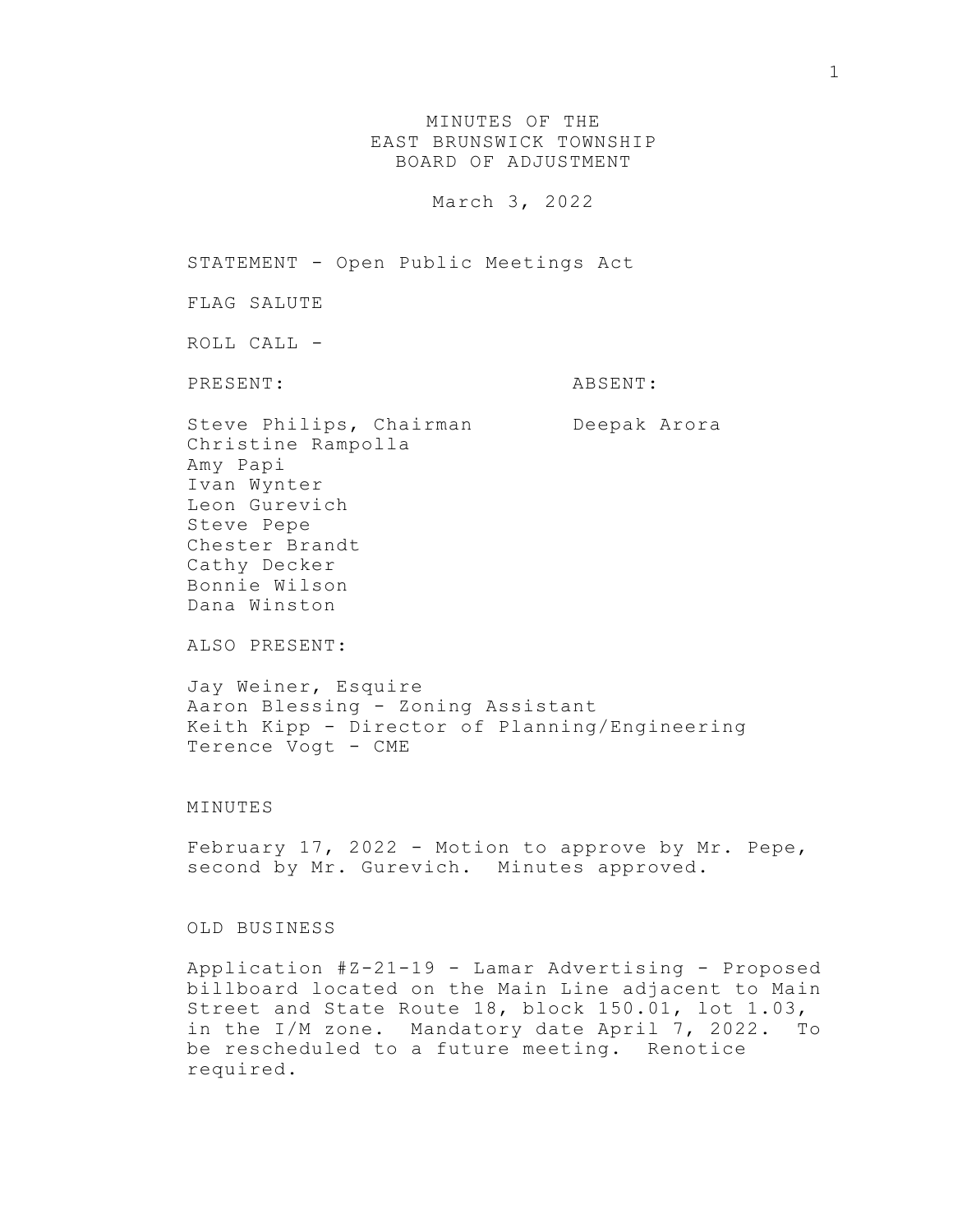## NEW BUSINESS

Application #Z-21-29 - 1784 Capital Holdings, LLC - Proposed self-storage facility located at 710 Old Bridge Turnpike, block 834.01, lot 39.01, in the HC-2 zone. Mandatory date March 15, 2022. Adjourned to April 7, 2022, at the Municipal Building without further notice.

THE CHAIRMAN: This is the March 3, 2022, East Brunswick Township Zoning Board of Adjustment meeting. In accordance with the Open Public Meeting Law, on December 30, 2021, notice of this meeting stating the time, date, and location was sent to the Home News Tribune, filed with the township clerk, and posted in the bulletin board in the lobby of the municipal building. A copy of this notice will be incorporated in the minutes of this meeting.

The township is using the telephone meeting format in an effort to mitigate the chance of exposure to COVID-19 as part of the township's ongoing effort to slow the rate of transmission and avoid overwhelming our treatment centers. The dial-in information and agenda have been posted on the township web site and are posted for EBTV members of the public. Members of the public can call in with the number provided if they have any questions of the zoning board members of anything being said tonight at the meeting. You will have 3 minutes to speak. Should you have any further comments or questions, the planning and engineering office is always available by e-mail and phone. Each member of the public shall have only one opportunity to speak during the particular public portion. Thank you in advance for your (inaudible) as we implement this new technology to continue to move the township forward during the health emergency.

Zoning board will not hear any case beyond 10:30 p.m. with the exception of any hearing in progress at that time and will terminate all testimony at 10:30 p.m. The chair reserves the right to call any application in an order different from that appearing on the agenda.

If you could, Aaron, please call the roll.

MR. BLESSING: Miss Winston.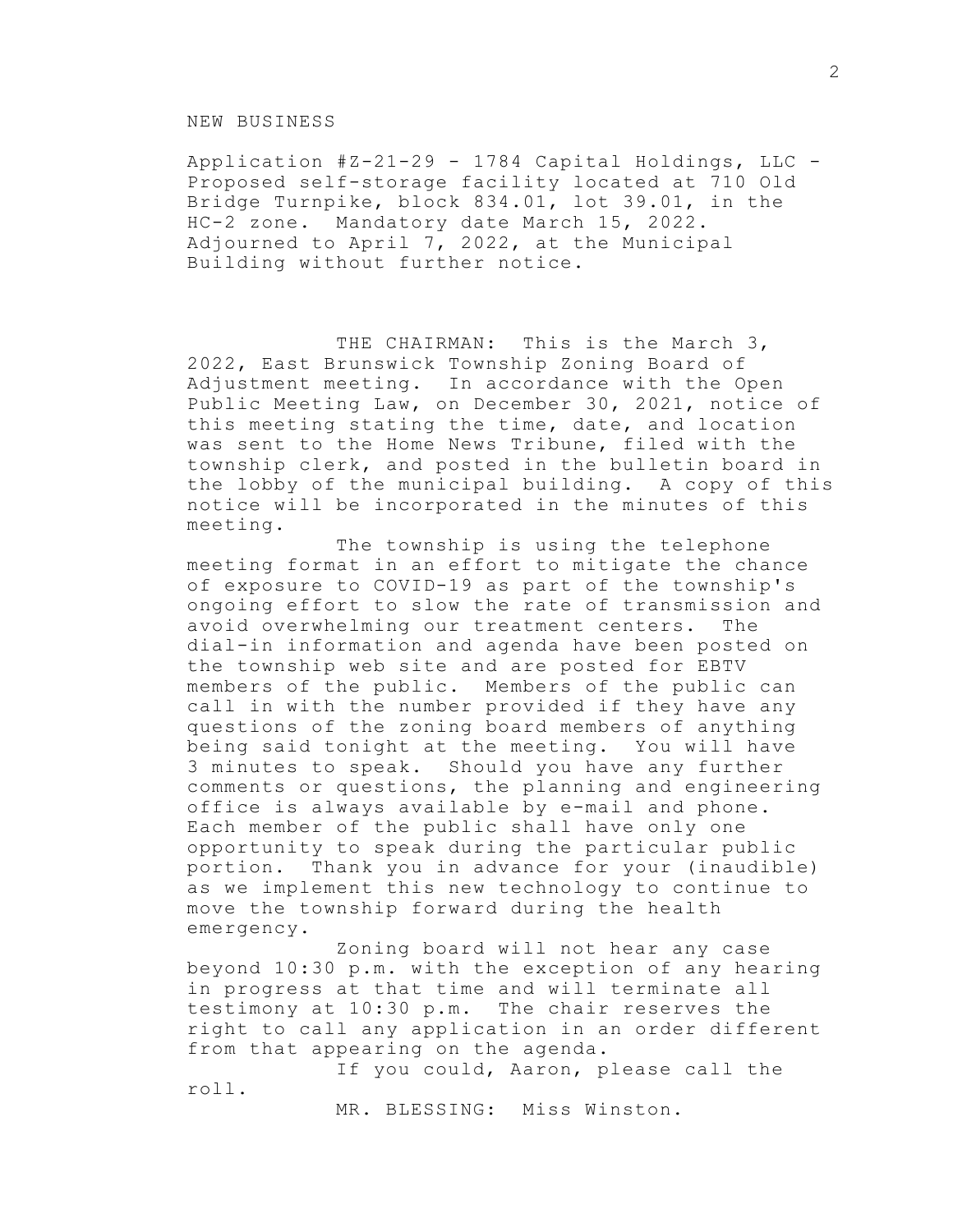MS. WINSTON: Here. MR. BLESSING: Miss Wilson. MS. WILSON: Here. MR. BLESSING: Miss Decker. MS. DECKER: Here. MR. BLESSING: Mr. Brandt. MR. BRANDT: Here. MR. BLESSING: Mr. Pepe. MR. PEPE: Here. MR. BLESSING: Mr. Gurevich. MR. GUREVICH: Here. MR. BLESSING: Mr. Arora. Mr. Wynter. MR. WYNTER: Here. MR. BLESSING: Miss Papi. MS. PAPI: Here. MR. BLESSING: Miss Rampolla. MS. RAMPOLLA: Here. MR. BLESSING: Chairman Philips. THE CHAIRMAN: Here. And now what I'd like to do is, in light of what has happened over the last week, I'd like to listen for a moment of silence as we all pray to see the ending of the attacks and items going on in the Ukraine, if I can ask for everybody to be mindful of that. (Moment of silence) THE CHAIRMAN: Thank you. At this point, we have the minutes of February 17, and I will listen for a motion from somebody who is eligible to vote. MR. PEPE: I'll make a motion. THE CHAIRMAN: We have a motion from Steve. Do we have a second? MR. GUREVICH: I'll second that motion. THE CHAIRMAN: Thank you, Leon. Among those eligible to vote, which I believe is everybody that -- are there any additions, deletions, corrections, or changes to the minutes as presented? Hearing none, Aaron, if you can please call the roll. MR. BLESSING: Mr. Pepe. MR. PEPE: Yes. MR. BLESSING: Mr. Gurevich. MR. GUREVICH: Yes. MR. BLESSING: Mr. Wynter. MR. WYNTER: Yes. MR. BLESSING: Mr. Brandt. MR. BRANDT: Yes. MR. BLESSING: Miss Decker.

MS. DECKER: Yes.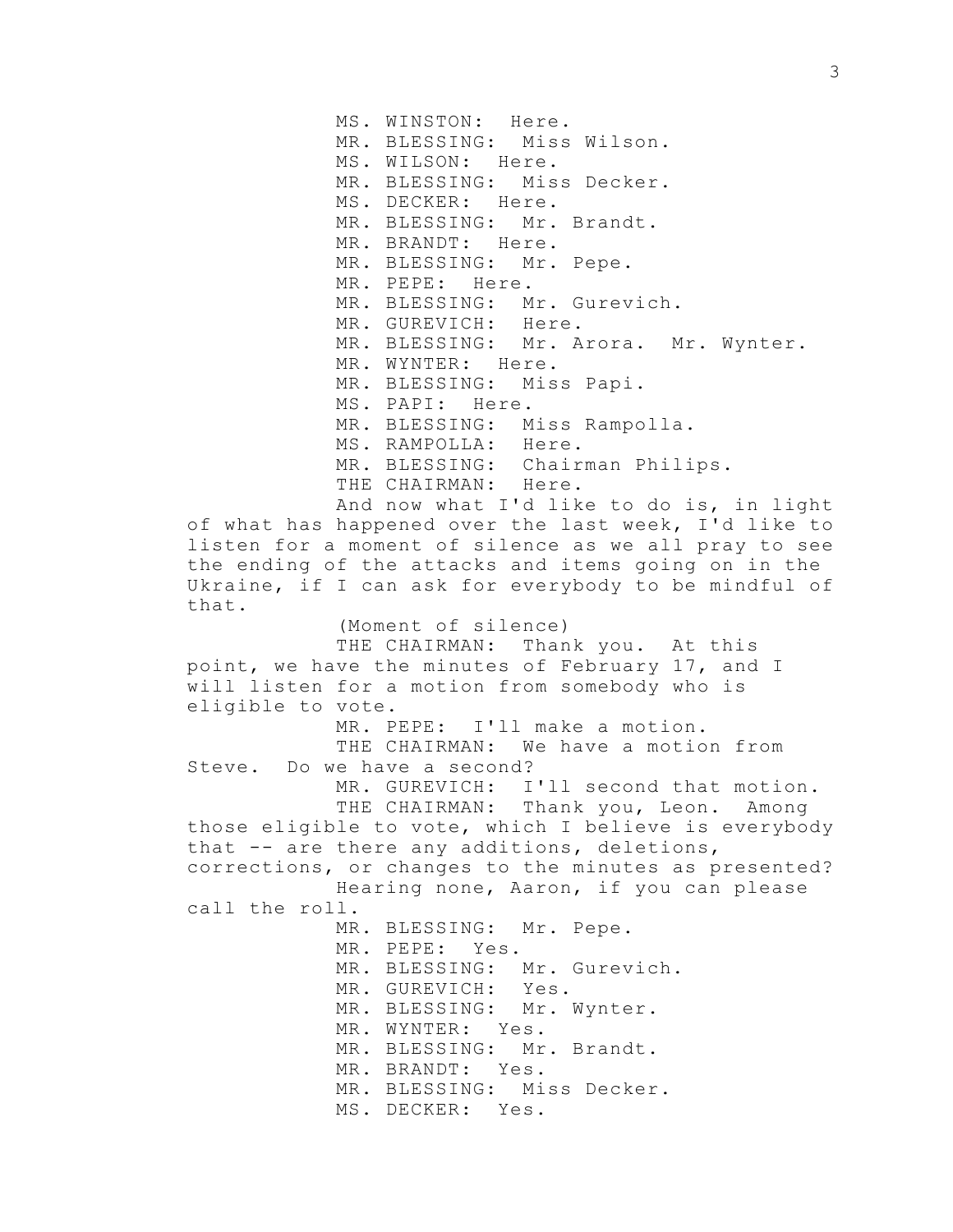MR. BLESSING: Miss Wilson. MS. WILSON: Yes. MR. BLESSING: Miss Winston. MS. WINSTON: Yes. MR. BLESSING: Miss Rampolla. MS. RAMPOLLA: Yes. MR. BLESSING: Chairman Philips. THE CHAIRMAN: Yes. Thank you. The

minutes will pass.

Okay, now for some clarification of what happened and what's going on this evening. The application Z-21-19, Lamar Advertising, which you may remember we established jurisdiction at the previous meeting but we did not hear any testimony. There has been an issue with the request and the application, and we are going to have to have the applicant renotice, and if I can ask, Jay, just give us a brief synopsis of what happened.

MR. WEINER: Yes, thank you, Mr. Chairman. Essentially, there was noted that the notice of the applicant did not sufficiently correspond with the ordinance -- one of the applicable ordinances of which they were seeking relief before the board. So when that was noted, I spoke with the applicant's counsel, and it was understood and agreed they would be renoticing with the corrected notice and a new date would be set forth in that notice. So we're not going to announce a new date now because any new date would be conditional upon them making satisfactory notice. So anyone who's here from the public will need to be mindful of that. If they're entitled to get notice, they will receive new notice. There will be notice of publication as well as in all the regular places where notice can be found through the township.

THE CHAIRMAN: Okay. Thank you. So if anybody is calling in or on the phone or listening to the meeting who wanted to have some input into Z-21-19, Lamar Advertising, it will not be heard this evening, and the applicant has to renotice, and at some point thereafter, there will be an announcement through the public system of when we will be hearing that application. So just for clarification, that will not be heard.

Now we're moving on to new business, application Z-21-29, 1784 Capital Holdings, LLC. Who's there to represent this application?

MR. MURPHY: Hi. Good evening, Chairman, Chris Murphy. I'm the attorney for the applicant.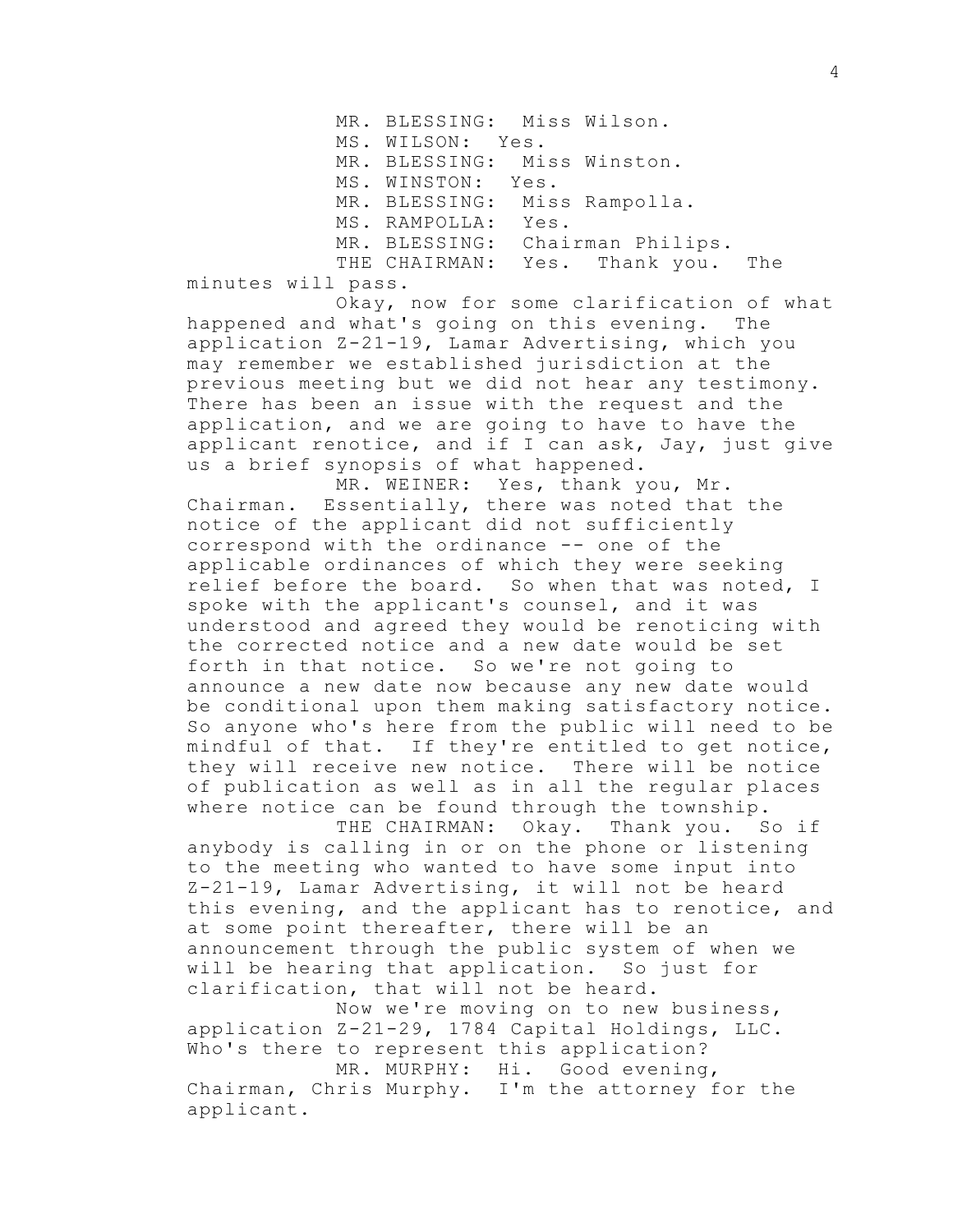THE CHAIRMAN: Okay, Mr. Murphy. We have -- can you -- I'll leave it -- I'll pass it over to you with the understanding that there's going to be a number of things we have to talk about regarding the way this application will be run through the board.

MR. MURPHY: Sure. Mr. Chair, do you want to start there, or do you want me to introduce the project?

THE CHAIRMAN: No, you can -- please, I want you to begin your presentation.

MR. MURPHY: Sure. Thank you so much, Mr. Chair, members of the board. Again for the record, my name is Chris Murphy. I'm with the law firm of Murphy Schiller & Wilkes. I'm here on behalf of the applicant, 1784 Capital Holdings, LLC. We're here in connection with the property located at Old Bridge Turnpike in East Brunswick, more specifically, block 843.01, lot 39.01. We're here tonight seeking preliminary and final major site plan approval along with a D-1 use variance and other bulk relief and waivers in connection with the development of a three-story approximately 131,000-square-foot self-storage facility on the property. Typical parking, lighting, landscaping, utility, and storm water improvements are also proposed as part of the project. The property is located in the HC-2 General Highway Commercial zoning district.

We're in receipt of multiple reports, including, planning/engineering report from Remington & Vernick Engineers dated February 25, 2022; memorandum from code enforcement officer dated February 28, 2022; a memorandum from code enforcement officer dated December 3, 2021; a memorandum from construction official dated November 17, 2021; a memorandum from the Department of Public Works Water and Sewer Division dated December 23, 2021; and a memorandum from the police department dated December 3, 2021. We've reviewed those reports. As a condition of approval, we will agree with almost all of the conditions and all of the recommend --

MR. WEINER: Excuse me, Mr. Murphy, I apologize for interjecting, but I just want to get something that you'll appreciate on the record is that this is the first hearing of this matter, and as a matter of form, the notices have been reviewed and are acceptable, and the board has jurisdiction to hear this application, which is why the chairman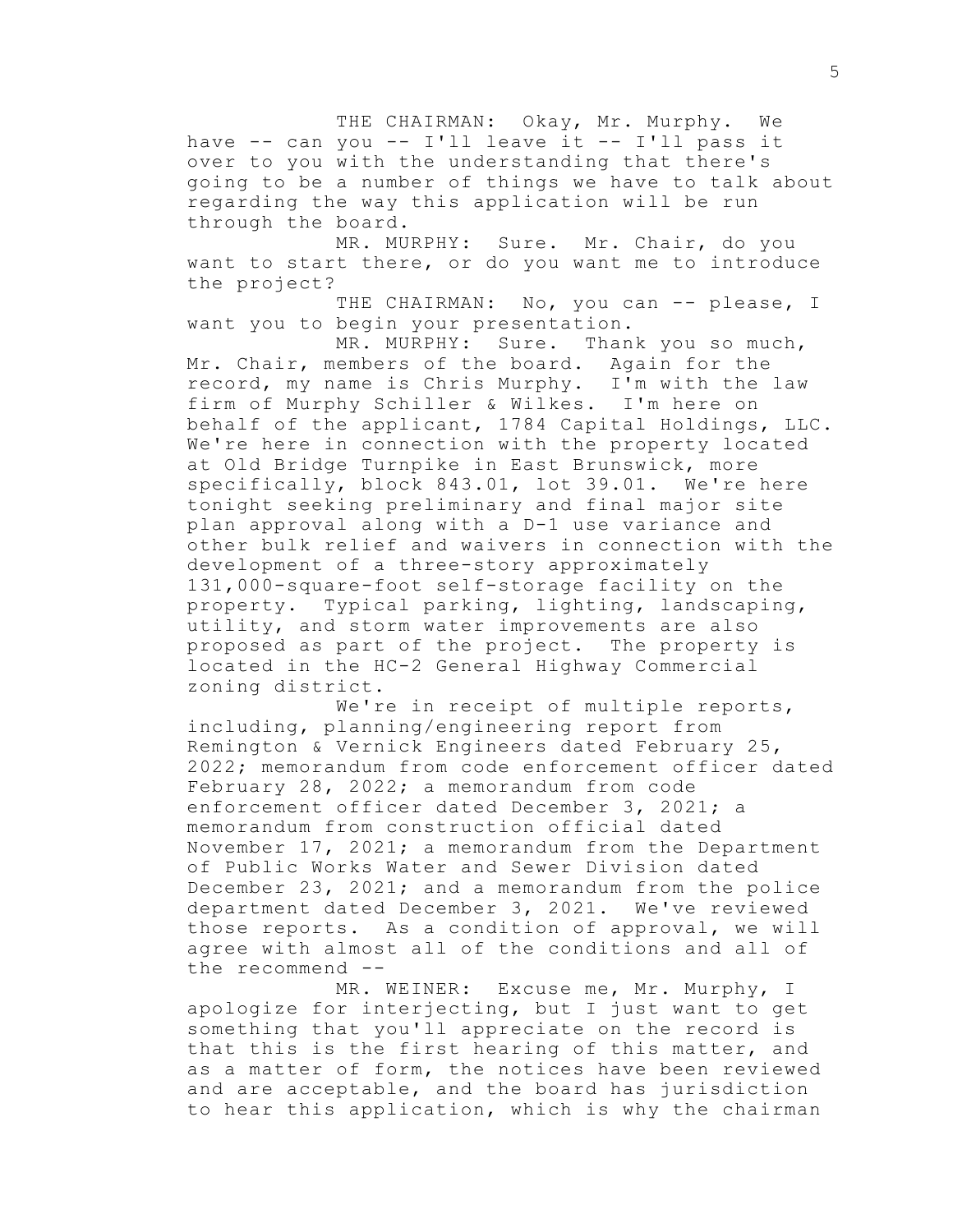has opened this and allowed you to begin. But I want to place the jurisdictional note on the record. MR. MURPHY: Thank you, Counselor, and I

will cross that off of my list because I had it coming up next. I appreciate that, Counselor.

Chair and members of the board, we have multiple professionals here to testify, including a project engineer, our project traffic engineer, our architect of record, and a professional planner. I defer to the chair and to the board as to how you want to run the presentations, but our first witness will be Mr. Josh Kline, who is the project's engineer, and if we would get him sworn in and then qualified as an expert, I defer to the board on how you'd like to do that.

THE CHAIRMAN: Well, what we're going to do, Mr. Murphy, when we have larger type applications like this that we -- we ask that we have one or two witnesses, and then we open it up to the public to allow the public to inquire only what those witnesses have provided us with so we maintain an understanding of how this is being presented as we go forward along the line.

MR. MURPHY: Sure. Sure, okay, I think that's a good plan, and we'll start with Mr. Kline and then go on to one more, and then again I'll turn it back to you to get everyone else involved.

THE CHAIRMAN: Right. I do leave it open to the members of the board, though, if during the presentation they have any questions specifically of the applicant and their witnesses, while it's being going on, sometimes we will allow those questions just for clarification or to make sure that it's understood what's being presented.

MR. MURPHY: Thank you, Chairman.

THE CHAIRMAN: Okay. So, Mr. Kline, I see you there. If you can raise your right hand. Do you solemnly swear the testimony you're about to give this evening regarding the application before us is the truth, the whole truth, and nothing but the truth, so help you God.

MR. KLINE: I do.

THE CHAIRMAN: Okay. Please state your name, spell your last name, and provide your CV for us.

MR. KLINE: Great. Josh Kline, K-l-i-n-e. I'm with Stonefield Engineering & Design. Our address is 92 Park Avenue, Rutherford, New Jersey, 07070. I'm a licensed professional engineer in the State of New Jersey. My license is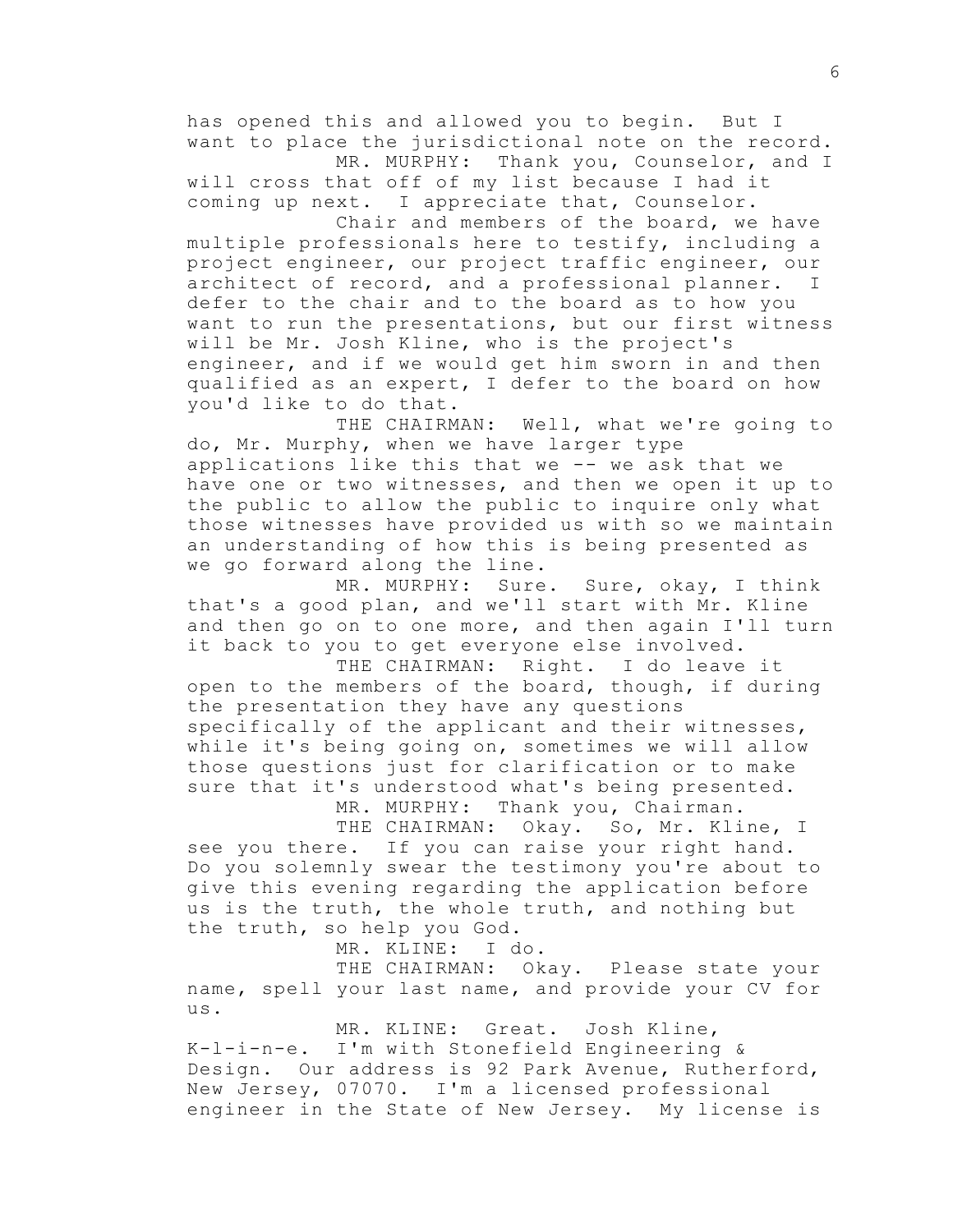active and in good standing. I attended the University of Vermont, where I received a Bachelor's of Science in civil engineering. I've been working in the field of land development, specifically site civil engineering, for over 8 years. I've worked in over 250 commercial, residential, and industrial projects throughout the northeast. I've been qualified as a licensed civil engineer by multiple land use boards in the State of New Jersey. Over the last year, I've presented in front of over 40 boards in the northeast, and I've been accepted as a qualified expert in civil engineering by over 25 boards in the State of New Jersey as well as four boards within Middlesex County over the last 6 months. THE CHAIRMAN: And, Mr. Kline, your

testimony is going to be specifically regarding what aspect of this particular application? MR. KLINE: Site civil engineering.

THE CHAIRMAN: Okay. Thank you very

much.

I'll listen for a motion to accept Mr. Kline as an expert. MS. RAMPOLLA: I'll make a motion to recognize Mr. Kline as an expert in his field. THE CHAIRMAN: Thank you, Christine. Second? Second I see Amy's hand up. MS. PAPI: I second it. THE CHAIRMAN: Okay, all in favor? Any opposed?

Thank you, Mr. Kline, for us going through that procedure.

MR. MURPHY: Thank you, Mr. Chair. Mr. Kline, you've had an opportunity to review the plans that are being presented to the board this evening?

MR. KLINE: Yes, I have.

MR. MURPHY: Okay. For the benefit of the board, can you please share your screen, and then we'll run through your presentation.

MR. KLINE: No problem. All right, can everyone see my screen all right?

THE CHAIRMAN: Yes. Now it came. MR. KLINE: Right. So thank you. Good evening, everyone. Tonight we're, as Mr. Murphy pointed out, we're here to present a state-of-the-art self-storage facility, including, you know, kind of the most advanced security camera systems, indoor climate control, customer loading. One of the items I'd just like to kind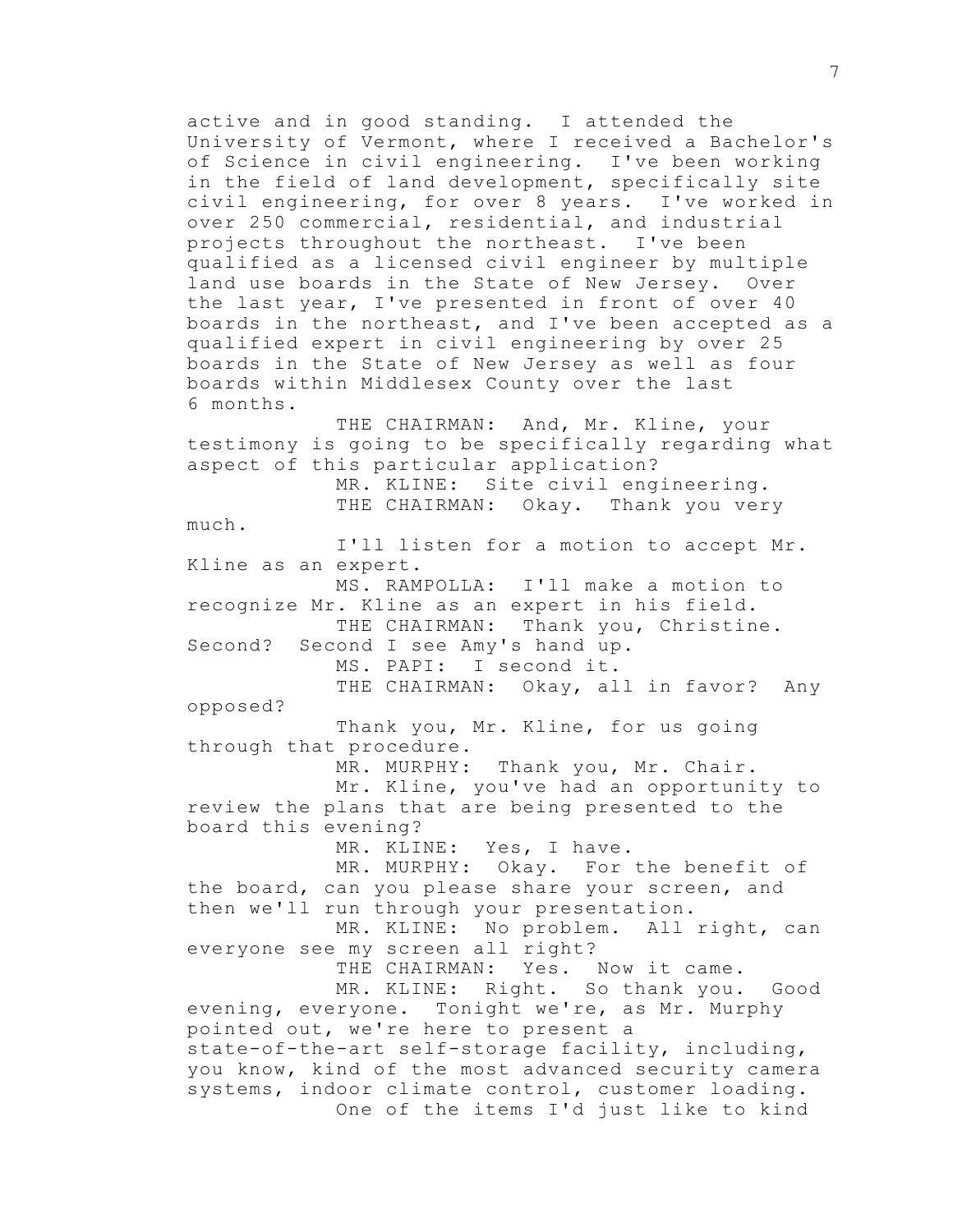of touch on with these types of applications before I go into really the existing conditions is just to kind of make it very clear about this type of facility. So there's no manufacturing. There's no hazardous materials to be stored in the units. There's no living in the units. There's no overnight stay in the units. There's no storage of food or perishable items, and there's no refrigerated units. So those are usually just some kind of some typical questions. But again, these units are geared towards the residential consumer. And, you know, again, those items are not permitted within the units.

The first exhibit I have is the aerial exhibit. I can mark this as A-1 for record. It's dated 2-28-2022. It was prepared by our office.

MR. MURPHY: And just for the matter of process, Chair or Counselor, are we going to be - we'll send you these exhibits. You had should have these already, but we'll mark them as a matter of process here?

MR. WEINER: Yes, each exhibit when you send in a copy should be marked accordingly as A-1. It should be initialed by the party who is offering it, which in this case would be Mr. Kline, and it should be dated with today's date.

MR. KLINE: Wonderful. Thank you.

MR. WEINER: And that should be consistent throughout any other witness, whichever witness is offering it, they will need to initial it. It will need to be dated today, marked in sequence, and hard copy as indicated sent in to our office.

MR. MURPHY: Wonderful. Thank you. MR. KLINE: And we did submit these exhibits ahead of time to the township.

MR. BLESSING: We have received them. We actually do have them in our office, Mr. Weiner.

MR. WEINER: Well, just for clarity, since you're referring to them as exhibits, let's just mark them.

MR. MURPHY: We'll mark them, and we'll get the hard copies marked and initialed and sent to you.

MR. WEINER: Exactly. Thank you.

MR. KLINE: All right. So again, we're talking about block 384.01, lot 39.01. It's in the center of the screen. I'm highlighting it on the page. We have Edgeboro Road to the top of the page or to the north. You have state Route 18 as well as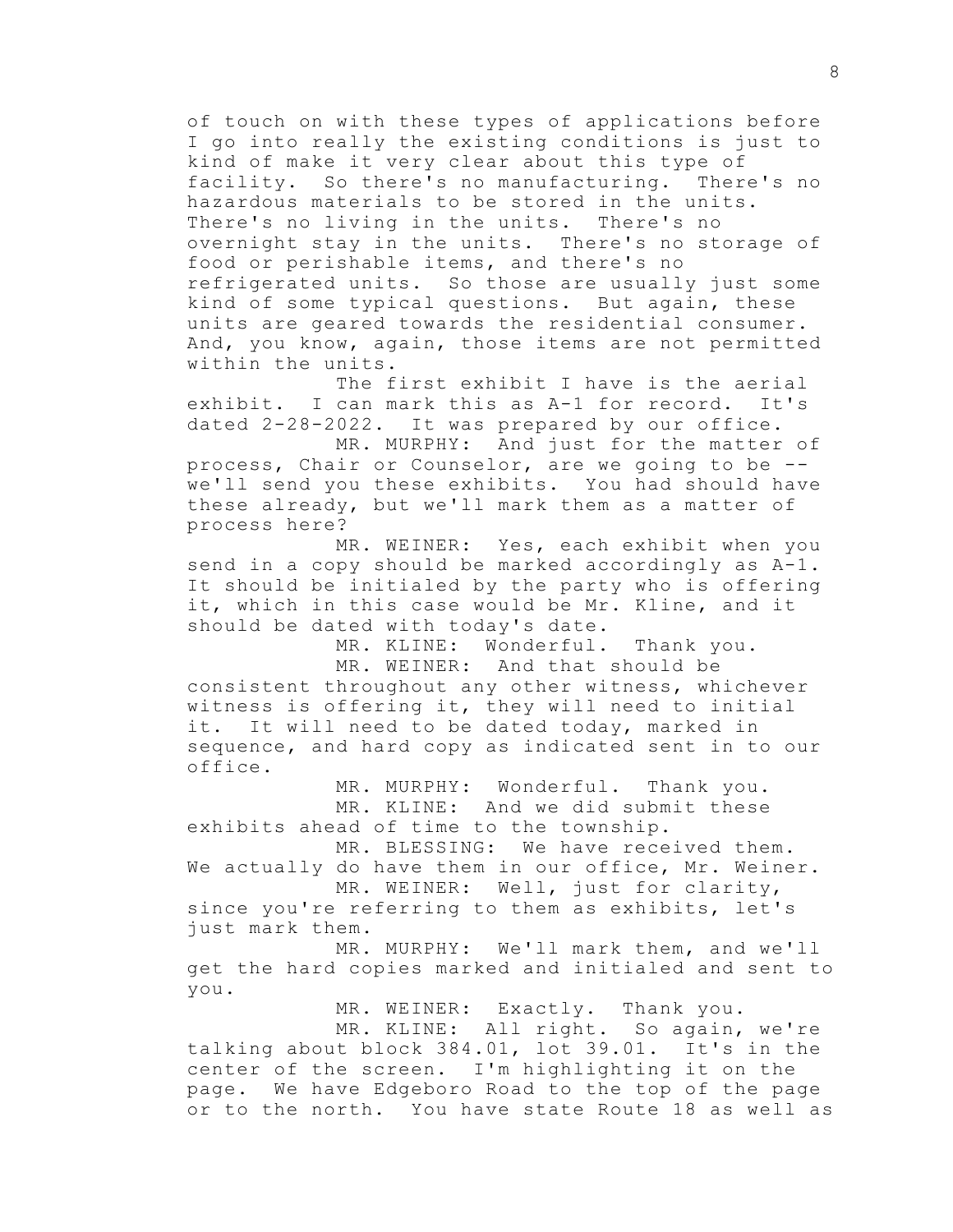Old Bridge Turnpike to the left-hand side or to the west of the page. We are located within the General Highway Commercial zone HC-2. The property is approximately 3.09 acres.

Orient the board and for the public listening, again, we have Edgeboro Road to the north. We have commercial uses across Edgeboro Road as you go to the west or to the left-hand side of the screen, as I may reference later on in my testimony. We have again State Route 18, Old Bridge Turnpike. This is again kind of a mix of commercial and shopping center uses. As we work our way to the south or to the bottom of the page, again, we're bordered by the Borough of South River. There are kind of a mix of commercial uses as well as kind of some industrial-like storage of cars and vehicles and et cetera behind the site as you can see, and then again to the right-hand side on the page or to the east, we have kind of a commercial and industrial uses as you work your way to the right. We are surrounded by the HC-2 zone on all of the sides that are within the East Brunswick Township, and then the Borough of South River is located within a general business district B-2.

In terms of access and frontage, I'll just zoom in a little bit to the property as I kind of walk through. Edgeboro Road we have approximately 220 feet of frontage. There are two driveways today along Edgeboro Road. There's an unrestricted driveway to the right or to the east, and then there is an egress driveway close to the intersection or to the left-hand side of the building. Along Old Turnpike Road, which is a county road, we have approximately 220 feet of frontage. Just to correct, we have 485, approximately 485 feet of frontage on Edgeboro and 220 feet of frontage along Old Bridge Turnpike. There is one kind of unrestricted driveway to the south, the south kind of corner of the property that remains.

There is an existing two-story building. It's a vacant bank, kind of with bank/office kind of component to it. It's about 10,790 square feet. You know, the building again is visibly abandoned. There's kind of signs of degrading of the facade and the materials of the building. I think something to kind of notice is the building is kind of pushed up towards the kind of the intersection. It's about 28.4 feet along Edgeboro Road and again kind of pushed up to the left-hand side or to the west of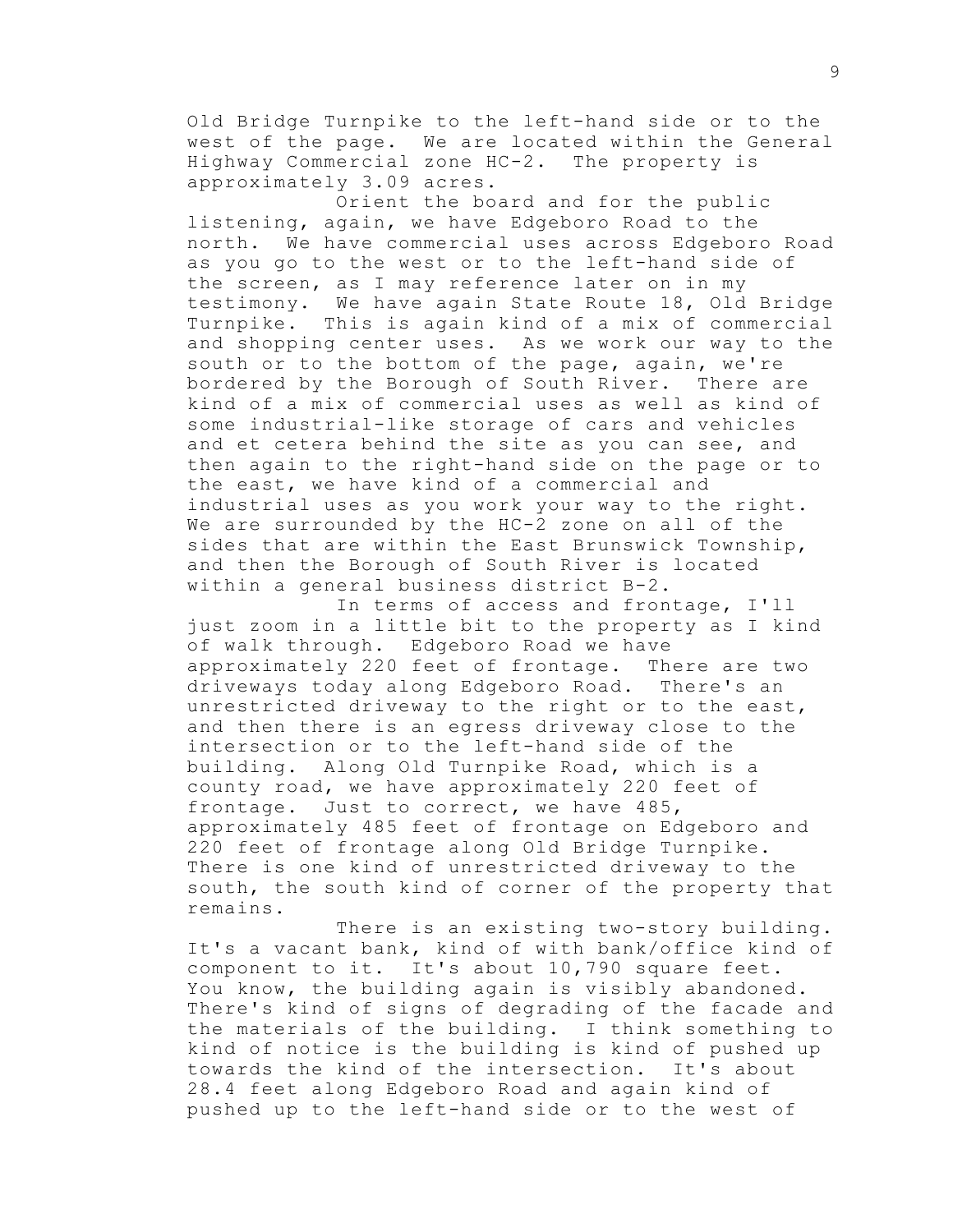the site with the parking facilities to the east or to the right-hand side of the site.

I think one of the most unique parts about this site, for those that have been out there, is really the unique challenges associated with the topography of the site. You know, there's approximately a 22-foot grade change from the north corner along Edgeboro Road to the south corner on Old Bridge Turnpike. You know, the low point, even just along the roadways, themselves, along Old Bridge Turnpike, along that frontage, you have about a 6-foot grade change, and then along Edgeboro Road, there's definitely a more drastic grade change of about 14 feet. There are steep slopes that currently exist on site. There are steep slopes that are in the really the developed portion of the site along Edgeboro Road, and then there's some steep slopes that exist today within a wooded area on Edge -- along -- sorry -- the eastern property line.

Kind of along that eastern property line there is a wetland. It is an ordinary resource wetland with no transition area. The applicant has filed an application to the NJDEP for an LOI. This was back in spring of 2021. The NJDEP did complete their site visit in November of 2021, and we do expect to receive the LOI shortly, but an application is pending.

The other item to kind of really note about the site from a site civil kind of engineering perspective is stormwater management. The site today has no stormwater management features on site. Today water essentially hits the pavement surfaces and then kind of runs off in all directions, and where that, you know, becomes a challenge or the project this is with the topography, you know, you have a majority of the on-site water or the impervious services are kind of collecting, and they're running out the driveways or running out directly to the public right-of-way that are uncontrolled.

Something else to note is the site is the condition is today, there are no sidewalks around the site. There is no ADA accessible access from the public right-of-way to the site, and the site does not provide ADA accessibility on site currently.

I think the other item, just to kind of note in the existing condition as we kind of look to start talking about the proposed improvements is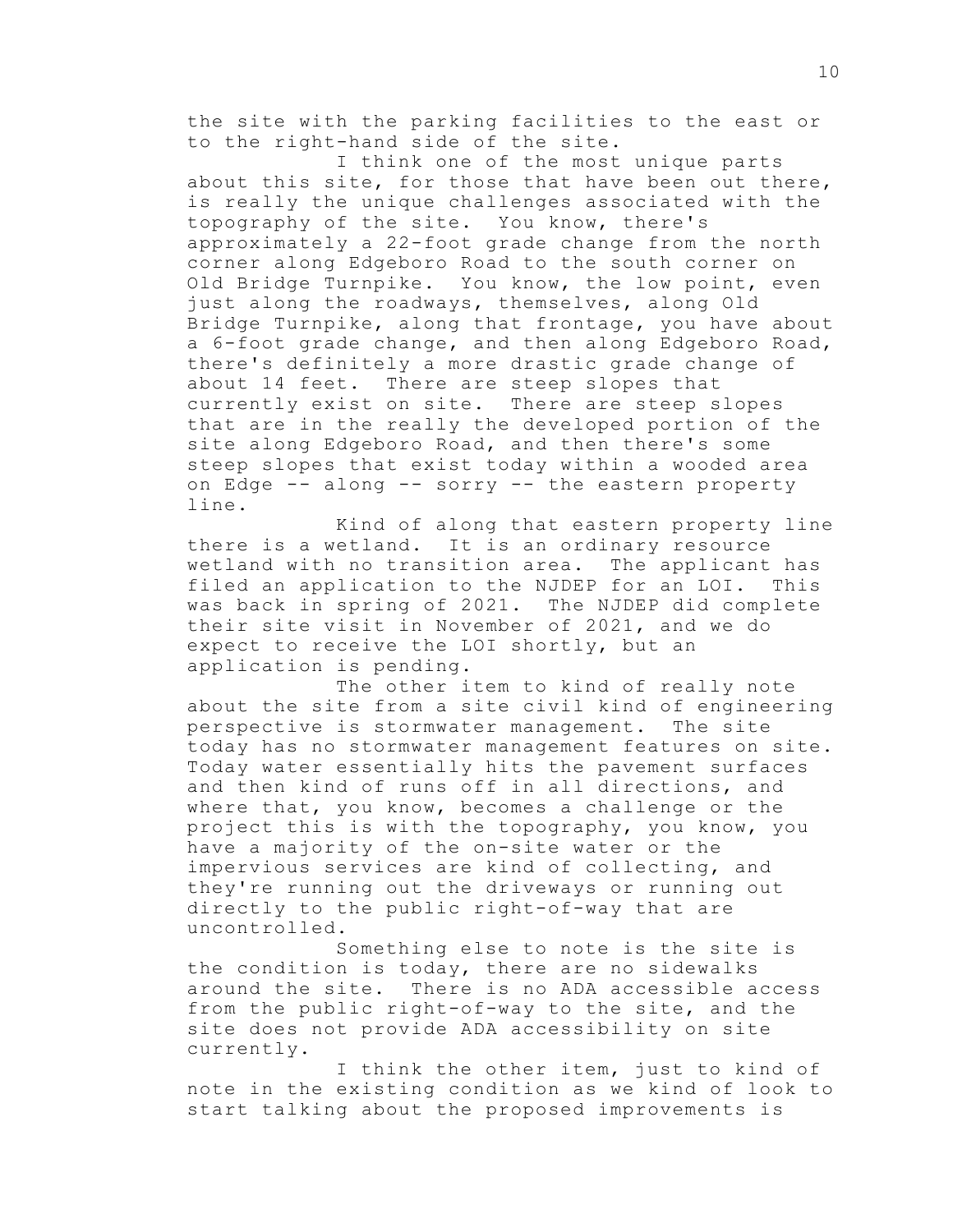with that grade change, there is that 22-foot grade change across the site, but also, the parking and the building area that's there today is sitting about 20 feet above the kind of the surrounding roadways. So the site, itself, is kind of mounded up, and as an existing condition, one of the challenges here is the building as well as the parking area today is much higher than kind of the surrounding roadways as well as the intersections. Now I'm pulling up exhibit -- I'll mark

it as A-2. It was prepared on 12-28-2021 by Stonefield Engineering and Design, and it is noted as the rendered site plan exhibit. This is basically just a colorized version of the site plan that was submitted as part of the application. No changes were made. What we've done is kind of brought in the landscaping kind of to help walk the board through the proposed improvements.

Just to kind of walk through the improvements a little bit, the building is approximately -- the first floor is 42,238 square feet. The total gross floor area is 129,189 square feet. If you include the loading area, the gross floor area is approximately 131,664 square feet. So the loading area -- when you look at a self-storage building, there's a kind of a few main components. One is the loading facility. So as noted, this project does have a climate controlled internal loading facility. I'm highlighting it on the page, but it's to the bottom property line and to the southern property line kind of almost midway through the building. So the idea with this climate controlled loading area is customers are able to pull in to the loading area, and then the doors come down, so all the unloading and loading happens internal to the building within this kind of after the door comes down. So kind of it's all happening internal.

There also is an office that's located to the west of the loading facility. This is where you could go in, you know, pick up ancillary items that are needed for the storage units or kind of meet with the office staff if you're leasing a unit. Again, these units are typically leased now online. You know, with COVID it's kind of changed how a lot of these self-storage facilities operate, but again, units are typically leased online. You can lease them in person.

The auctions, there are auctions that are associated with it, but the auctions take place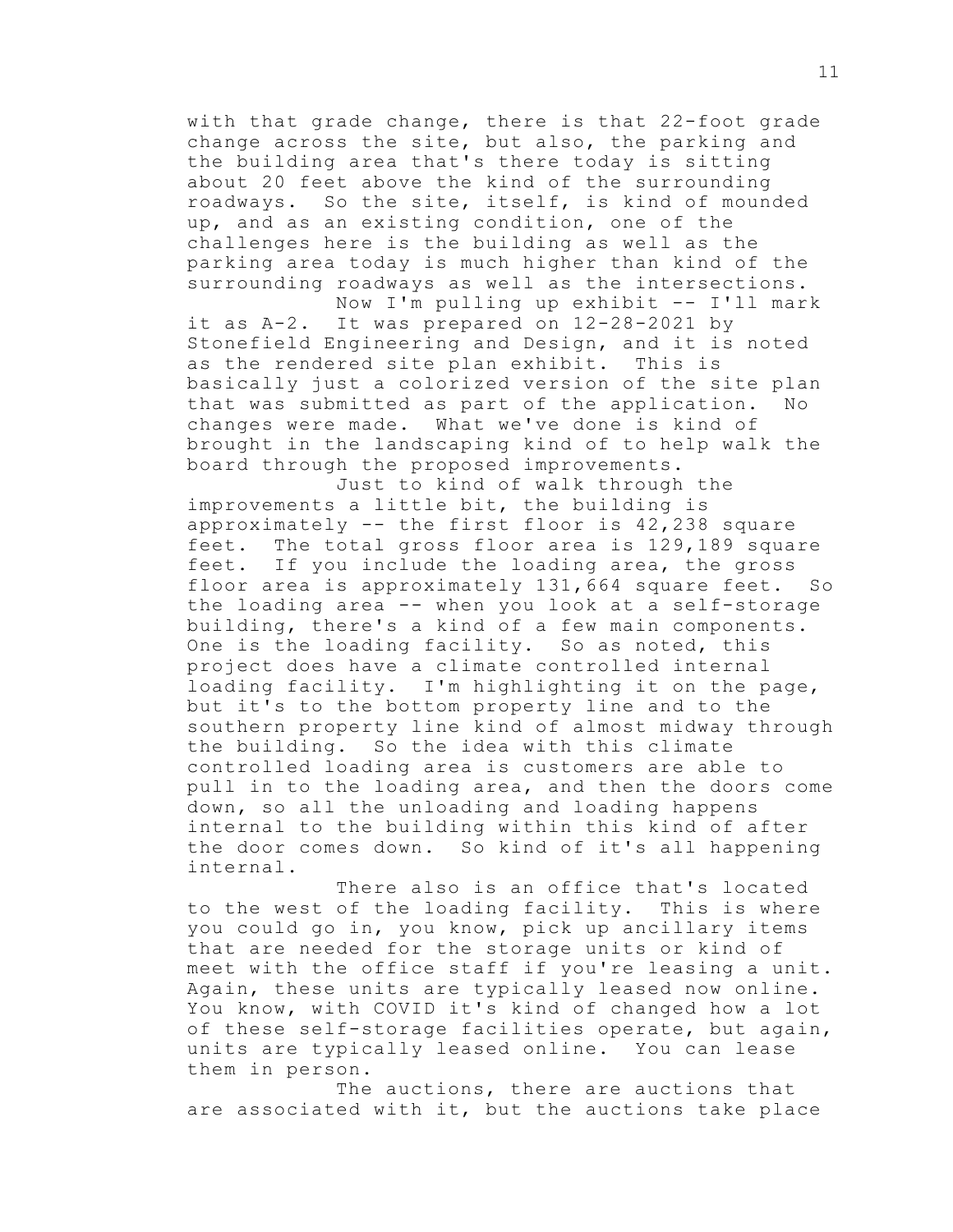online. People don't gather at the sites for those type of things. Everything is kind of done online, but there is an office that is there for customers to use.

The building height is a three-story building. It's 33.3 feet in accordance with the township ordinance, and this is measured from the mean elevation of the finished grade along the front of the building. Should be noted that, you know, the applicant, we did look to kind of maintain the mean elevation around the entirety of the building, and then that's measured from that mean grade to the flat part of the roof. So the building is 33.3 feet in height, and that's in accordance with the requirements. You know, we do note that there are items that are excluded from that height requirement, you know, including kind of mechanical equipment and, you know, things like that that sit on the roof or parapets, but again, the flat roof in accordance with the ordinance is 33.3 feet.

MR. WEINER: Mr. Kline, if I can interject there for a moment, I have a question regarding the height issue, and I'm referring to our own staff report, and I'll ask Mr. Vogt if he can jump in, as well, on this.

There appears to be, according to our staff memorandum at the top of -- basically I'm referring to section B under the architectural, noting that the elevations in the architectural plans include a top coping elevation of 39 feet, which exceeds the zoning standard by more than 10 percent and would be a D height variance issue.  $So$   $-$ 

MR. MURPHY: Yeah, so to clarify that, Counselor, if I may, we did look at that obviously, and I think that's where Josh is going with this, Mr. Kline is going with this. Our architectural plans included the total height, including the mechanical and parapet height on top of the structure. So when measured correctly pursuant to the definition as defined in the zoning ordinance and the specific exceptions to the height limitations, we believe that we're at 33.3.

> Mr. Kline, is that correct? MR. KLINE: That is correct. MR. VOGT: Excuse me, Chairman. MR. WEINER: Mr. Vogt. MR. VOGT: Can I ask the applicant's

professionals to put on the record the rationale as to their conclusion.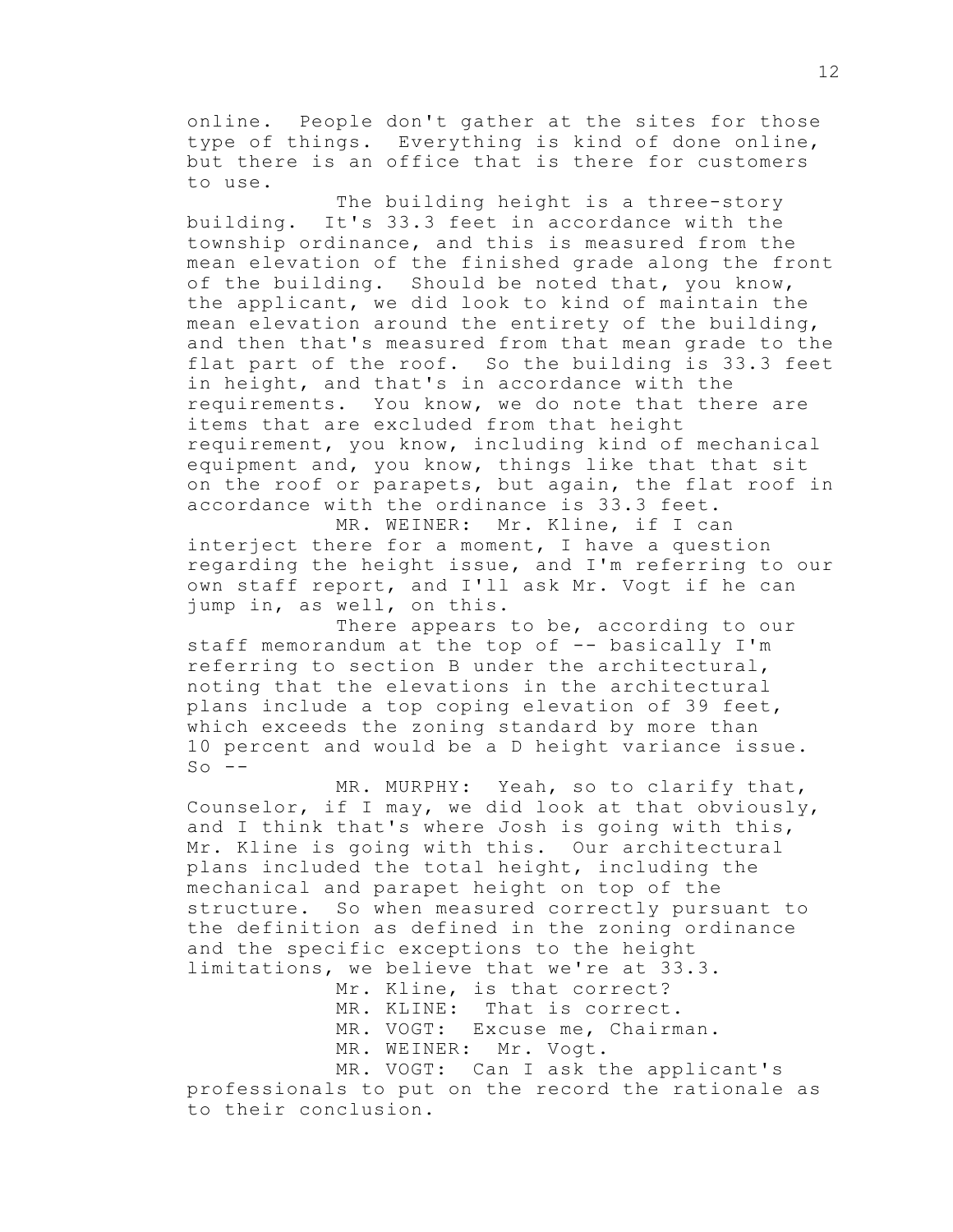MR. MURPHY: I am sure. Josh, if you can just repeat I believe what you -- the way you got there. MR. VOGT: I quess what I'm asking, define how the code defines height and why your height based on the code definition is 10 percent or less. MR. MURPHY: Sure. Mr. Kline, do you have the definitions in front of you? MR. KLINE: I do, yes. MR. MURPHY: Okay, so can you read the definition of building height. MR. KLINE: Yes. So the definition from building height is the vertical distance measured from the mean elevation of the finished grade along the front of the building to the highest point of the roof for flat roofs, to the mean height level, between the eaves and ridge for gable and hip roofs, and to the deck line of mansard roofs. MR. MURPHY: So now can you please read the definition of roofline. MR. KLINE: Yes. I will have to pull that one. MR. MURPHY: And just to give you a heads up, the next one we're going to read is exceptions to height limitations. MR. KLINE: No problem. I have that one next to me. MR. GUREVICH: While you're looking for that, can I just ask. Where is that height measurement taken from? Because the way the building is structured right now where it's higher on one side and then slopes down to on the other side, is that from the baseline at the lower point at the -- which is I think probably on the diagram in front of you if I was to look at that corner at Edgeboro and Old Bridge Turnpike, as far as I remember, that is a lower point of the building versus further up Old Bridge Turnpike at the back section. MR. KLINE: No problem. Let me read these two items in, and I think it will do a nice job for me to wrap it up and explain where we measured it from, if you don't mind. MR. GUREVICH: Sure. MR. KLINE: Great. So the definition of

roofline is the profile of a roof. It's the maximum height of the actual building cover. And then the exceptions to the height limitations, section 228-235, so penthouses or roof structures for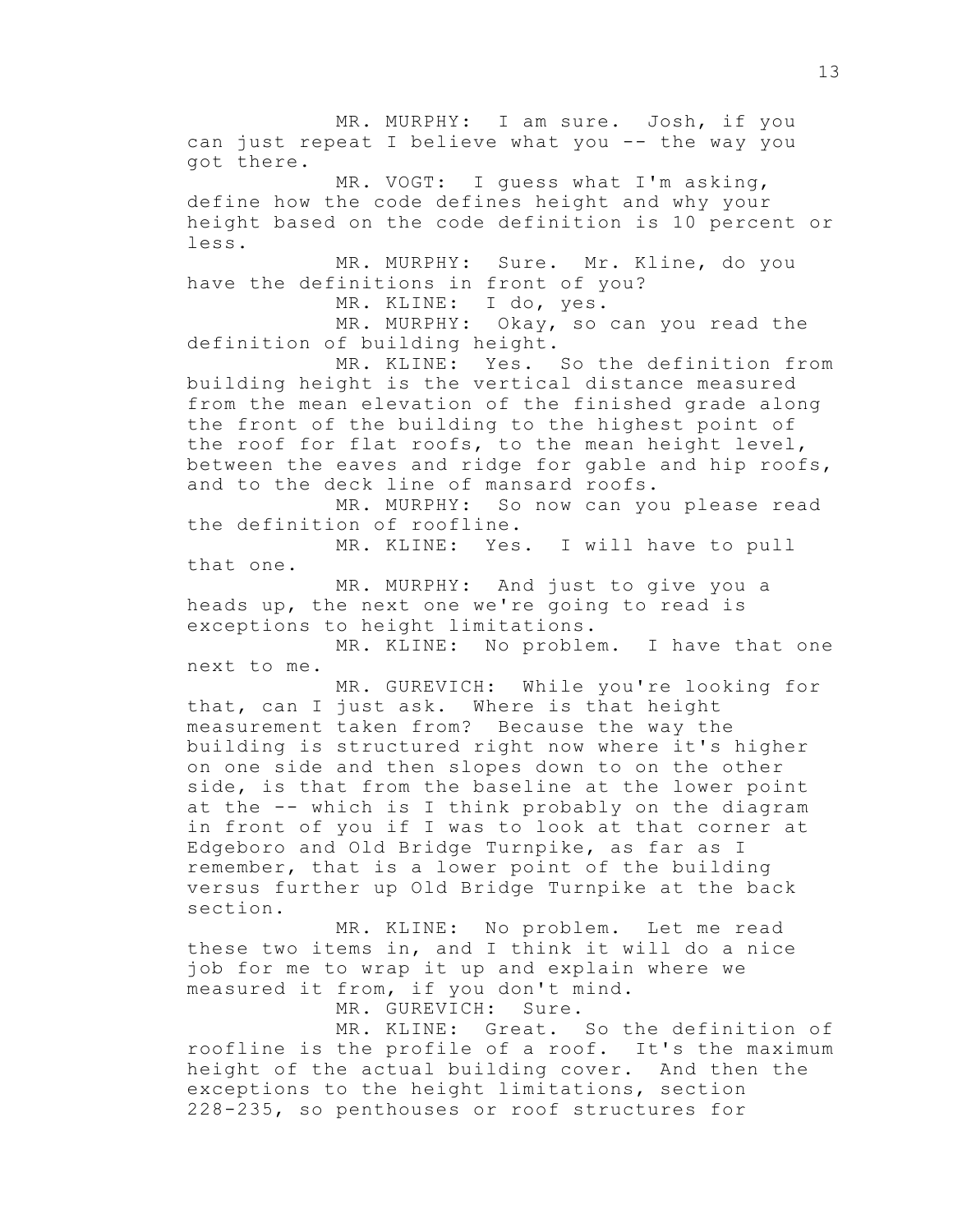housing of elevators, stairways, tanks, ventilating fans, air conditioning equipment, or similar equipment required to operate and maintain the building, fire or parapet walls, skylights, steeple, flag poles, chimneys, smokestacks, water tanks, or silos may be erected above the height limits prescribed in this chapter.

So what we looked at is the front of the building, and we took the mean grade, which matches the finished floor of the building, and measured to the highest point of the flat roof, which is 33 feet, 4 inches. There are parapets.

MR. MURPHY: And just to confirm, Mr. Kline, that's -- that is in line with the definition of building height, which says the vertical distance measured from the mean elevation of the finished floor.

MR. KLINE: Correct, and it should be noted that 33. -- the mean elevation along Old Bridge Turnpike as well as Edgeboro Road along the face of the building is the same --

> (Unknown speakers in background) MR. WEINER: Amy, can you mute. THE CHAIRMAN: Sorry about that. MR. KLINE: That's no problem. So

again, we are measuring it from the finished grade along the building to the top of the flat part of the roof.

MR. PEPE: I have a question.

MR. GUREVICH: I'm still a little bit confused on that. So you consider this area in the front where you have the what I believe you call the pull-in unloading dock, that is what you consider the front of the building. It's not -- is that correct?

MR. KLINE: So we looked at it from three ways because we know what (inaudible) so what we did was we made sure -- we ensured that the height is 33 feet, 4 inches when measured on the facade facing Old Bridge Turnpike, on Edgeboro Road, as well as the facade where kind of the main point of entry of the building is. And we do understand one of the unique challenges of the site -- again, this is providing the height in accordance with how the ordinance is written. We do understand -- and I think the point that you are making is that, you know, there are some grade changes across the site. So that if you were to compare the height of the building in different -- in various points around the site, it may look different, but per the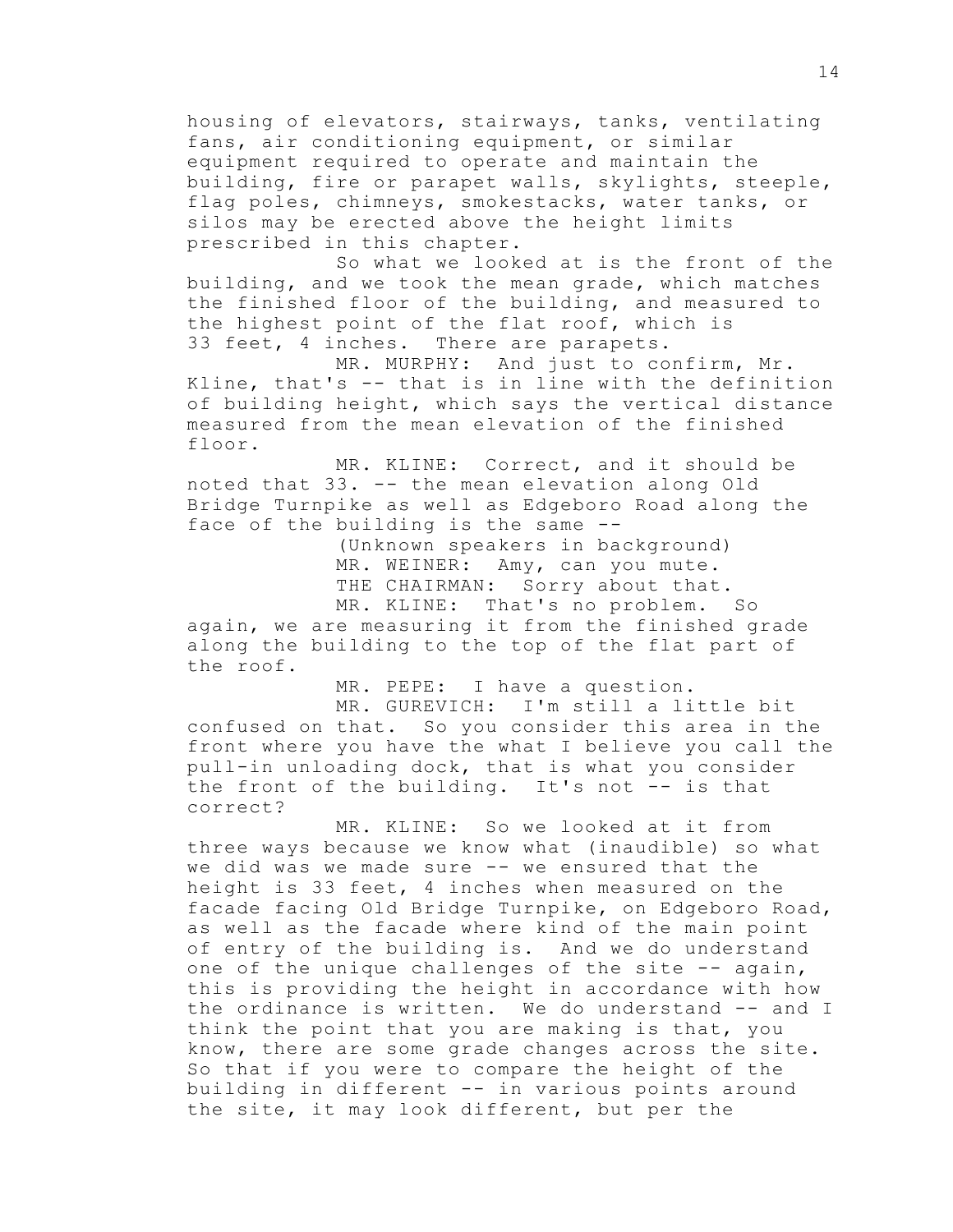ordinance and how height is measured, the height of the building is 33 feet, 4 inches.

MR. GUREVICH: So you know what, maybe -- I was going to save this question, but it's applicable to this. So if I was to look at as I drove by and looked at the current building, how much -- what is that current building compared to this new building, because obviously it's flat across the top, but if  $--$  my recollection is that if I was to measure along from the base of the building on Edgeboro Road, it would be significantly taller than along the opposite edge of Edgeboro Road, significantly taller. So what is  $--$  if I go to the -- like, how much bigger -- just to make life simple, how much taller is this proposed building than the current building? Like, is it two stories, 30 feet above the current building, 20 feet above the current building, 10 feet above the current building?

MR. KLINE: So the current building is a two-story building. This is a three-story building. MR. GUREVICH: Okay, but this -- MR. KLINE: This building is -- MR. GUREVICH: -- the same in terms of

the height of each story, so if I was to drive by again, split that building into two and then add a second top to make it three, then I would get an idea of the height of this building, proposed building?

MR. KLINE: I think it would be, you know -- again, I don't have the exact floors of the existing building, but again, this is a -- you know, if you were to be -- you know, the building, the floor, the finished floors are within about a foot to 18 inches of each other, so if you were to kind of imagine a 33-foot-high structure in that place, it would have a similar --

MR. GUREVICH: The reason I ask is because a lot of storage facilities have oversized compared to standard facilities that are might be used for office space. So I don't know if this facility --

MR. KLINE: This facility does not. MR. GUREVICH: -- 10-foot versus 12-foot ceilings. So a three-story 12-foot ceiling cannot be compared to a three-foot 8-foot ceiling.

MR. KLINE: Well, one of the big differences is the building that you have out there today is designed to allow vehicles to pass under it, so the building out there today, you know, is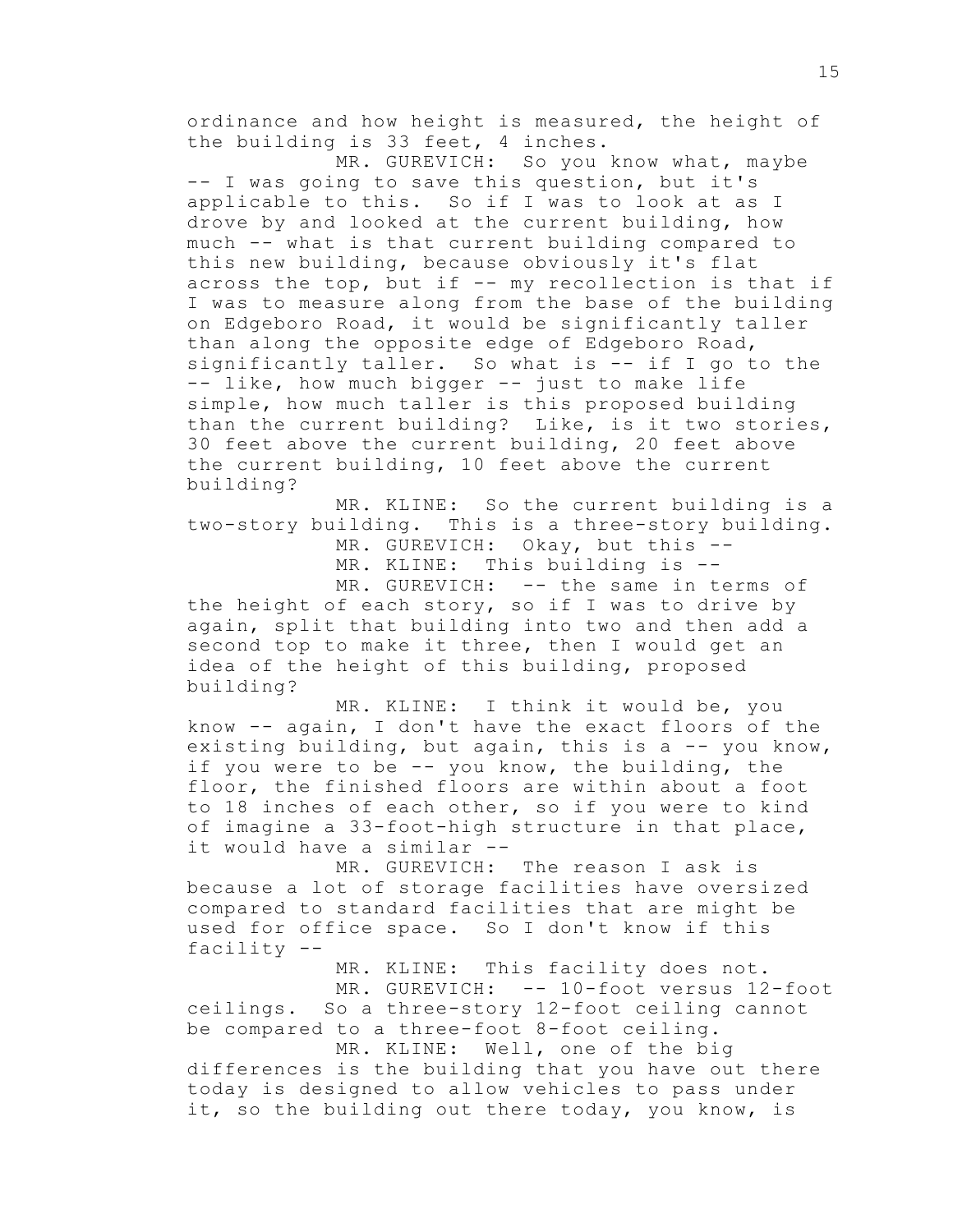designed with a higher first floor. This building is designed that the loading facilities actually go into the second floor so that the, you know, a vehicle -- when the loading facilities are taller than the first floor, so think what you might see at other storage facilities is they have a much higher first floor so they can allow vehicles to go in. What this facility does is has three even floor plates, but the loading facilities eat into a portion of the second floor to allow vehicles to safely pass in and out of the loading area.

MR. GUREVICH: Yeah, the current building is -- again, the current building has an ability to drive under it only on the side of Edgeboro Road approximately, where that first driveway was in the previous diagram, correct. As --

MR. KLINE: Let me just zoom in just to kind of clarify for the record. You can drive under the building in multiple points, so you can drive under the building from Old Bridge Road. You can also drive under the building from the other side. So both the north and the south side have multiple points where you can drive under the building. So the first floor of the existing building is elevated to allow vehicles to travel under.

MR. GUREVICH: Correct, but differently on one side and the other. I'm still trying to get an idea of what the relative height is, and maybe we can table that for now. Maybe there is a further explanation or whatever. I'm just saying there is still some confusion for me as to where that 33.3 is measured from, if it's the average of the, you know, the height between Edgeboro to what you consider the front of the building or if it's just from the front of the building.

MR. KLINE: So the height is measured in accordance with the ordinance.

MR. GUREVICH: I understand what you're saying. I'm saying --

MR. KLINE: That is if you were to measure from the front of the building, let's say Old Bridge Turnpike. If you were to measure from the finished grade along the facade to the highest point of the flat roof is 33 feet, 4 inches.

MR. PEPE: Can I interject here. Just, Leon, maybe I'll be able to help you a little bit. In layman's terms, when we clear a site, if you clear a site, right, is what he's speaking at. So whether he clears a site and gets his (inaudible) he's going to go 33, 4. Then there's going to be an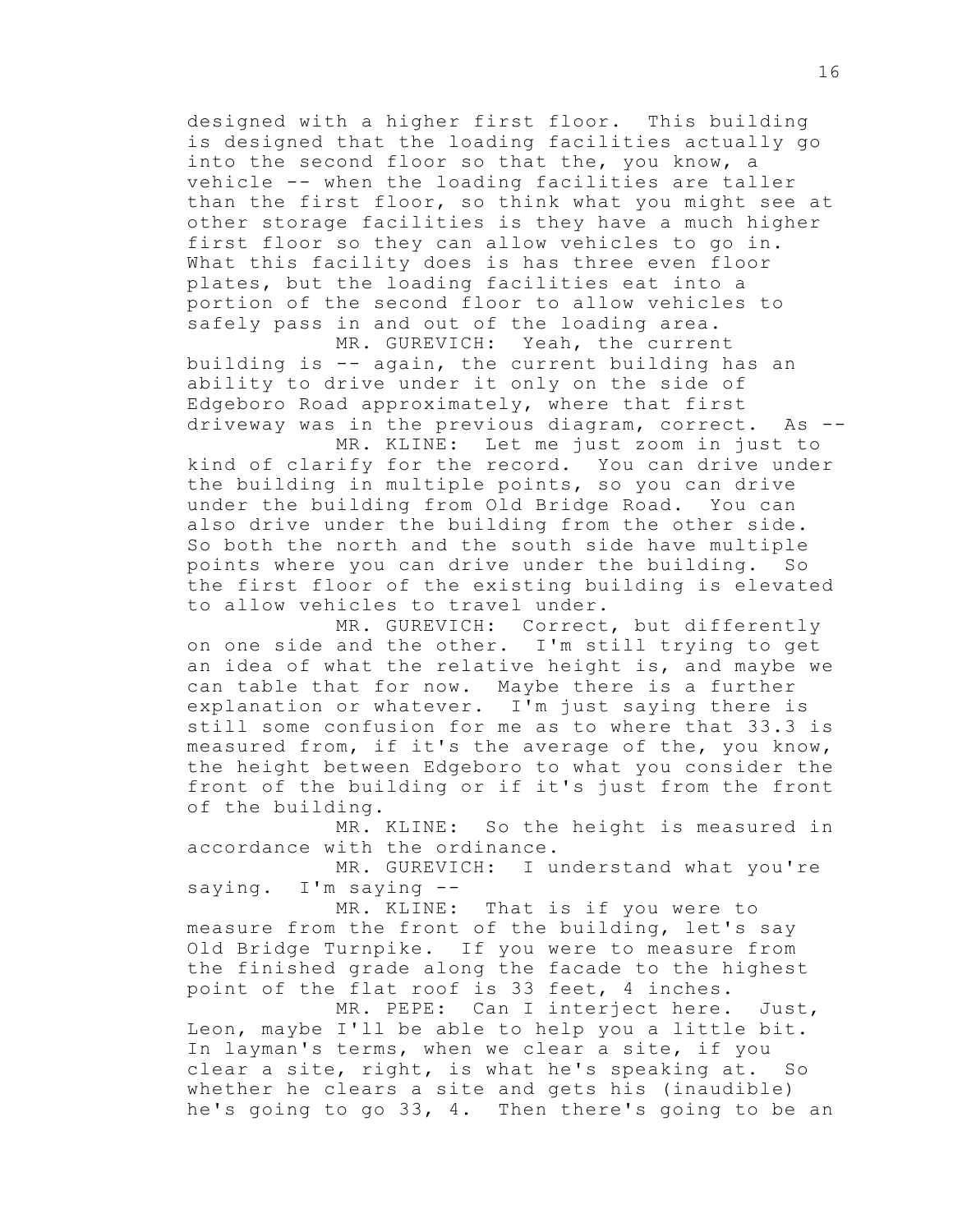additional 5 foot, 8 above that that's not in the ordinance that's not considered to be the roof height. So --

MR. GUREVICH: Steve, that's not my question, and I totally understand that. My question is that --

MR. PEPE: Where top of curb then would be Leon's question in --

MR. GUREVICH: My question is clear that the height from one corner of that building to the other corner of that building is different because of the grading of the ground. That's --

MR. PEPE: Where did you pull your top of -- what top of curb did you pull from to get your elevation is what he's asking. So what's your benchmark to get that. Where you pulling, at the corner of Old Bridge Turnpike and Edgeboro Road? Did you pull it from over by the shopping center to the right? That's what he's -- correct me if I'm wrong, Leon. You want to know where you're getting that -- where you're getting that height from, correct? Like where out in the street.

MR. GUREVICH: I'm not asking for the street. I'm asking from the grading that would be flat, are you measuring from let's say that parking lot at -- we've taken two different definitions of the front of the building. At one point, Mr. Kline mentioned that the front of the building is considered where the entrance into that second floor drive-in, and at another point in the conversation, he's mentioned that the front of the building is the facade along the Old Bridge Turnpike area, and my point is that the facade along the Old Bridge Turnpike area grades downwards from that driveway from Old Bridge Turnpike towards Edgeboro Road. So if I was to measure at the corner of the building closest -- furthest from Edgeboro Road on the southwest corner of the building versus the - what's it called -- northwest corner of the building, I would get two different measurements of the height of that building from the baseline, and that was my question.

THE CHAIRMAN: Can I interject here, guys, and try to help.

MR. GUREVICH: Please.

THE CHAIRMAN: What is the elevation at the northwest corner of the land that you plan to have as your final, and what is the elevation at the southeast corner or south corners of the building that you're planning? Are they different or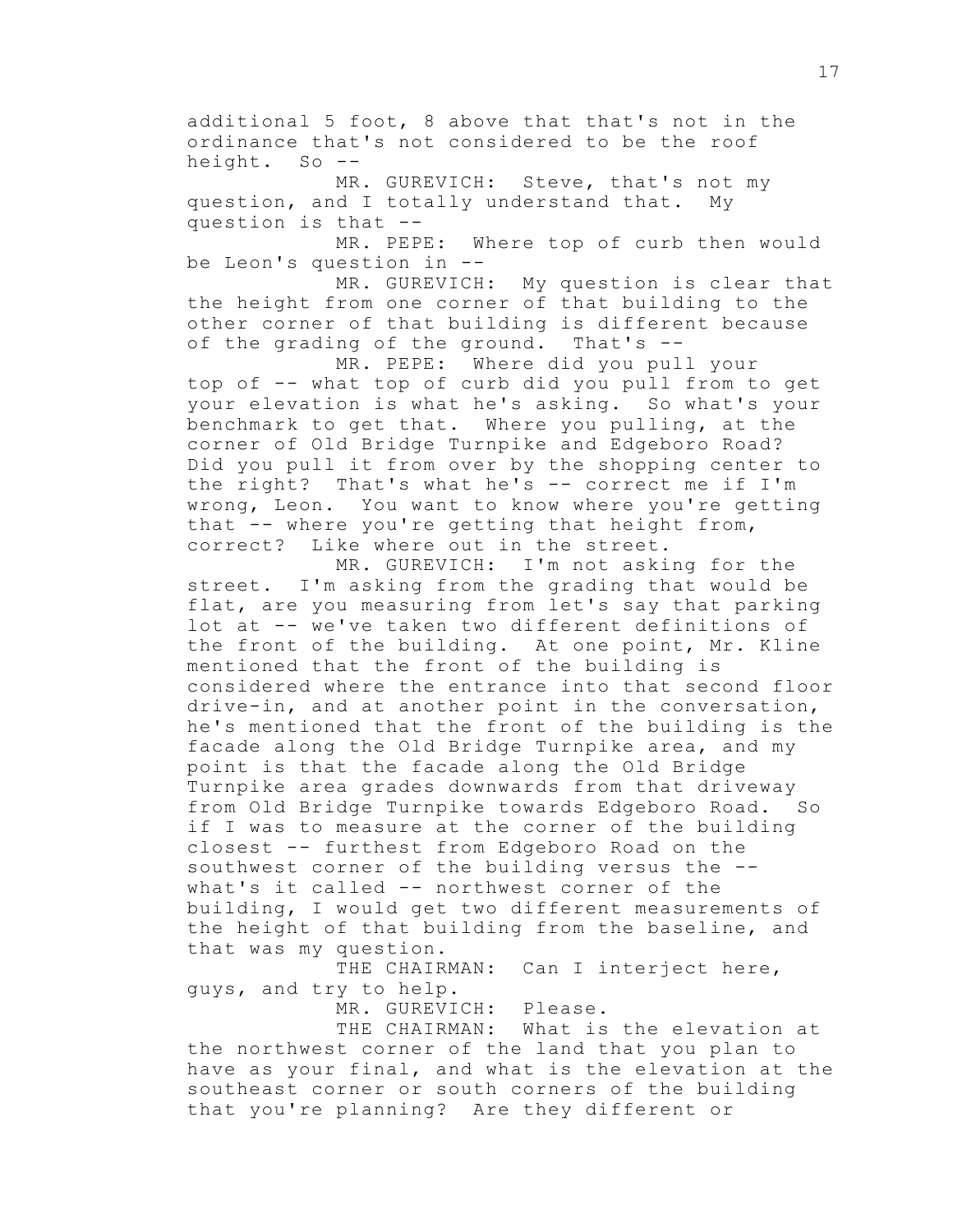identical?

MR. KLINE: They are the same. So each corner of the building is the same grade as the finished floor of the building.

THE CHAIRMAN: So if we -- if we -- I don't know which one of the plans (inaudible) that showed the final elevations. Your statement is final elevations, every single corner of this building will have the exact same -- there is no grade -- there is no movement of a grade away from the building at the building.

MR. KLINE: Correct. The corners of the building are all 98.5. So it's similar to what you see out there today where -- up from the right-of-ways.

MR. GUREVICH: Is it possible -- do you happen to have -- what's it called -- a side profile view of that? Maybe that can clear it up.

MR. KLINE: We'll be sharing renderings that show the building that maybe will help with the perspective. I can share, you know, we did --

MR. GUREVICH: I'm going off of a visual review of the current building, and if you can accept that the current building, one corner of the building looks much taller than the other corner of the building because the ground slopes downward towards that corner. So if I measure from that downward to the top of the building, the building is flat, but the ground goes down. So it's short here, tall here, right?

THE CHAIRMAN: All right. Guys, before we get into this for a long time, I think Mr. Kline understands the question.

MR. GUREVICH: That's it.

THE CHAIRMAN: Yeah, let's see -- if it would be even possible at some point, Mr. Kline, you may not have it tonight, but if there was some way to superimpose the height or plan of what you intend to be there versus what it might look like if we had the existing structure. At least identify visually where we're going to have this -- what's going to be different vertically or not.

> MR. WEINER: Mr. Chairman. THE CHAIRMAN: Yes.

MR. WEINER: We kind of got a little bit -- I'm glad the board jumped in with some very good questions. We got a little bit sidetracked. There was an issue which I'm concerned about that was raised by our -- in our staff memorandum about the potential of the need for a D-6 variance that was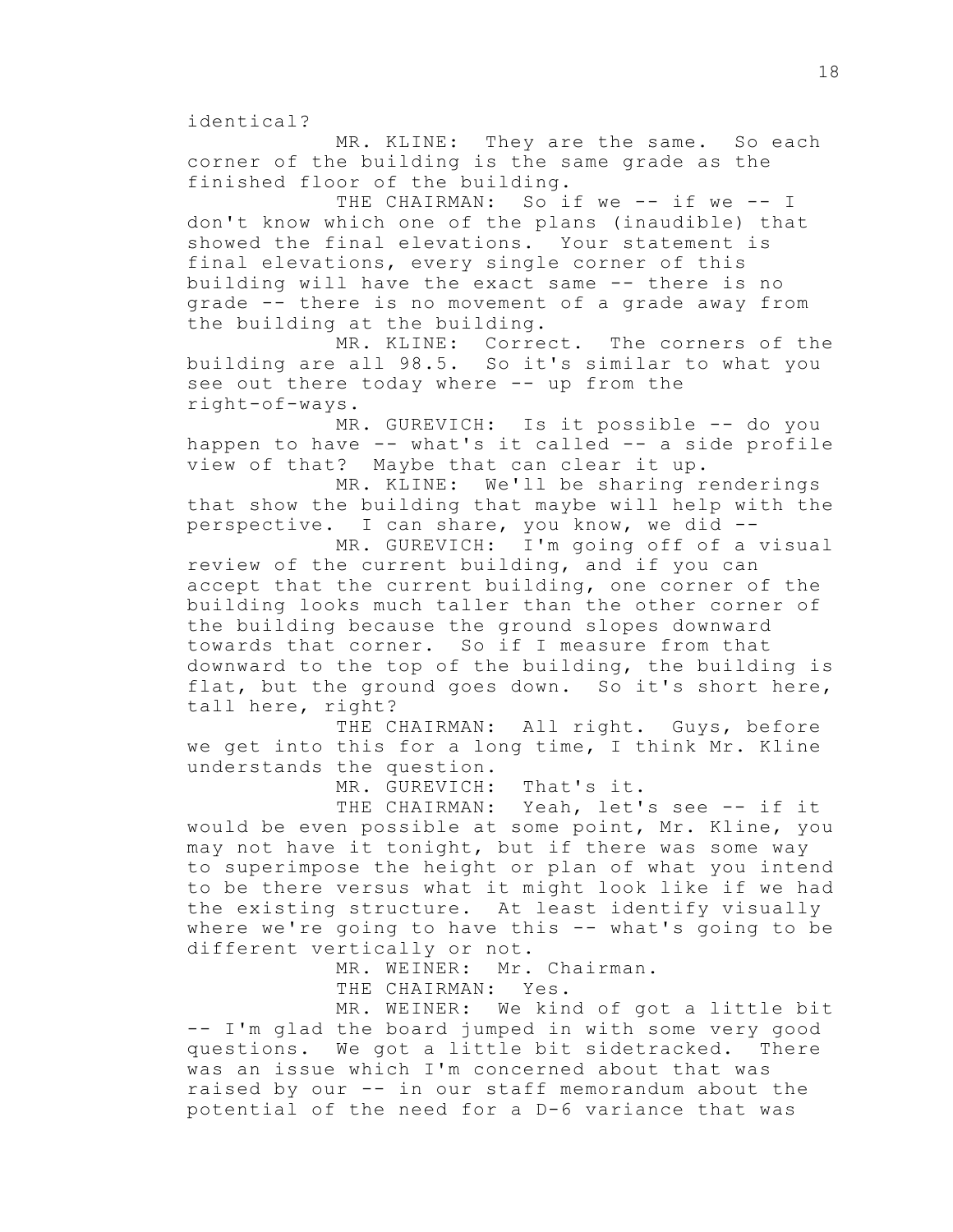not sought, and I'd like to get back to that. I know Mr. Vogt had asked a particular question and was looking for clarity with regard to certain definitions, and then we kind of went off in a little bit of a tangential direction, and I just want to get back. I want to make sure that Mr. Vogt heard what he wanted to hear and get his position on whether or not that clarity helps in his interpretation because the staff memorandum indicates that more than half of the building is effectively 39 feet high on the Old Bridge Turnpike frontage, including the segment closest to the roadway, and my concern is whether or not according to our professional staff there's a need of a D-6 that was not applied for.

MR. MURPHY: And, Counsel, if I may before the professional engineer jumps in, it's important to note that the reason why that I believe was brought up was not a separate analysis by your internal staff as to the height of the building but the fact that our architectural plans that were submitted as part of our application actually show a 39-foot height because those architectural plans measured from the ground and included all of the items that are excluded from the height definition. So with that.

MR. VOGT: Yeah, if I can just speak, Chairman. I'm comfortable with what I just heard as to the analysis. Raising the issue, there is basically two points. Point number 1 is the plans indicate the height I believe of 33.81, which is consistent with what the applicant's engineer testified to. We wanted to make sure that, A, it was not a C variance for any height as defined to be over 35 feet, which is the zone standard, and more importantly, if it were more than 10 percent over the 39 feet, which is the peak height, that would be a D. I think the testimony that we've heard is based on their interpretation of the zone, which I agree with that they comply with the zone and they are not seeking either a D variance nor a bulk variance for the height.

MR. WEINER: Thank you, Mr. Vogt. THE CHAIRMAN: Okay. With that somewhat clarified for you, Mr. Kline, please proceed. MR. KLINE: No problem. All right. So I still have up Exhibit A-2. MR. MURPHY: Mr. Kline, your screen is not sharing right now. MR. KLINE: Thank you. That was kind of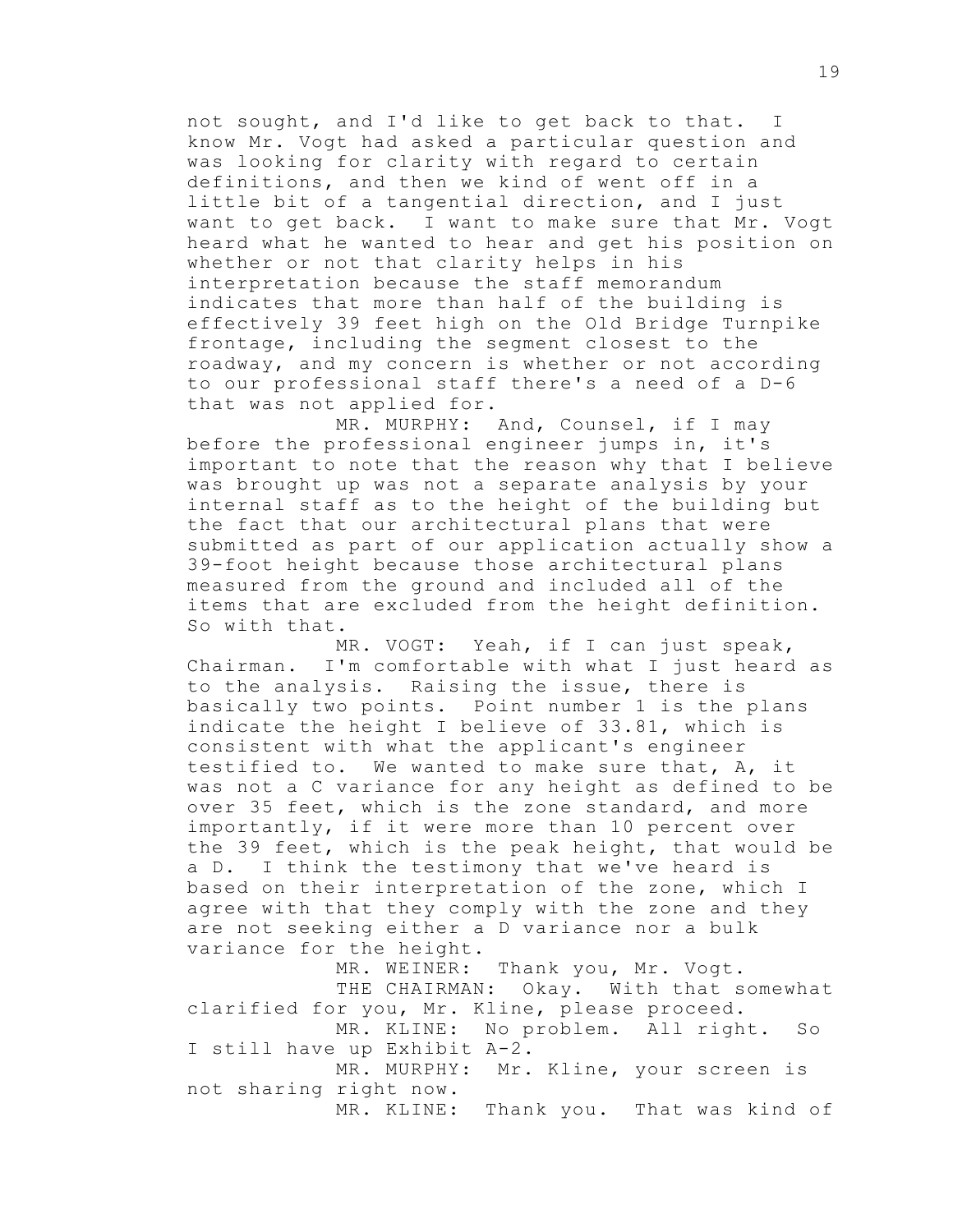explaining the building, kind of focusing on the building. I think one other item to notice, the setbacks, the setback for the front yard is 60 feet, so along Old Bridge Turnpike we are a little bit over 60 feet, approximately 61 and a half feet. The setback along Edgeboro Road is 39.9 feet. I think when we look at setbacks from a site civil engineering perspective, you know, we look at can the site kind of safely accommodate the building location. In this instance, it can. So, you know, we're well under on impervious coverage. We're still maintaining the 20-foot landscape buffer along Edgeboro Road. We're still able to safely manage stormwater across the project. So, you know, again, we're able to kind of accommodate that.

The other thing we kind of look at, which our traffic engineer will go into a little bit more detail, is sight lines, and again, the building location will not impact any sight lines, either at the intersection or the proposed driveways.

THE CHAIRMAN: Mr. Kline.

MR. WEINER: Mr. Kline, very quickly. When you began to speak again, you had indicated that you had A-2 up. Did you change the exhibits, or is this still A-1 and that was a misstatement? I just want to clarify the record.

MR. KLINE: This is the rendered site plan exhibit I marked as A-2.

THE CHAIRMAN: Mr. Kline, could you enlarge the area. There's a lot of superfluous - thank you. So that when you're discussing this application and this site, it's a little bit easier for everyone to view on their screens than what we had a couple seconds ago. Can you clarify that the detention basin or what you intend to do the detention basin is also the area that is in green just next to Old Bridge Turnpike?

MR. KLINE: Correct. So the area in green represents the bottom. It's a bioretention basin. So that provides both a water quality as well as a quantity component to it.

We are proposing 18 parking spaces as part of the project. They're located on both the south and the east side of the building. There is an entrance. I'll let the architect kind of go into the floor plan a little bit more, but there is a kind of an entrance along the eastern side of the building so customers using those seven spaces will have access to it as well as customers will be able to use the loading facilities along the south side.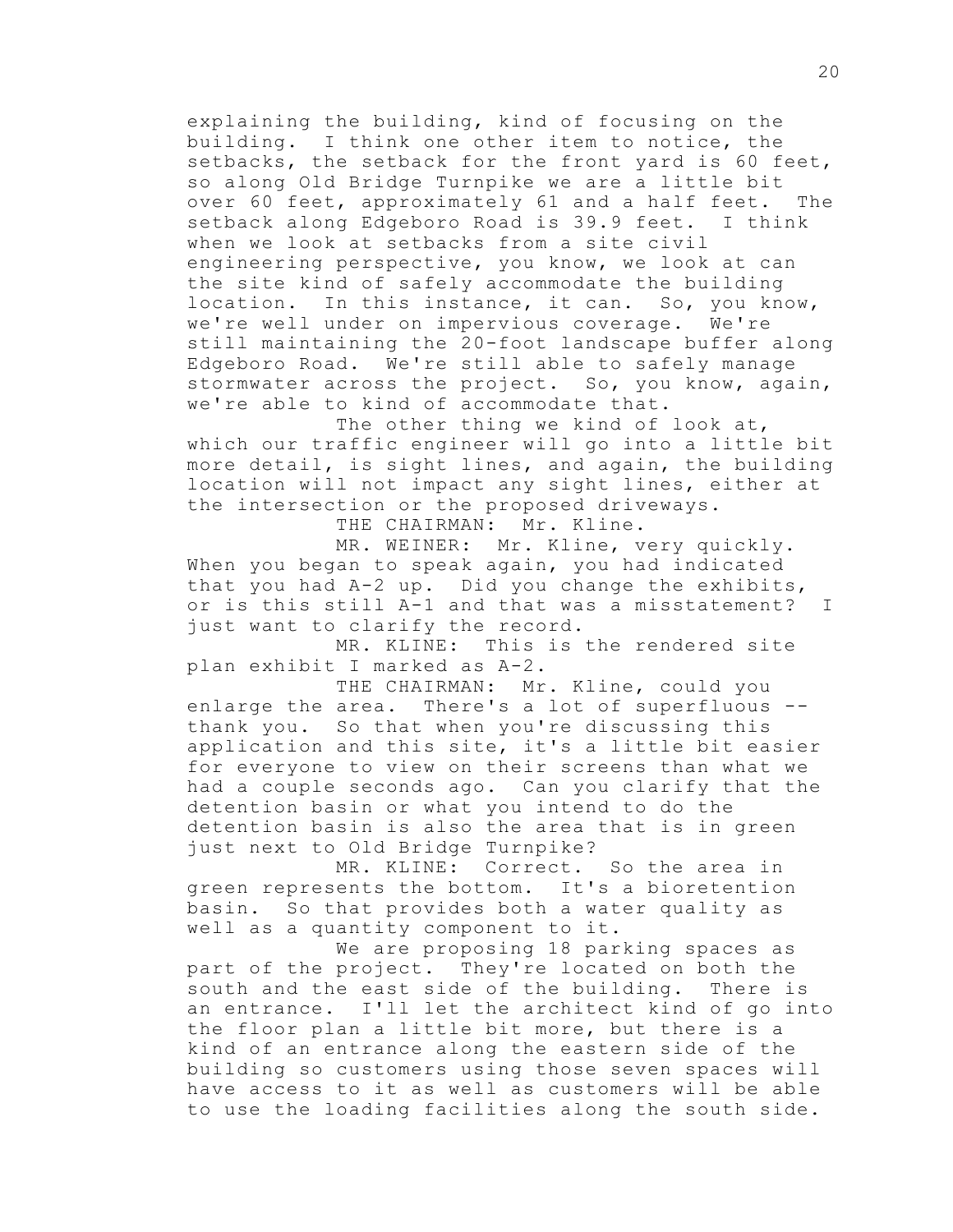We are maintaining the approximate location of the driveway on Old Bridge Turnpike, but we are proposing a new driveway. It will, you know, the location really was meant to be, you know, kind of again furthest away from the intersection to kind of minimize, you know, any potential impact. And then along Edgeboro Road we're proposing one driveway versus today where there's two. We've eliminated the driveway that's very close to the intersection, and what we've done is look to locate a driveway kind of as far away as the intersection as possible without kind of impacting with minimizing impacts to steep slopes or the wetland area.

Just kind of as I -- before I move on to the more technical items, I do like to just kind of touch on the operations. So the office component is open daily from 8 a.m. to 6 p.m. Customers do have secure access to the facility from 5 a.m. to 10 p.m. seven days a week. There is typically about three employees, three employees with the project. There is typically three employees during a peak shift at the facility, between two and three employees.

In terms of security, the site will have high-def security cameras surrounding the entirety of the site, the exterior as well as the interior. All of the exterior doors have key pads, so customers will have individual codes to access the secure areas. When the office is closed, the office is locked, but again, using an individual key pad, a customer can access their unit during those secure access hours. Employees are instructed and do regular walks of both the exterior and interior of the building. I think one of the important things to note is the building and the security system is monitored by a third-party company, and it's monitored remotely 24/7, so if someone were to be accessing  $-$ - again, the facility locks at 10 p.m., but if someone were to be in the facility outside of those secure customer hours, you know, the proper authorities would be notified. The interior lighting is also on motion sensors within the facilities.

In terms of deliveries, we are proposing a 6-foot-high masonry block trash enclosure. We'll look to use materials to kind of match the aesthetic of the architecture. That's located to the west of the site kind of tucked in the corner. That will house the dumpster. The trash facilities are only used by the office staff, so customers cannot access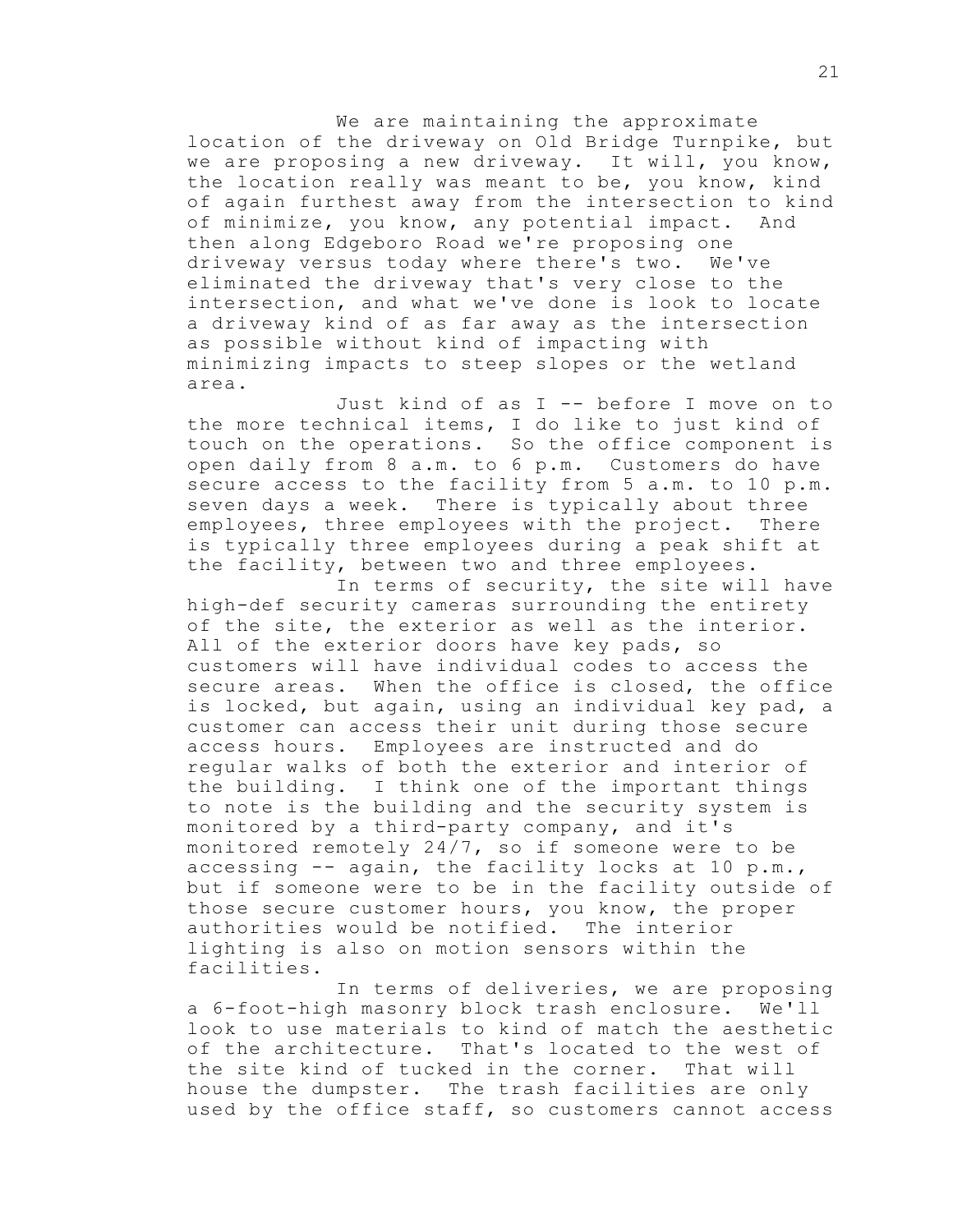the dumpster. It is locked. So it's a carry-in/carry-out facilities. Customers cannot dump bulk storage or anything like that. Again, it's just for the employees that work there. So trash is typically picked up about once per week. And then again, there's really not many deliveries associated with a facility like this, but, you know, you tend to have, you know, Amazon or UPS or kind of ancillary office supplies, which, you know, typically maybe once, twice a week you have a delivery like that that comes to the site, but again, the facility is designed to kind of accommodate those types of vehicles.

THE CHAIRMAN: Mr. Kline, what would be an occasion where the refuse area would be required other than what they might make for lunch or paper from the office? What possibly else could they go in there?

MR. KLINE: Correct, so that's -- it's really any ancillary trash from the office component. So like you said, could be paper, it could be items from their lunch, you know, recyclables, but again, it's a very low amount of waste that's generated. There's only, you know, two to three employees that, you know, are operating out of this facility, so again, you may have trash picked up once a week. We like to kind of -- but again, it's on an as needed basis. It would be a private hauler.

THE CHAIRMAN: And with regard to what the -- your customers may have, while I know you would be doing what you could to police them, if somebody has items that could spoil inside their unit and they leave, you're obviously going to have to eventually figure out how to get rid of that. Would that also go into that dumpster?

MR. KLINE: So those types of -- those types of things aren't permitted, you know, in the facility. So no perishables, no hazardous waste are permitted within the facility.

THE CHAIRMAN: I understand that, and that's fine, but doesn't mean everybody pays attention or adheres to that, and especially if they've got it in boxes and they're going up to their storage unit, I don't think you (inaudible) through every single box that some people might bring in.

MR. KLINE: It's a great point. It's a great question. So, you know, the way these sites operate and what makes, you know, these types of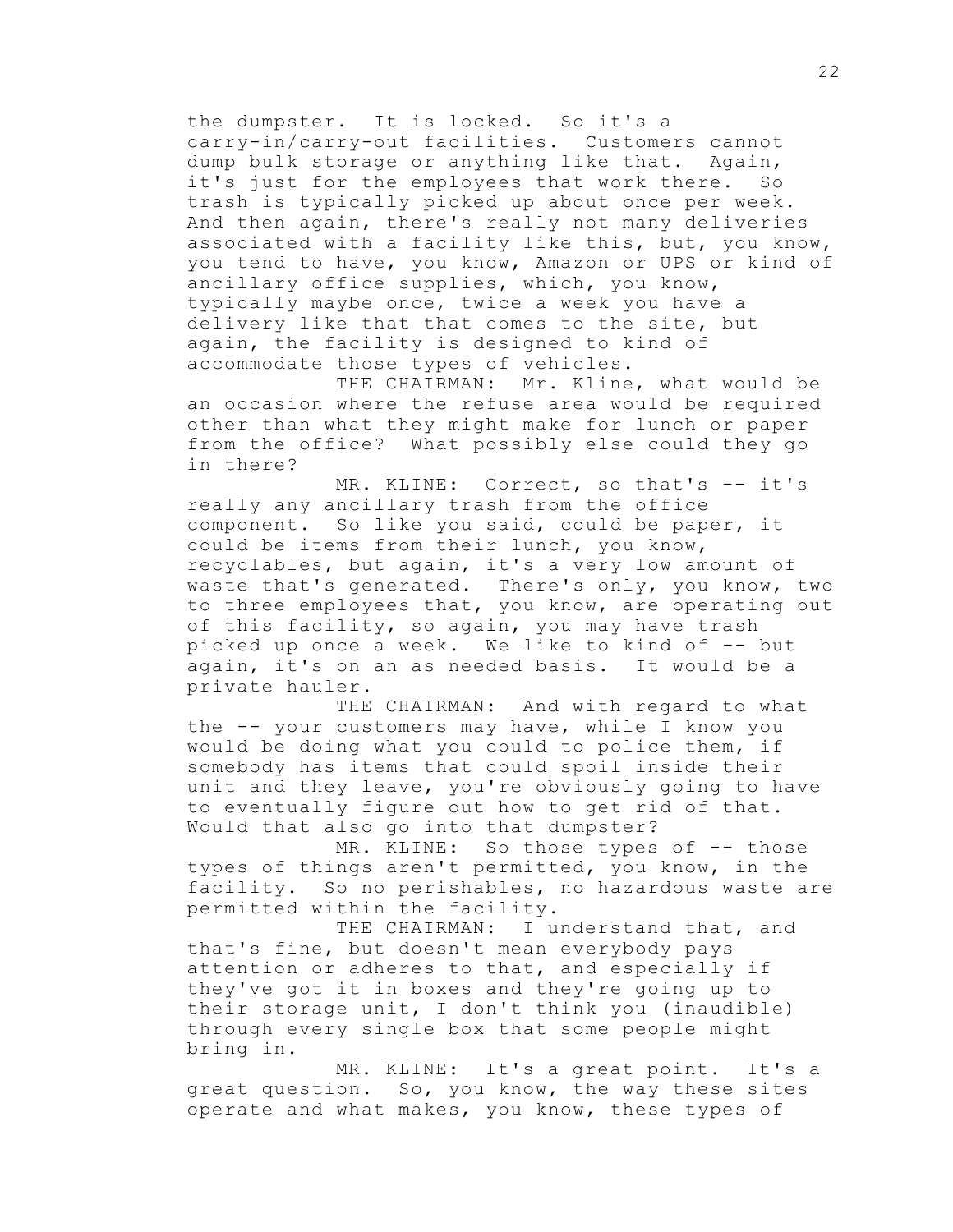storage facilities desirable is you want them clean. So this applicant, you know, prides themselves on having clean facilities, not having trash laying around, not allowing kind of customers. So in a case where, you know, something, you know, a customer were to leave something out of control, it is the applicant and the owner's responsibility to make sure they're keeping the facility clean. So whether they had to, you know, move that trash into their secured dumpster, they could. Whether they had to in a unique situation call a private hauler to come pick something up, you know, that's the responsibility of the applicant and something they would ensure they do as part of the project.

THE CHAIRMAN: Okay. Well, I think you may have some exposure or some experience with some of the other facilities, and what I just posed I don't believe would be the only time it would ever happen. That's all I'm saying.

MR. GUREVICH: Mr. Kline, can I ask you -- and I apologize. Please tell me if you're going to cover this later, but just because you mentioned lighting, you mentioned indoor lighting. Could you give an idea of what outdoor lighting looks like or may -- where it might be positioned or placed.

MR. KLINE: I definitely will. I can touch on that in a couple minutes, but it's good. It's perfect segue to where I'm heading.

MR. GUREVICH: Okay.

THE CHAIRMAN: Anything more then, Mr. Kline, about what you were talking about with notifying law enforcement if somebody is in the building, et cetera? Was anything more on that line you were going to go through?

MR. KLINE: Sorry, can you ask the question one more time?

THE CHAIRMAN: Yes. You mentioned -you alluded to, well, people aren't supposed to be in there certain times and the proper authorities would be notified. That's what I heard you say.

MR. KLINE: So I wasn't -- I didn't mean to allude, but these sites are monitored remotely by a third party 24/7, so any unauthorized access, anything that is being done that's illegal on the facility, there's a third party operator that would notify the authorities or notify the operator of the facility accordingly.

THE CHAIRMAN: Okay, so that theoretically could include if it's during hours when there's nobody at the facility the need for the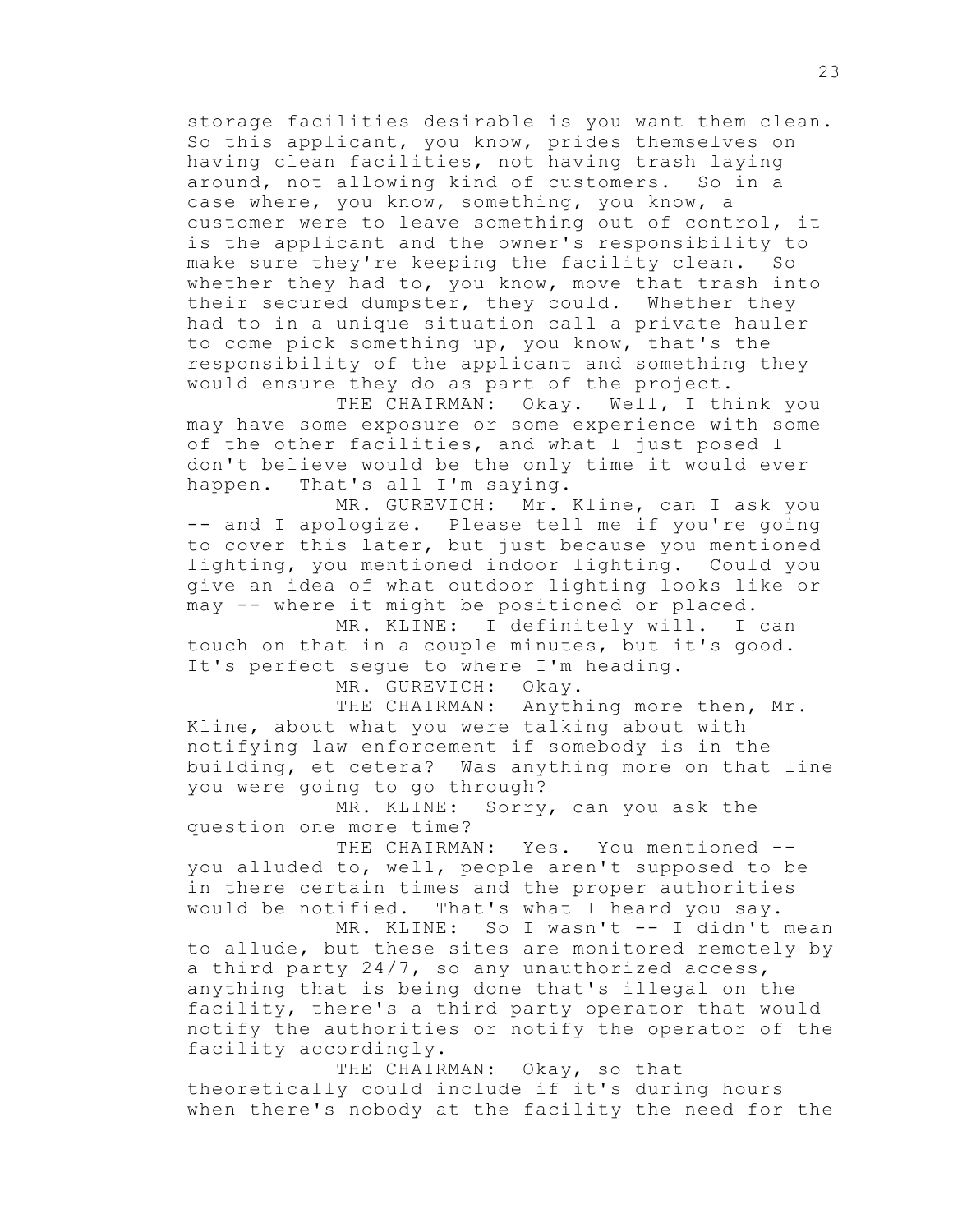local law enforcement to go to the site; would that be fair? MR. KLINE: Yes. THE CHAIRMAN: Okay. Could you repeat the hours again for when the employees would be there and when the doors are open. MR. KLINE: Correct. So the office hours are daily, 8 a.m. to 6 p.m. THE CHAIRMAN: Okay, and then there's something else that's open from 5 a.m. to 10 p.m. or something for open access to anybody who might have a storage item in there. MR. KLINE: So there is -- correct, there is secure customer access between 5 a.m. and 10 p.m. So someone could use their individual code to access their unit. THE CHAIRMAN: Okay. That doesn't stop them from going after hours, but that's when it might result in having the law enforcement. MR. KLINE: Correct, so the doors do lock and the site is monitored 24/7. THE CHAIRMAN: Okay, but theoretically, from what I understand, if you've got some sort of a code to get in, you're saying that the code gets also locked out and they can't get in after 10? MR. KLINE: Correct, your code would not work at 10:01. You cannot enter the facility at 10:01. THE CHAIRMAN: Okay. Thank you. MS. PAPI: Mr. Chairman. THE CHAIRMAN: -- next question at this point regarding the lighting, if you can go into that, Josh, Mr. Kline, that would be great. MR. WEINER: Mr. Chairman, I think there was a question before the board. MS. PAPI: Go ahead. You can finish. I was just going to question. Are there any type of elevators that are needed in this facility for any reason? MR. KLINE: So, yes, there are three elevators within the facility. It may be more beneficial if the architect kind of -- MS. PAPI: Okay. I apologize. I was wait -- I didn't -- wasn't sure whether this was the diagram to ask. Okay, I'll wait. MR. KLINE: No, no problem. He'll do a much better job than I will. MS. PAPI: Okay. MR. KLINE: So I can kind of -- I can jump into the lighting. So as part of the project,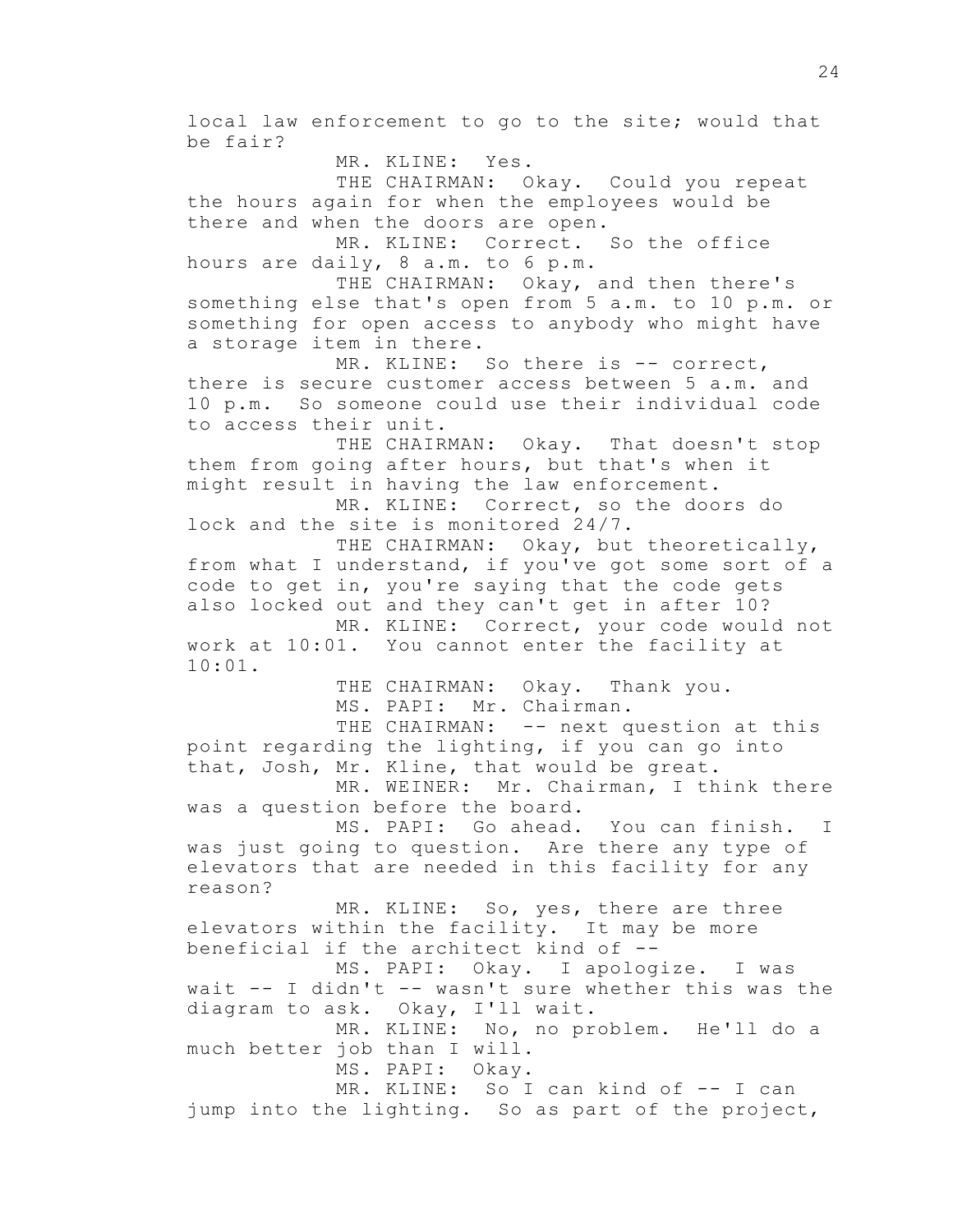we are proposing all new LED full-cutoff dark-sky-client fixtures. We're proposing a combination of both area lights and wall lights. We're only proposing two area lights as part of the project. We're proposing an area light at both of the driveways. They're mounted at 20 feet. Note that 25 feet is permitted so they're a little bit lower than what's allowed by code, and those again are to kind of light the driveway access point. Remainder of the lights are mounted along the building, so they're mounted along the south facade as well as the easterly facade, and those lights are mounted at 20 feet, as well, in order to kind of provide safe lighting. So, you know, the idea is, you know, these facilities want to, you know, encourage security and safety so, you know, lighting is provided within the parking areas, the loading areas, and kind of the pedestrian access paths around the site.

THE CHAIRMAN: So the people would be expected to walk from those parking spots, Mr. Kline, to the door, or they can go in that side door right there?

MR. KLINE: Correct, they can access through the seven parking spots on the east side of the building. They can access through the elevator through that door.

THE CHAIRMAN: And one of those carts you referenced.

MR. KLINE: I believe it was in the Remington Vernick RVE letter talked about handcarts. So there would be handcarts available at the facility, so they could go into the facility, get a handcart, kind of go to their vehicle, load it up, and use it. I think the engineer/planner made a recommendation on providing ramps or easier ways for people to kind of access their vehicles. You know, I don't think that would be any issue. As a condition of approval, we'd be happy to kind of look to locate those ramps or locate, you know, access points in a way that are safe for both the, you know, for the customers and, you know, in areas that are approved by the board engineer.

MR. WEINER: Mr. Kline, if I can just quickly ask, and if this was touched on, I apologize, but I'd like you to visit or revisit with regard to the lighting, the hours and the means of operation. You're giving a lot of information out there, and I want to make sure the board is absorbing everything and we're not going too fast.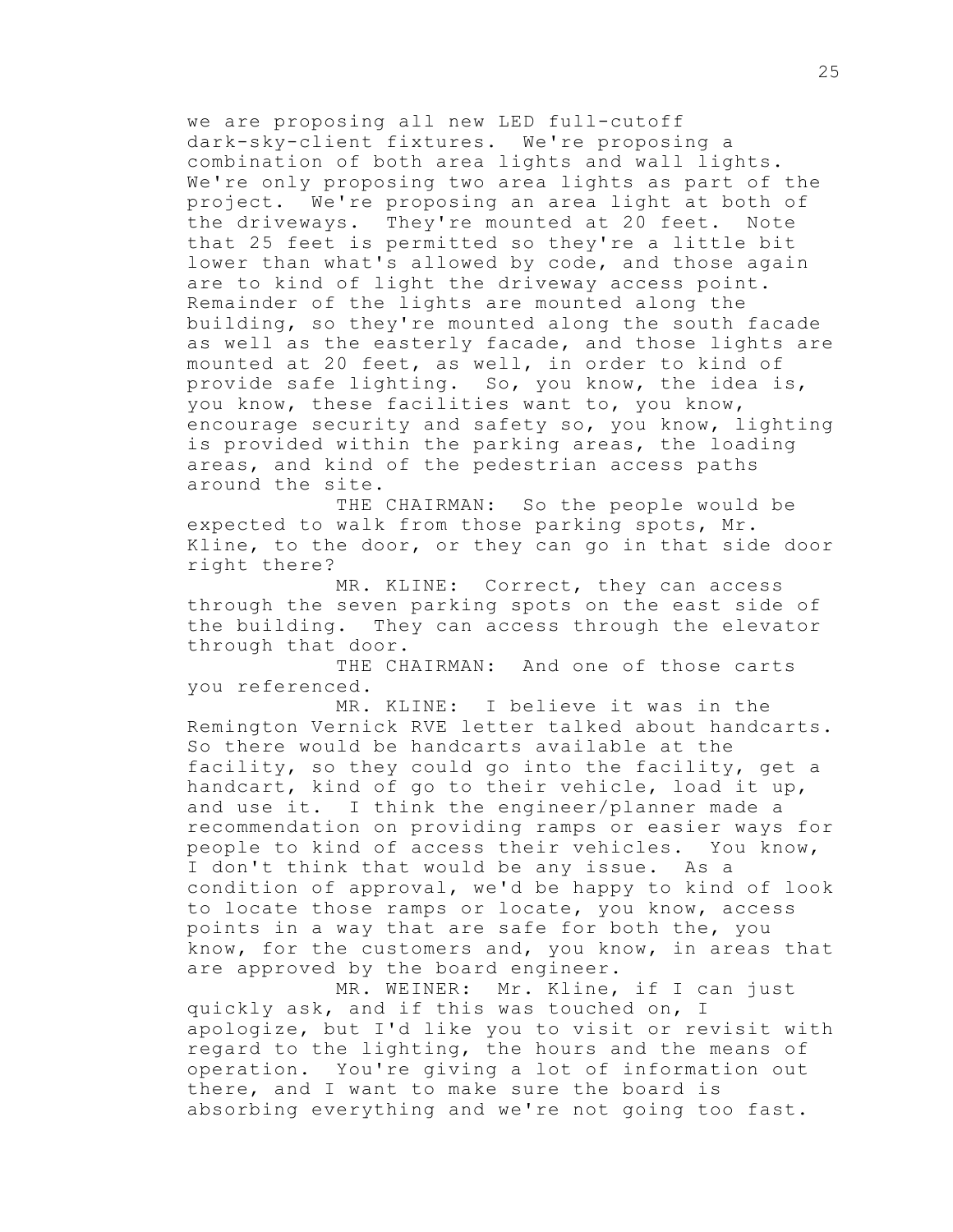MR. KLINE: It's no problem. So in terms of the lighting, the lighting would be operational when the facility is open and then during after hours, so when the facility is not open, they typically ensure a security lighting standard. So the lighting would operate on a dimmed level and under motion sensors, but again, the site would be lit throughout the course of the evening just from a security standpoint.

MR. WEINER: So there would be some lighting of some nature 24/7?

MR. KLINE: Correct, and that's for the security of the facility.

MR. WEINER: Thank you.

MR. GUREVICH: Mr. Kline, but for security, again, I wanted to follow up with this. The expectation is, other than using some of the, you know, the side door or the other door with a handcart or walking in as a member, renter in this, the idea is that you can drive a vehicle, like you said, into the climate controlled customer loading area. What's the maximum, like, what's the height of that -- what's the maximum size truck or car that you would expect to be able to fit in there? I see it's 40 feet, you know, in terms of length, 14 feet across. I didn't get a clear indication of height, but just for reference, like, is that a cube van, something bigger than a cube van?

MR. KLINE: So the space as noted is 40 feet deep and 12 feet wide, so it can accommodate your typical box trucks. So it can accommodate in terms of height and length up to a 40-foot box truck, but typically what we find is your everyday, your U-Hauls and your Penske trucks, which are closer to 28 to 30 feet, can be accommodated within those bays safely. But again, any customer is permitted to use those loading area, so you can drive your car or your van right into the loading space. You could back up your pickup truck and use a loading space. So it is meant for customers, you know, any size vehicle can be utilized in that design space.

MR. GUREVICH: And I'm assuming that once the vehicle is in there, the garage doors, you know, would basically close and provide kind of that security. It's a lit area, et cetera --

MR. KLINE: Correct.

MR. GUREVICH: -- until somebody else comes in and opens it or they open it, right? MR. KLINE: Correct, the door would come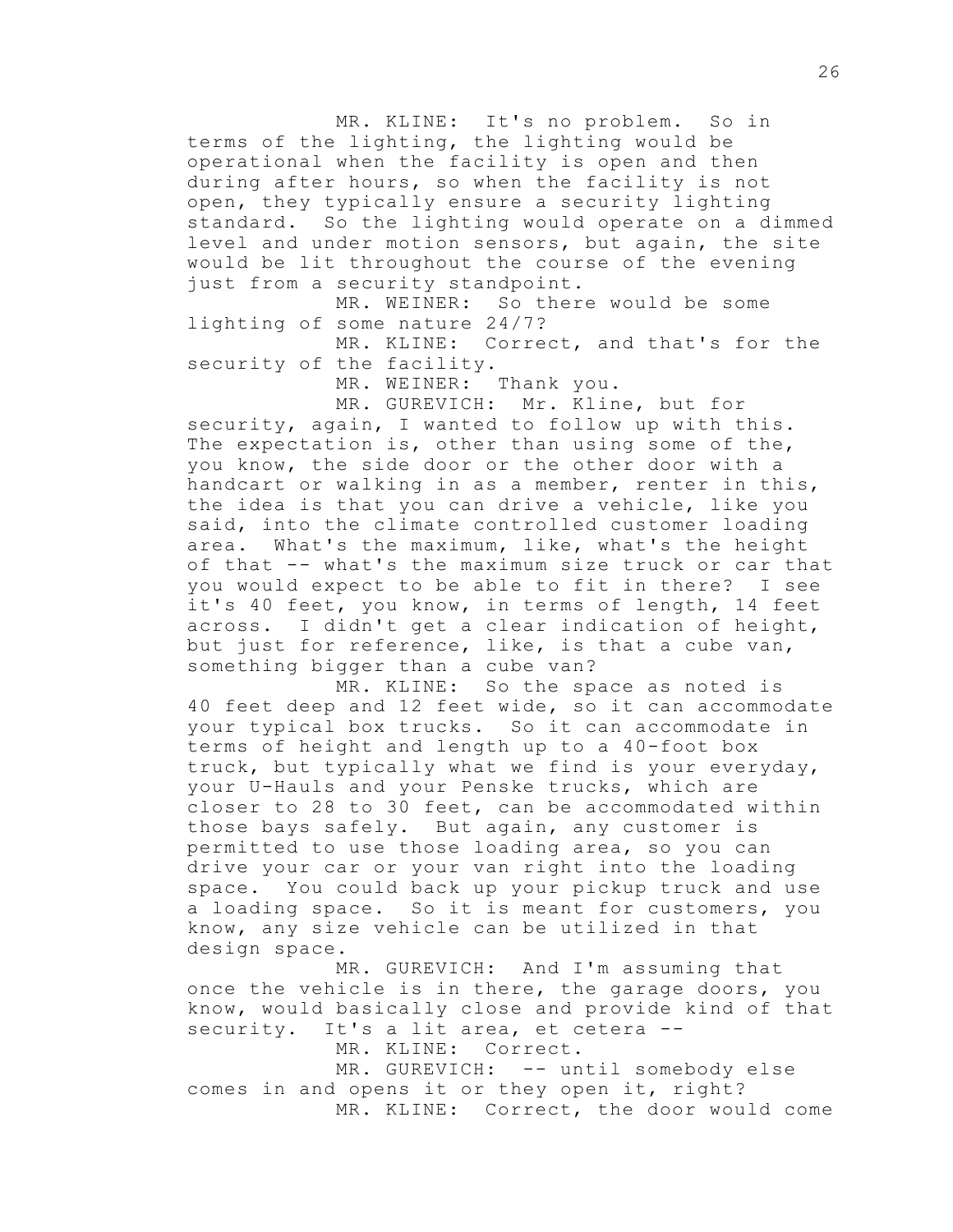down just to kind of maintain the climate control aspect.

MR. GUREVICH: So I'll open to the board. I have no idea and I'm not sure if it's worth asking. Obviously, with that ramp over there and given the size of the vehicle, it looks just visually that the length, the 40-foot length of the bay versus the space in front is almost the same? And I'm curious how you back it in safely and easily into there, especially with the bumper stops. I'm not sure if those two green areas are bumper stops on the side of the ramp or if they're just -- what's it called -- vegetation to give guidance, but in terms of backing that up, I'll leave it to the engineering department to consider, and if that is something that the board should consider.

I had a follow-on question, but I'll leave it at that at this stage.

MR. KLINE: Yeah, we did submit truck movement exhibits showing a 40-foot box truck can safely back into all three spaces and safely leave. MR. GUREVICH: Okay, and then my

follow-on question on security is, when you state that the lighting dims at night, I'm assuming that if somebody was to go into the unit or into the space and not leave by 10 p.m. that if they then start to move about after 10 p.m., security would be on, motion detector, something, and notify someone that someone is walking around the space, like, inside, even if they entered at let's say 9:50 and stayed 20 minutes or whatever. My question is, but that does not happen if somebody was to then go into their rented unit and stay within that. Is there any understanding of how that is monitored? Like, for example, if somebody was to stay within their unit, do we monitor people coming in, the number in versus the number out?

MR. KLINE: So the facility, it's monitored 24/7, so they're looking at people coming in and out. They're looking at people that are using their units. You know, one thing about self-storage use, which I'll let the traffic engineer go into the, you know, the limited amount of traffic, but it's not a high-volume use even from a customer (inaudible) point basis. So there's not a ton of customers in this building at any one time. But it is monitored. It's monitored 24/7. So, you know, people aren't allowed in their units. People aren't allowed to stay overnight in their units, you know, so there is a company, a third party that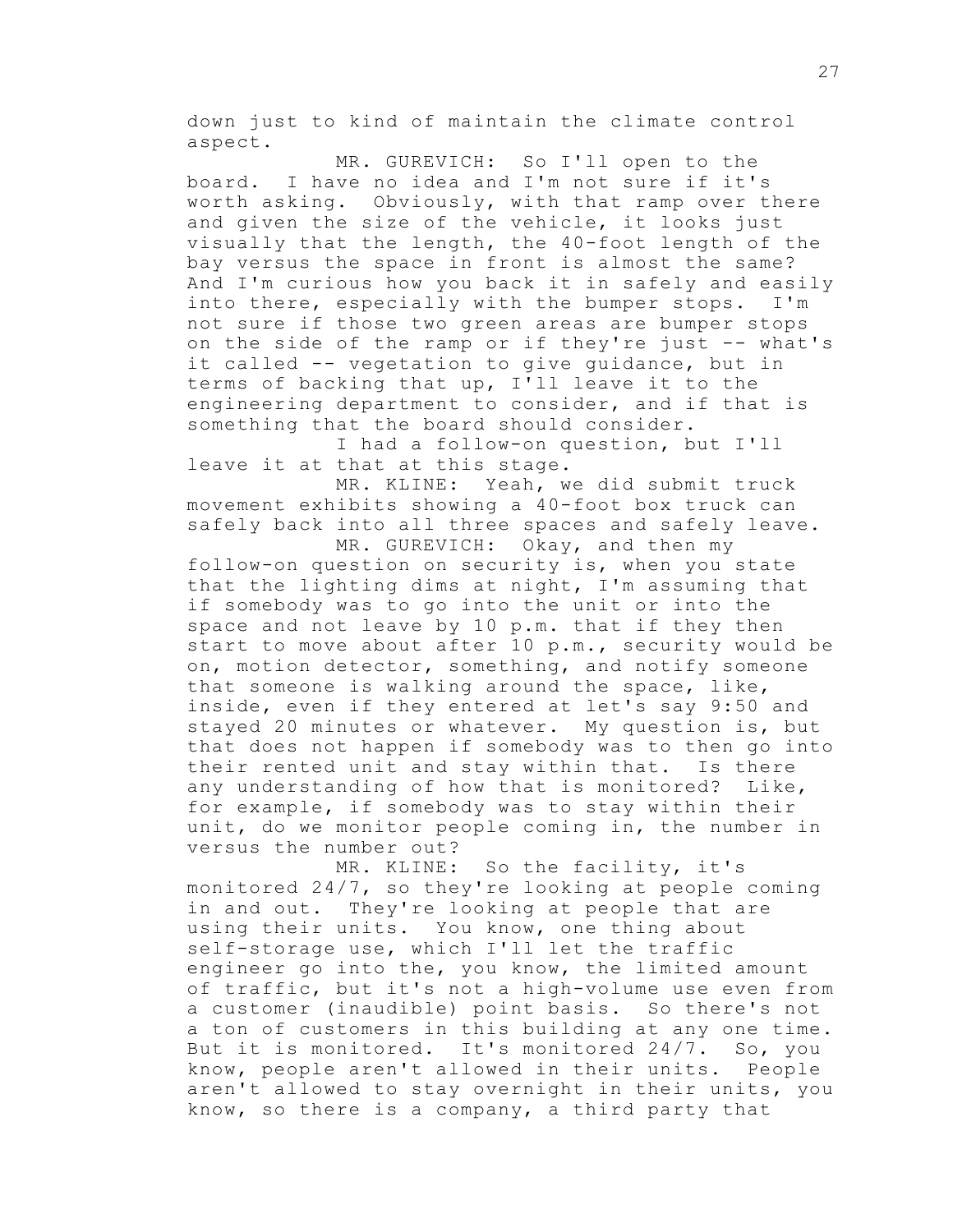monitors this 24/7 to ensure that things like that aren't happening on site.

MR. GUREVICH: I guess what I'm asking is, I know that between 6 o'clock when the office closes until 10 o'clock, which is when access closes, is there security walking around, or is there anybody that monitors or is expected to monitor the number of people coming in, for example, somebody coming in at 9 o'clock or at 6 o'clock, walking into their unit, closing the door, and, you know, in essence spending the night.

MR. KLINE: So there is a third party company that monitors the facility 24/7, so they are monitoring it from the time the office closes to the time that the secured access closes and then continuing. So 24/7 somebody is monitoring what's going in and out, what's happening on site, kind of all the operations of the site.

MR. GUREVICH: Okay. I think what we're missing here is, you know, the reason I mention in regards to the loading bay is that when I have a security card, I can electronically monitor somebody using my security card and making sure that that same person might use the security card to exit, recognizing that one person came in, one person came out. If I have a single security card that gets an entire truck in, I don't know how many people came out of that truck. It could be more than that one person. My point for that reason is that other than having a security system that monitors visually with cameras and other such detail, there is probably no way between 6 o'clock -- and it might be difficult even up until 6 o'clock -- to recognize if anybody remained in that building either beyond the 10 o'clock time period or otherwise. I was curious if there was a creative solution to such a problem when you create an entrance that is not monitored by individual key card conditions, right, one-to-one conditions.

MR. KLINE: So there is cameras in every single hallway, and there's cameras in the loading facility. So if someone had multiple people get out of their car, instantly they would be on camera. They would be able to see that there was more than one person.

MR. GUREVICH: Okay, but that means that your security -- so your statement is that there is somebody that should be instructed to count those individuals and count what goes in and what goes out 'is that the contention in essence then?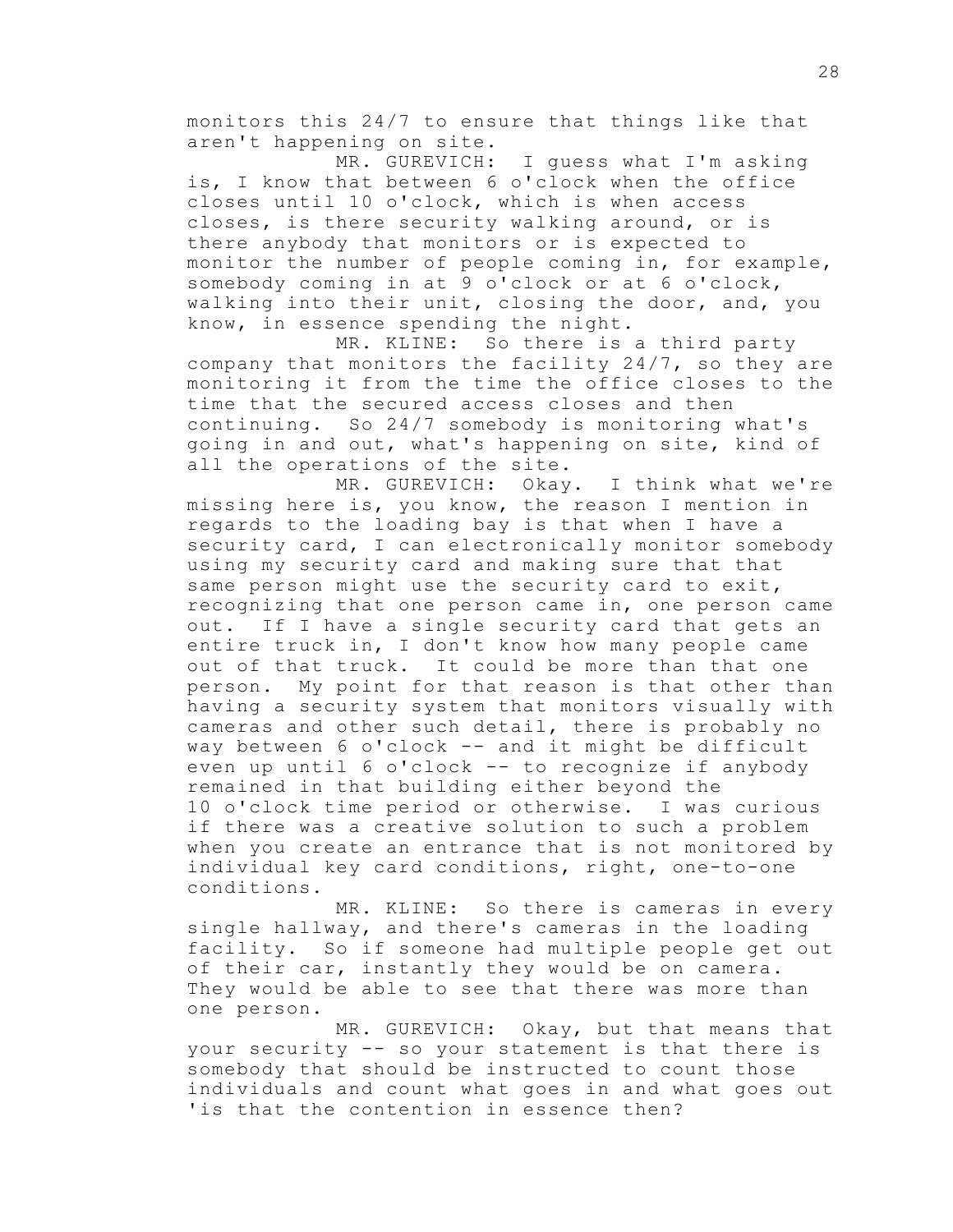MR. KLINE: No, my statement is there's a third party company that is specifically hired to monitor the site 24/7 and provide security services. MR. GUREVICH: Okay.

MR. KLINE: This is what they -- you know, that's what they do. They monitor the site. There is cameras in every hallway. There's individual key codes to access the facility, and then again there's individual locks to get into your actual unit.

MR. GUREVICH: Okay, understood. I don't want to belabor the point. I understand your position on that. Thank you.

THE CHAIRMAN: Mr. Kline. Mr. Kline, recognizing that we, of course, are going to be having additional meetings, you may just want to have some validation of your monitoring company, exactly how it's impossible for somebody to do what Mr. Gurevich has indicated he's wondering about. So maybe you could have something from them that tells us how it's guaranteed that they cannot -- nobody can violate their intent as Mr. Gurevich was describing, okay?

MR. KLINE: That's a great idea. Thank you.

THE CHAIRMAN: Thank you. Okay, so there was a question about lighting. I think that we've gotten some of that answered. Mr. Kline, I'm sorry we keep interrupting you, but the board is actively engaged in trying to understand your application. So I appreciate you going, you know, your dealing with us that way.

MR. KLINE: No, it's no problem. It's nice to be able to kind of walk through and get questions taken care of. Is there any other - before I move on, is there any other questions on the lighting aspect? I do just, you know, want to touch on some of the notable site features, stormwater as well as landscaping.

THE CHAIRMAN: I think you can move at this point, Mr. Kline.

MR. KLINE: Okay, perfect. I know I've had the site up on the screen for a long time so this point we've been able to see it, but I just wanted to kind of touch on some of the improvements associated with the project.

The applicant is providing a new sidewalk along Old Bridge Turnpike. This would provide ADA accessibility from the intersection along the entirety of the left-hand side of the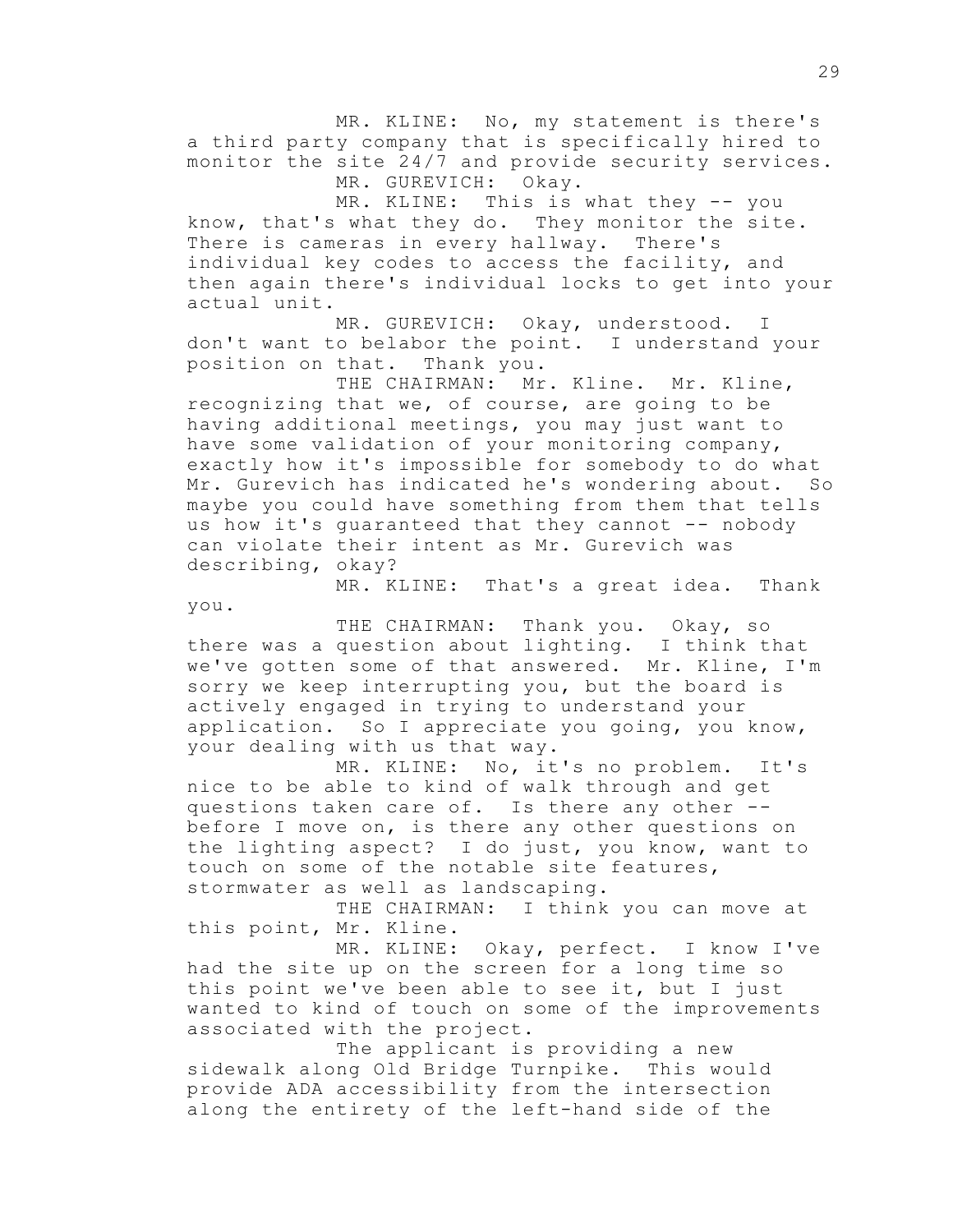page. It will also provide ADA accessible access to the building. We are providing ADA accessible facilities on site, as well. So that is, you know, a much needed improvement over what exists today.

I did note the steep slopes. The application is disturbing some existing steep slopes on site, so again, a portion of that is an area that is already kind of developed before, and then a portion of the steep slopes, which I'm highlighting on the screen kind of towards Edgeboro Road by the driveway, that's due to one of the nice improvements about this project is we eliminated the driveway closest to the intersection and kind of consolidated to one driveway along Edgeboro Road, and what we did is we kind of realigned the driveway compared today where it kinds of comes at an angle, so we're providing, you know, kind of safe access and better sight lines for customers and people kind of accessing the facility.

We did submit a soil movement exhibit, as well, associated with the application, and so the site has a lot of challenges we talked about from a topography standpoint, but it will be a limited export site of approximately 720 cubic yards.

In terms of other improvements, stormwater management, this is a major development. You know, this is -- as noted about the existing condition, there's no stormwater facilities, no structures, no drainage that are there today, and this site will change that. So we will be providing stormwater management facilities on site. We'll be<br>capturing the water on site. We'll be sending it to capturing the water on site. a bioretention area that's along Old Bridge Turnpike. So the bioretention area does two things. It filters the water to provide water quality treatment, and then it holds the water back and slowly sends it out.

You know, one of the big advantages of this site is you no longer have this uncontrolled kind of non-cleaned water flowing to the public right-of-ways. We're capturing the water. We're filtering it. We're meeting the water quality standards. We're holding it back, and we're slowly releasing it, but what we're actually doing is we're sending it directly to the stormwater system. So water isn't kind of pouring out uncontrolled to the public right-of-way around us.

You know, one of the things we talk about when we talk about stormwater, just impervious coverage. I think it's, you know, one thing to note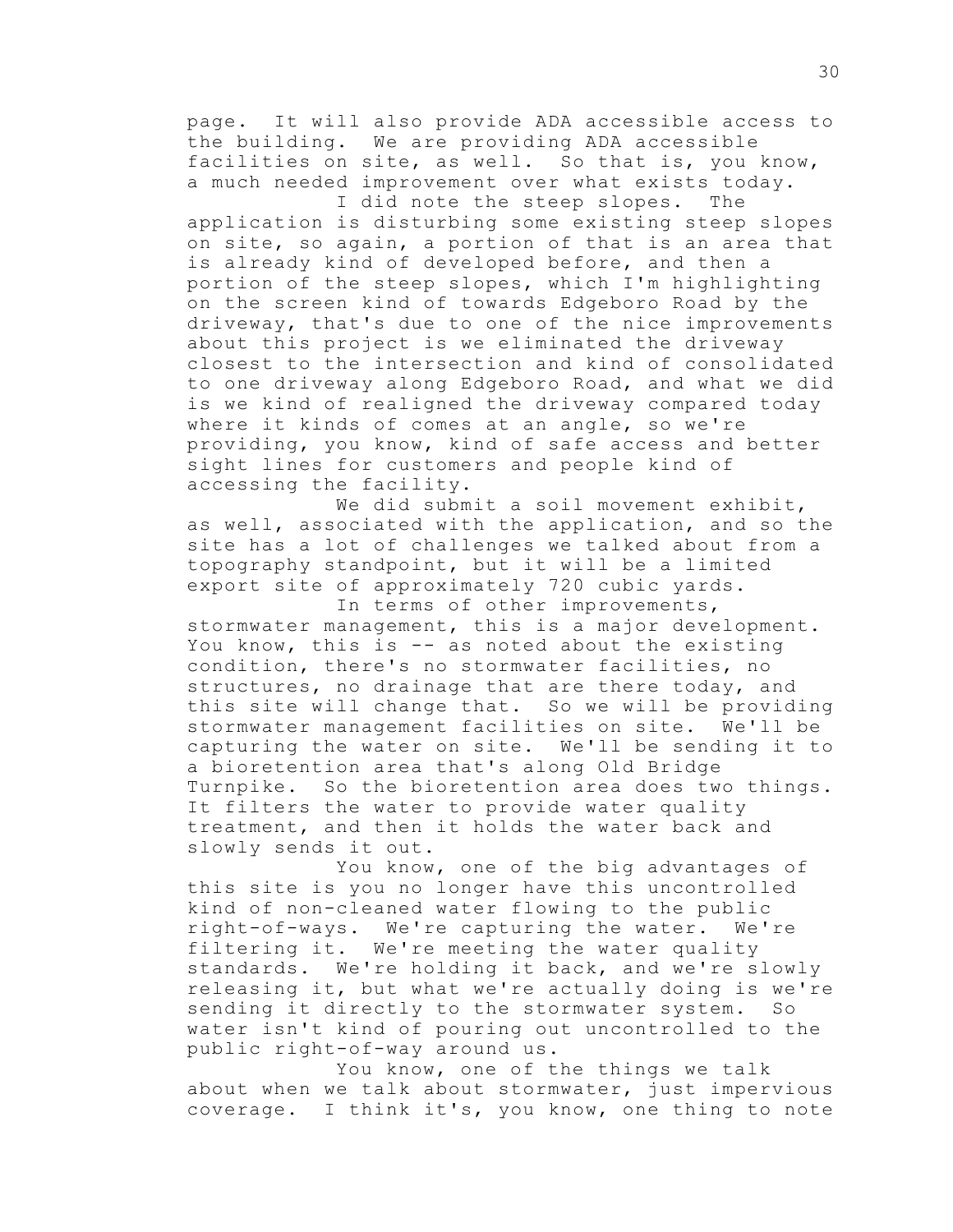is 75 percent impervious coverage is permitted. We're only proposing 54.7 percent, and it's really a, you know, a minor, you know, increase, you know, of only 1.3 percent what's out there today, so really kind of minor increase, but by doing that small increase impervious coverage, you get the benefit of both water quality and detention systems, which if the project wasn't, again, you could kind of get away without detaining and holding water back. So we are meeting stormwater through reduction, so not only are we kind of pre-meeting the same rate of how quickly water leaves the site, we're actually reducing it for all the storm events in accordance with the new state standards.

THE CHAIRMAN: Mr. Kline, we got -- C-5 is the sheet that includes all of the stormwater adjustments. I don't know if you can put that up.

MR. KLINE: That's no problem. I have it right here. So this is C-5. It was submitted as part of the --

THE CHAIRMAN: You don't have to give it a number. We have it.

MR. KLINE: Perfect.

THE CHAIRMAN: Okay, but --

MR. WEINER: Does not need to be marked. MR. KLINE: Correct. So here is the

plan, the grading and drainage plan, and kind of as noted along Old Bridge Turnpike to the left-hand side or to the west where you see these contouring, that is the bioretention area. So that's where water coming from the parking areas that I'm highlighting across the bottom of the page or to the south as well as portions of the building are getting directed to that. They're filtering through a media layer, and then they're getting sent out. So this project is subject to the new stormwater regulations. So we're meeting stormwater through kind of advanced BMP's in accordance with the regulations that were adopted last year.

The other portion of the site is, you know, where we're making up some kind of some of this unique challenge with the grading. We do have a water quality unit that meets the 80 percent TSS removal standards. So that's filtering the water and then again directing it directly into the stormwater system. So what you don't have here you can kind of see the inlets around the site is we're not letting water go uncontrolled to the roadways. We're not letting water just kind of spill out these steep driveways as it does today. We're collecting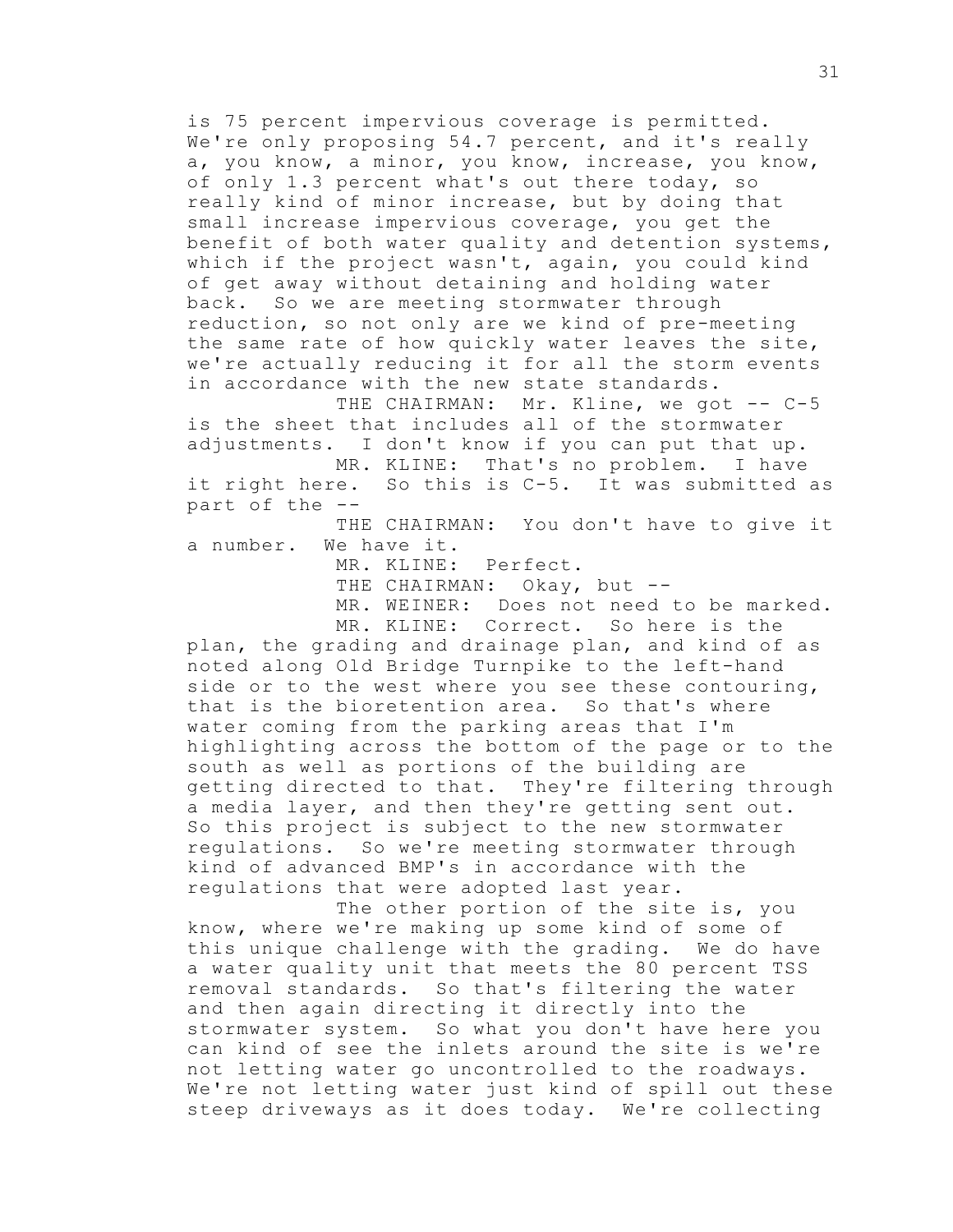everything on site. We're filtering it or cleaning it or meeting the water quality standards, and then what we're doing is slowly reducing it directly into the stormwater management system.

THE CHAIRMAN: Including any water from the roof. You didn't mention --

MR. KLINE: Correct.

MR. WEINER: Mr. Kline, if I may --

MR. KLINE: Water from the roof --

MR. WEINER: If I may with regard to the bioretention basin and what you were just talking about, the emergency spillway is designed to discharge onto Edgeboro Road, and I note from our staff report that township approval of this design approach is necessary. Where do we stand in that? Have you obtained approval? And perhaps Mr. Vogt can let us know, as well, where that stands.

MR. KLINE: I think any necessary approvals that were required for the location, you know, we as a condition of approval would obtain. We'd have to work with the board engineer whether he's referencing, you know, the township engineer approval, but again, we would comply with the board engineer's comments.

MR. WEINER: I just wanted to know if you've taken any steps at this point, if you've had those conversations, or are we comfortable with that being a condition of approval should the board deem to move favorably on the application.

MR. VOGT: Chairman, we wouldn't have an issue with that being a condition of approval, if granted, obviously.

MR. WEINER: Thank you.

THE CHAIRMAN: Mr. Kline, regarding the basins, the overflow basin, you said it was something that is active, it's not passive, in that it cleans the water?

MR. KLINE: Correct, it's a bioretention basin.

THE CHAIRMAN: Okay. Is there any maintenance required on a bioretention basin?

MR. KLINE: Yes. So this site would require maintenance like any stormwater facility would, and we would, you know, the applicant would be responsible for maintaining, you know, both the stormwater, the bioretention area, as well as the water quality unit, as well as all the stormwater facilities on site.

THE CHAIRMAN: And is there some sort of a regular schedule on maintenance of that, or is it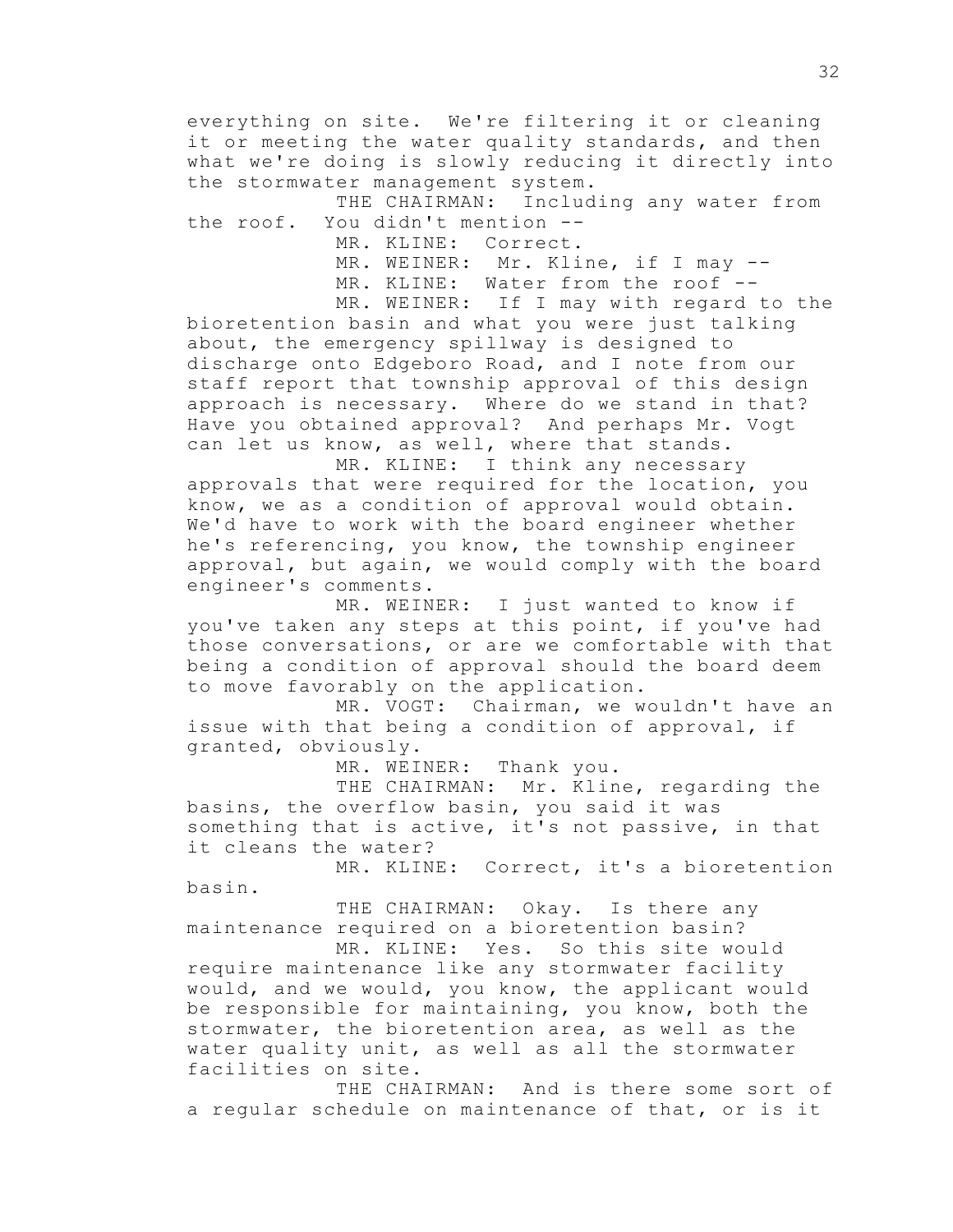somebody says, uh oh, it looks like it's stopped up, and they call somebody.

MR. KLINE: No. So there would be -there's an operation maintenance manual that would be required, and so that would require routine maintenance of the system. So if, you know,  $I$  -may have been mentioned in the board engineer's letter, but it is typical, and we would provide as a condition typically before construction a maintenance, an operations and maintenance manual, which requires routine maintenance of the system. THE CHAIRMAN: And a copy of that would

be provided to the town, as well?

MR. KLINE: Yes, it would. MR. VOGT: Excuse me, Chairman. THE CHAIRMAN: Yes, Mr. Vogt.

MR. VOGT: Yeah, if I can just add on to what was just said. The state regulations require that they have a stormwater maintenance plan showing the owner as the responsible party for all maintenance. That plan has to be in accordance with N.J.A.C. 7:8, and ultimately, a copy of that plan is filed with Middlesex County and becomes part of the deed. The maintenance becomes a legal responsibility of the owner.

THE CHAIRMAN: Okay.

MR. MURPHY: If I may as the attorney, the owner and any subsequent owner.

MR. VOGT: That's correct.

THE CHAIRMAN: I'm sorry. Okay, Mr. Kline, thank you for the clarification.

MR. KLINE: That's no problem. Are there any other stormwater related questions, or I'll move over to -- back to the colorized site plan.

MR. GUREVICH: This might be related. I'm just curious. You mentioned the addition of sidewalk along Old Bridge Turnpike, but is there a reason that a sidewalk was not chosen to be added to Edgeboro Road? Does that have anything to do  $with$   $-$ 

MR. KLINE: There is no sidewalk today or kind of leading in through these industrial facilities. So we understand kind of Old Bridge Turnpike, highway business zone, as well as they were already doing sidewalk improvements to the intersection, the DOT, so we continued it up our site to provide that accessibility. You know, if the board wishes for a sidewalk along Edgeboro Road, the applicant would have no issue kind of providing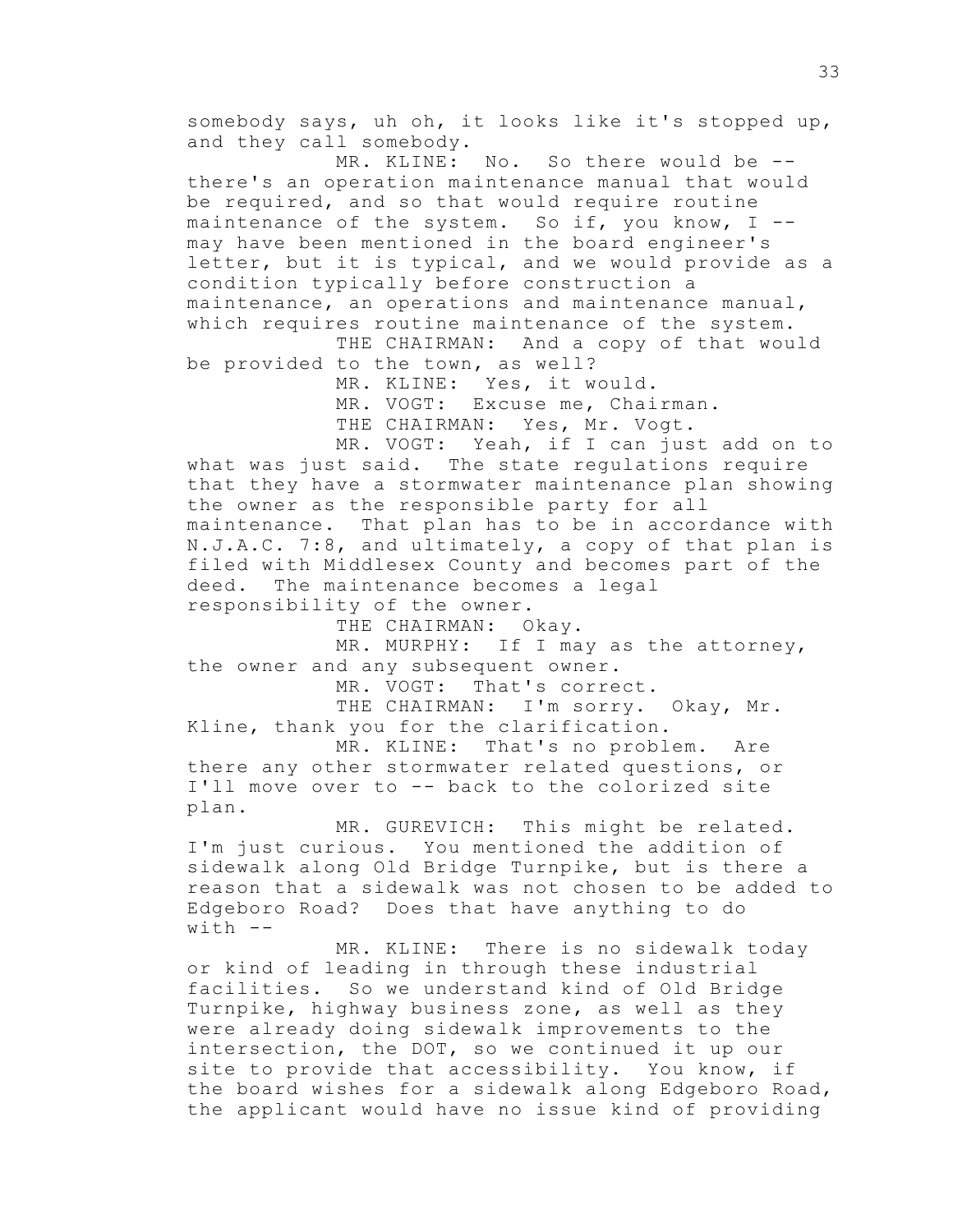that, providing that as a benefit.

MR. GUREVICH: Just wanted to understand the decisioning around that. I appreciate that.

And out of curiosity, is there a charging station, electric vehicle or anything like that within the parking facility?

MR. KLINE: So the project would have to comply with the state ordinance when it comes to EV make-ready, but we are proposing one EV space as part of the project.

MR. GUREVICH: Thank you. That's it.

THE CHAIRMAN: Mr. Kline, I'm going to lean on the side of a sidewalk. Ironically, when I was there today, two people were walking along Edgeboro Road going up towards the intersection. Now, I understand that there is a bus stop that's located Route 18 at the corner where to Old Bridge Turnpike merges.

MR. KLINE: Correct.

THE CHAIRMAN: And if there are people who are walking to work and work along Edgeboro Road and we can provide them with a sidewalk, I would like to entertain or have the applicant entertain including a sidewalk along Edgeboro Road.

MR. MURPHY: Mr. Chair, if the board would view this application favorably, we would certainly make that a condition of approval. Josh, is that correct?

MR. KLINE: Yes, that is correct.

THE CHAIRMAN: Again, Mr. Murphy, thank you. I don't know where anything is going right now, but I certainly would like to have that in the record.

> MR. MURPHY: Absolutely. THE CHAIRMAN: Thank you. MS. RAMPOLLA: Chairman, I have a

question.

THE CHAIRMAN: Sure, Miss Rampolla. MS. RAMPOLLA: The basin, for

maintenance, does it require the person maintaining it have access to it with a vehicle? Is there vehicle access to that area?

MR. KLINE: Correct. So what we -- what we're doing is we are providing a path for a vehicle. So there's along the area I'm highlighting, so the southern end of the basin, you can see the majority of the basin is at 3-to-1 grading, which is very typical, but on the southern side, what we're doing is sloping it about 10 percent, and this would be -- allow for a pickup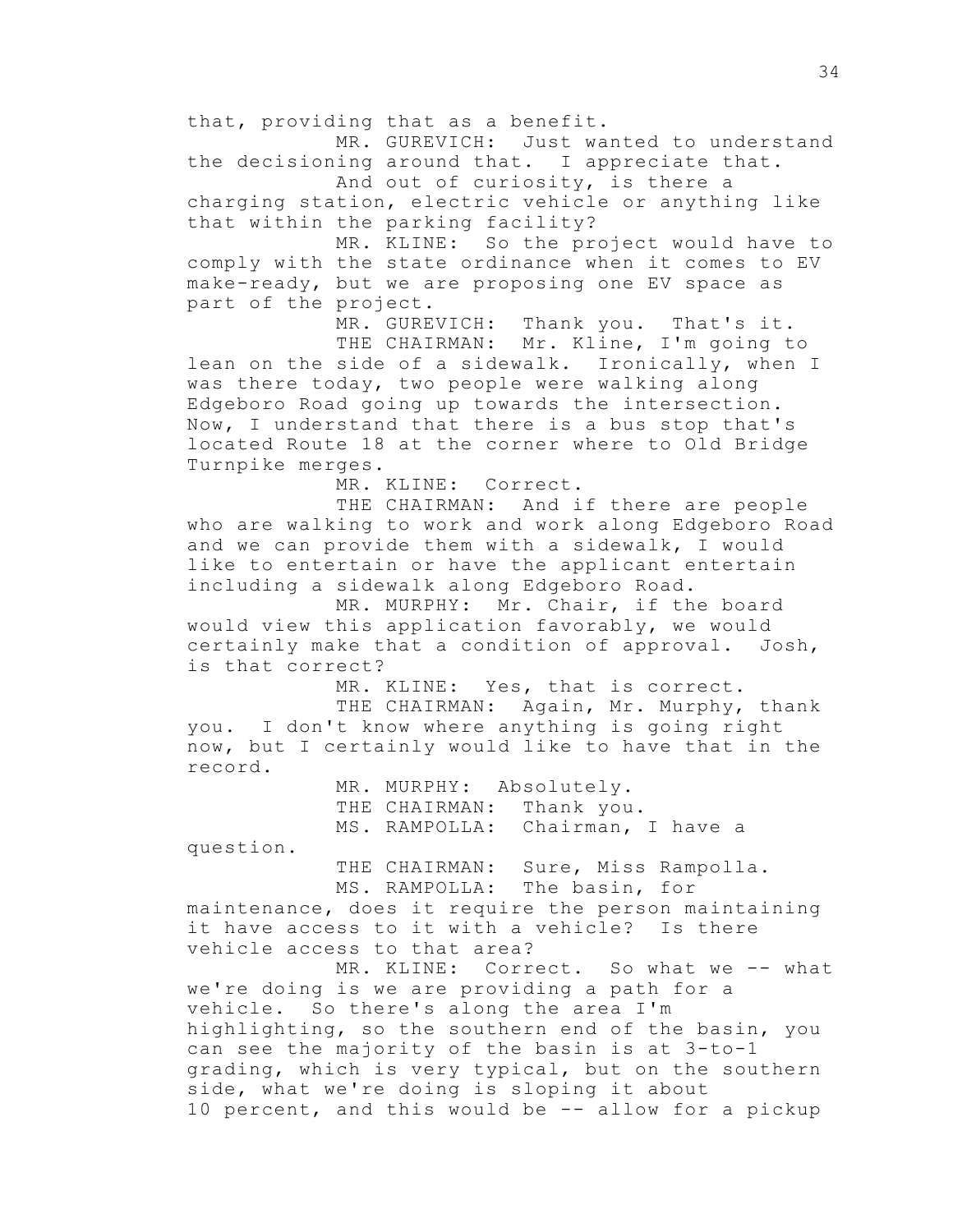truck or if they're needed, you know, like a mower or some type of equipment, that would provide them a safe area to go down. So the NJDEP, as well as good engineering practice, you know, you tend to want to provide about a path that's about 10 to 12 percent slope vehicles to be able to access the basin.

MS. RAMPOLLA: And then how is that secured? That's gated, or how is that kept closed to anyone but whoever is maintaining that area? MR. KLINE: Correct. So we -- there

would be a gate at the access area, and I just wanted to pull out to see if we were noting the material. So, you know, based on the depth of the basin, we didn't have a fence, but we definitely kind of to discourage any type of access, providing a fence and a gate around it would not be an issue to kind of prevent that type of access.

> MR. VOGT: Excuse me, chairman. THE CHAIRMAN: Good idea.

MS. RAMPOLLA: That would be fence fencing and a gate to keep vehicles out or that would also keep pedestrians out of that area? MR. KLINE: It would serve for both

purposes.

MR. VOGT: Excuse me, Chairman. THE CHAIRMAN: Yes, Mr. Vogt. MR. VOGT: Question for Mr. Kline.

Where the vehicles are going to be driving there, is that going to be simple -- is that simply grass and soil? Is that reinforced?

MR. KLINE: Correct, it was -- it's not being reinforced. It's just grass and soil. You know, again, you know, based on the type of bioretention area and the size of it and the type of equipment expected, you know, it's typically, you know, we don't foresee a vehicle having any issue getting down there. You know, a lawn mower or some type of vehicle like that really wouldn't have any issue getting down that type of slope.

MR. VOGT: What happens if you have to get a Bobcat or something to remove sediment?

MR. KLINE: Again, I think, you know, a Bobcat would be able to again access it just because of the slope, but if you would prefer, you know, again, we're -- we'd be willing to provide kind of reinforced grass if that would be the board engineer's preference.

MR. VOGT: Yeah, I think -- again, if the application gets approved, I think we may want to look at something along the lines, if not pavers,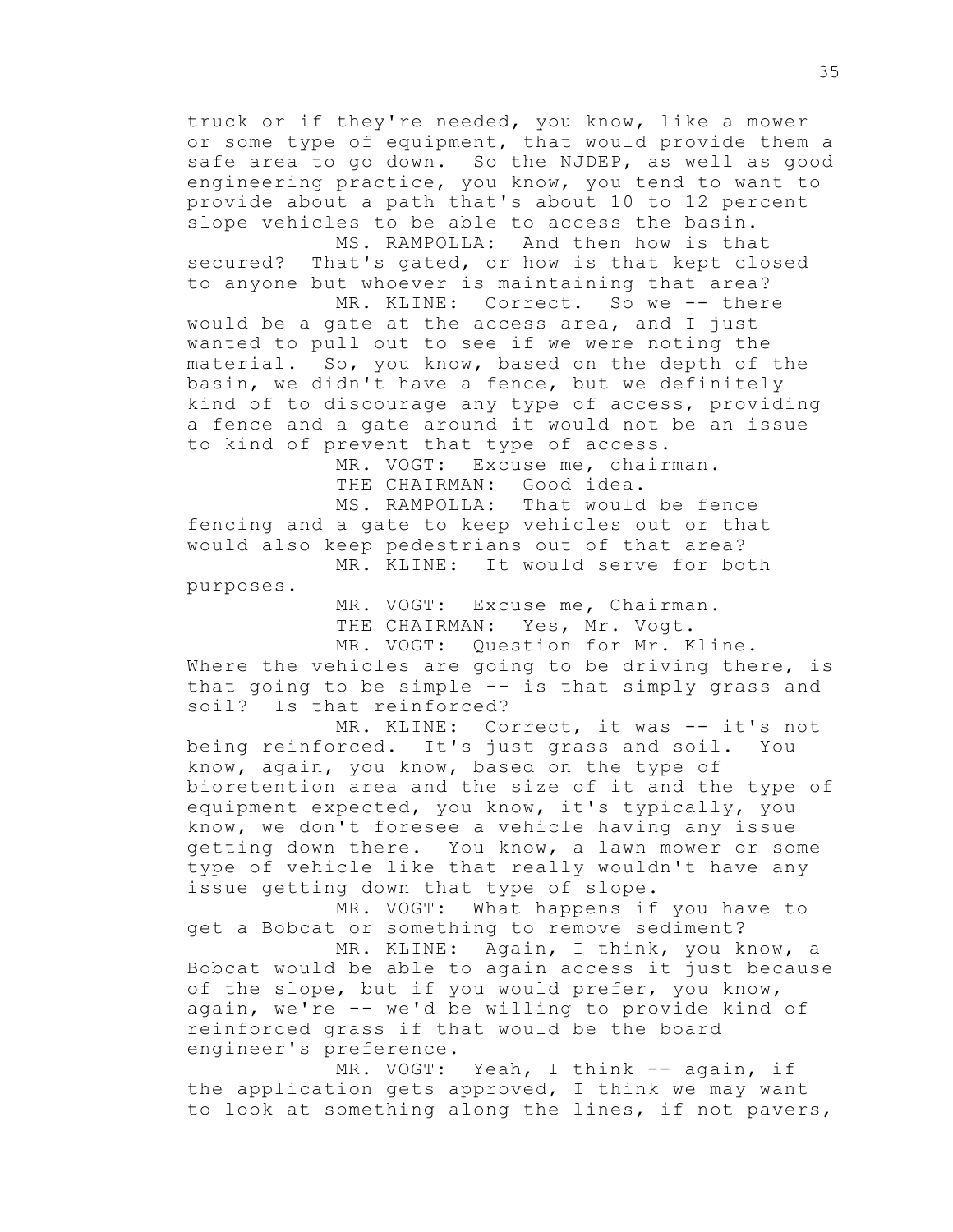some kind of geogrid system or something that's going to allow the vehicles to go in and out without creating erosion. MR. WEINER: Mr. Vogt, if you could just perhaps give me -- I want to jot this down as a potential condition should the board ultimately decide to move on this favorably language that would be satisfactory. MR. VOGT: My recommendation, Jay, would be something along the lines of considering stabilization where maintenance vehicles would enter and exit the basin could be something along the lines of pavers or Geogrids or something similar such that you could have vehicular access without creating erosion. MR. WEINER: Geogrids to the access of the -- I'm sorry. MR. VOGT: The access for purposes of maintaining the basin. MR. WEINER: For maintaining the basin. Okay. MS. PAPI: Mr. Chairman. THE CHAIRMAN: Yes, Amy. MS. PAPI: I don't know if, Mr. Kline, this is the right time for me to ask, but are there going to be water sprinklers, fire security? What kind of security are we going to speak about when it comes to the fire safety? MR. KLINE: The building would be sprinklered, and then from a -- the other type of sprinkler, we would have an irrigation system. MS. PAPI: Okay. MR. KIPP: Mr. Kline, just one quick question back to the emergency spillway. What -- is that going to be exposed aggregate? Is that the game plan for that? I really couldn't tell from the detail. MR. KLINE: Correct, it would be kind of a larger stone or a riprap to kind of, you know, protect that area. MR. KIPP: And the slope is approximately 7 feet, so that would be pretty visible from the roadway, right? MR. KLINE: It's at a 3-to-1 slope. Again, if I  $-$  I'll go over to the Exhibit A-2, the site rendering plan. So we do along Old Bridge Turnpike and at the corner, we've -- and I was going to kind of touch on the landscaping. As we pull landscaping around to the corner, so we have street trees as well as shrubs and grasses there. So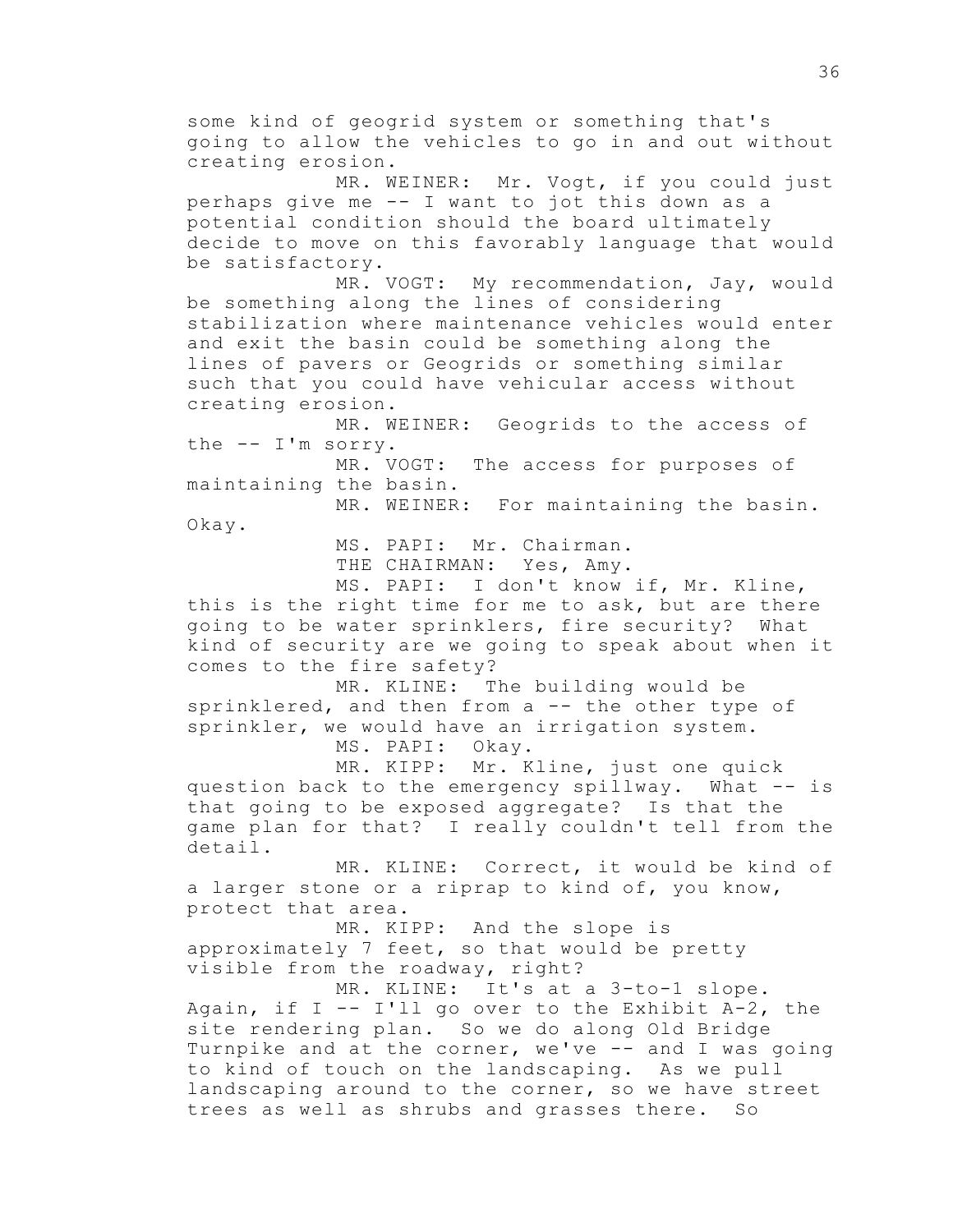again, from the corner, the emergency spillway is kind of tucked in, so we would have kind of landscaping around that corner along Old Bridge Turnpike. But again, there's grass, there's trees and things that kind of help blend that into the surrounding.

> MR. BRANDT: Mr. Chairman. THE CHAIRMAN: Yes.

MR. BRANDT: I have a quick question for Mr. Kline. With that landscaping in mind by the retention pond, that is an extremely heavily traveled road and intersection. I don't know if our township engineers know or not if there's going to be a redesign of that intersection or not, but I think the way the truck traffic is, maybe your landscaping might need to be adjusted so that the sight line for trucks and/or cars are accommodated safely. I don't know if they're going to redesign that entire intersection in the near future or not, the Edgeboro Road Old/Bridge Turnpike/Route 18 triangle there.

MR. KLINE: So the traffic engineer can speak to the sight lines, but again, there is  $-$ there was a previous ROW taken in along Old Bridge Turnpike. That's where our property line is set now. So they've already -- they did take part of the property. And again, all of the landscaping, the stormwater systems, they're all contained within the site. So, you know, per any information that we have, you know, they're contained within the site, and they provide safe sight lines for anyone traveling in the right-of-way.

MR. BRANDT: Okay, thank you.

THE CHAIRMAN: Mr. Kline, I would ask you I guess what else -- how much more have you got, because I'm just trying to gauge time, that's all.

MR. KLINE: It's no problem. I was really going to just touch on landscaping briefly, and kind of that was going to wrap things up, and obviously, I'll take anymore questions if there are any.

THE CHAIRMAN: Okay. Well, if you hold this up, this picture you've got now, the sight line, I think the only real sight line that could potentially pose an issue would be people leaving Edgeboro Road and making a left-hand turn onto Old Bridge Turnpike from the potential for sight line. MR. KLINE: So we do show sight lines on

the -- on our site plan sheet that was submitted. It was reviewed by the board engineer. And none of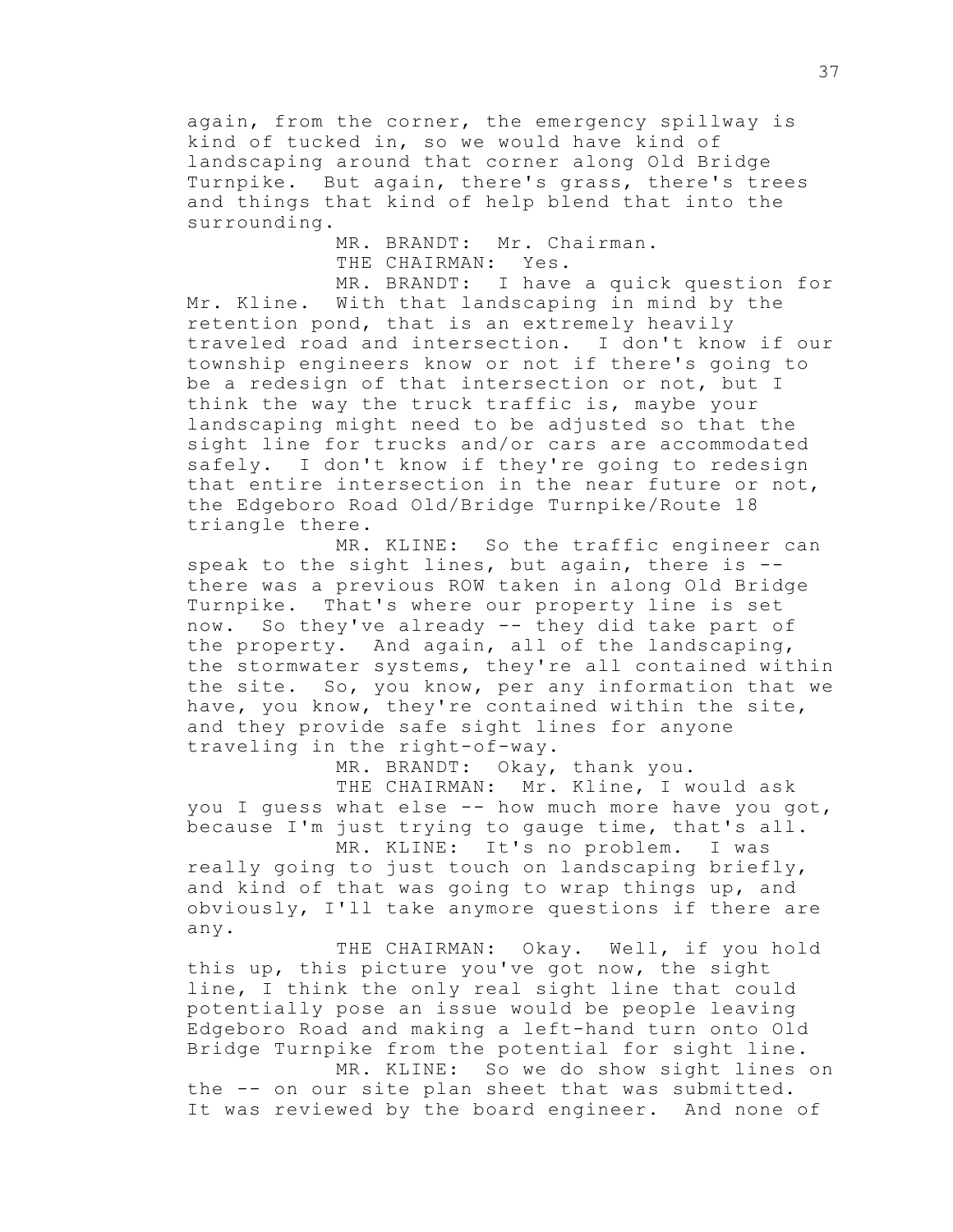the landscaping, none of the proposed (inaudible) impact those sight lines. So all the sight lines are in accordance with the county standards, and again, no sight lines are impacted.

THE CHAIRMAN: And is -- it is the plan for this applicant to have a maintenance -- a lawn or site maintenance for shrubbery and/or lawns and whatever; is that correct?

MR. KLINE: Correct. They would have the site maintained.

MR. WEINER: Mr. Chairman, if I may also, what about the need for sight triangle easements at the site driveways, Mr. Kline?

MR. KLINE: If the board -- I think the board engineer noted it in the letter, so if they are required by the township, the applicant would comply.

MR. WEINER: Thank you.

MR. GUREVICH: Can I also ask -- and maybe you might cover this -- are there any signs either on the building, on the grounds, or on the roof proposed?

MR. KLINE: Correct, I'll let the architect speak to the building signage.

MR. GUREVICH: Okay.

MR. KLINE: And I guess just to kind of close things out, since I've had this again Exhibit A-2, the rendered site plan up, I just want to kind of speak very briefly to the landscaping. Be happy to answer any questions. We did look to kind of focus landscaping along Old Bridge Turnpike and focus to have landscaping along the corner. That's where you see kind of the trees and evergreen, the variety that we have going up the frontage. We also have landscaping that we incorporated along the perimeter of the site as well as the access drive from Edgeboro Road just to kind of help, you know, soften the interior of the site. In total, 21 new trees are being planted, and then over a 190 different shrubs, ground cover, and grasses are being planted across the site.

THE CHAIRMAN: Existing area that is I believe a wet -- it's a wetland of sorts on the eastern side?

MR. KLINE: Correct, there is a wetland on the eastern -- easterly property line. It is kind of (inaudible) with a hatch.

THE CHAIRMAN: And you are restricted with disturbance in that area; is that correct? MR. KLINE: So the wetland does not have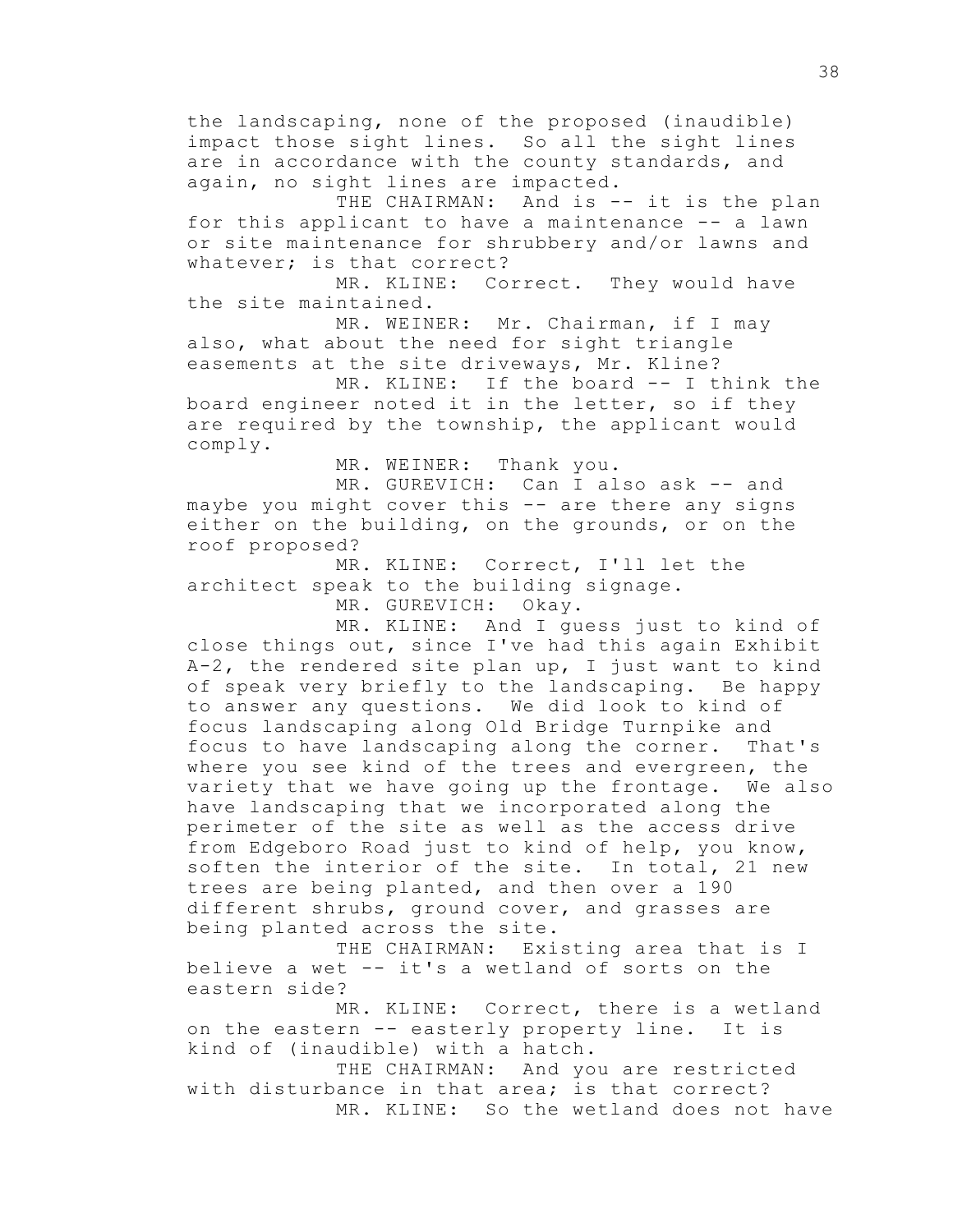a transition area associated with it, but we are well over 50 feet away from it, and we're really kind of minimizing any disturbance near that wetland. We're maintaining the majority of this wooded area you see on the right-hand side or easterly side of the screen.

THE CHAIRMAN: And during the construction, you'll also be required protection against any intrusion of any soil, dirt, garbage, et cetera, from the site onto that existing forested area.

MR. KLINE: Correct, and we at this time have already received our plan certification from the soil conservation district.

MR. BRANDT: Mr. Kline, you're going to clean up that buffer zone between your proposed project and the health care center that's adjacent to the property on the east side, as well?

MR. KLINE: The intention was to maintain the vegetation. You know, technically per ordinance and per the NJDEP, you know, there's steep slope constrictions, but there's not, you know, setback restrictions that we couldn't go in that area, so we aren't disturbing it. Now, we'd be happy to as part of the, you know, kind of the redevelopment of this project to kind of go into the wooded area and pick up any trash or anything like that if the board would like to make that a condition. You know, again the applicant, you know, wants to see this site get cleaned up, wants to see this site be a kind of a nice facility, so if the board would like to make that a condition or you'd like to recommend that, we'd be more than happy as part of construction to go into the wooded area and again maintain the trees, maintain the vegetation, but pick up any trash.

MR. BRANDT: The only reason why I ask is because I was there today, and it looks like somebody had been using it as a midnight dumping zone, so to speak, so there's quite a --

MR. KLINE: It's unfortunate. The site's not, you know, the site as today is in disarray. It's not a maintained site. I think it's, you know, it's vacant. It's abandoned.

MR. BRANDT: Right, and --

MR. WEINER: Can you just give us a compass direction to that area so I can jot down the conditions correctly.

MR. KLINE: So the easterly, the wooded area along the easterly property line.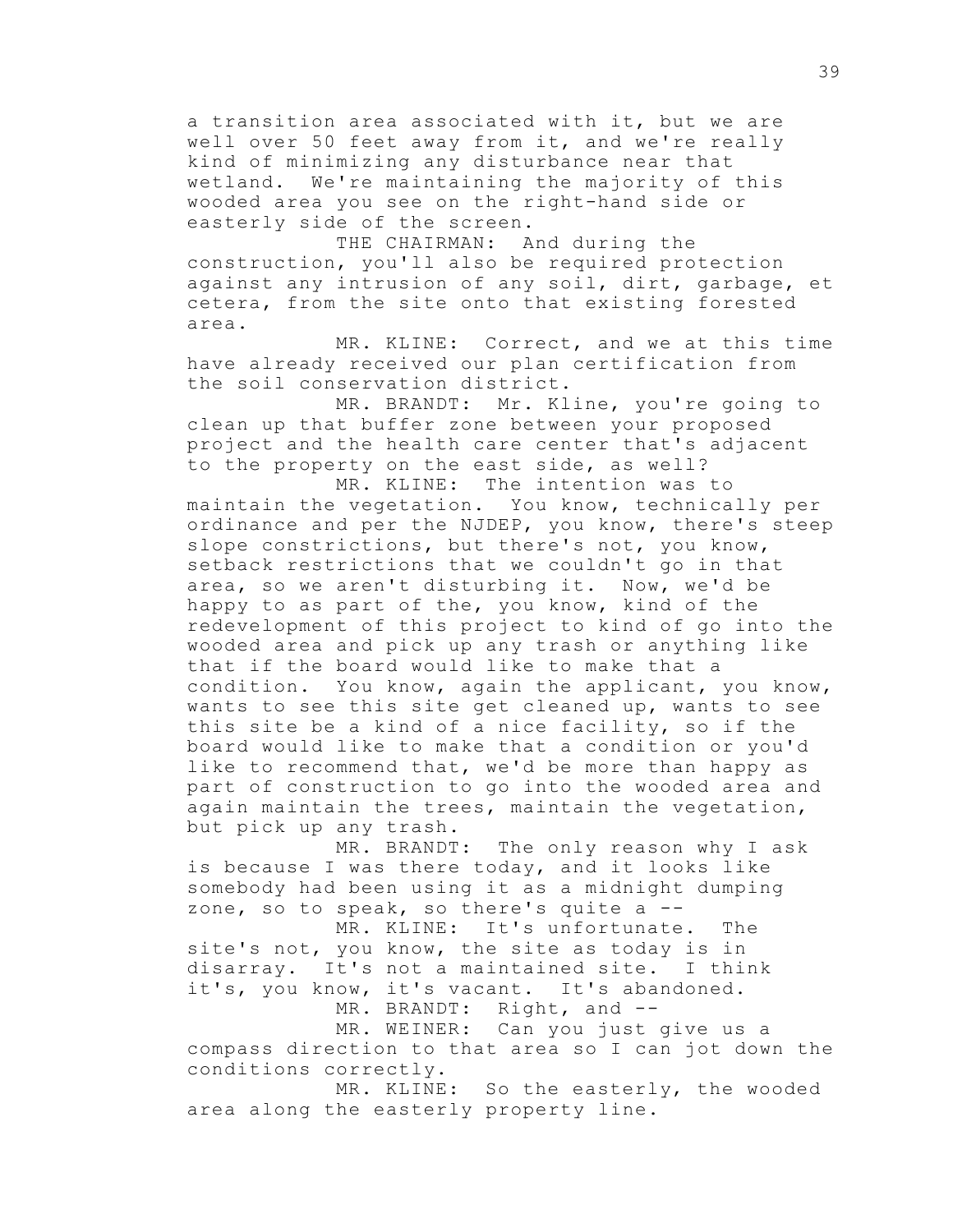MR. BRANDT: Thank you, Mr. Kline. THE CHAIRMAN: Okay. From the board are there any other -- Mr. Kline, I'm sorry, are you -have you completed your basic testimony? MR. KLINE: No, I appreciate it. That really concludes my testimony. Again, from a site civil perspective, you know, this project as a whole will not have any adverse impacts on the community, the adjacent property, the neighbors, and again, we will look to comply with the board engineer's comments and the additional conditions we discussed with the board this evening. MR. WEINER: Mr. Kline, I did have one last question, quick one. Earlier one of our -- the board members touched on electric vehicles, and I do note that in the staff's, the professional staff report, there was an indication that the location of the EV space should be reconsidered. Are you agreeable should the board decide to move favorably on this to reconsider that to the recommendations of the staff? MR. KLINE: Yes. MR. WEINER: Okay. Thank you. THE CHAIRMAN: Okay. Any other board questions of Mr. Kline? Hearing none, Aaron. Can I get Aaron? Mr. Kline, can you close this down so we can --MR. KLINE: Yes, I can. THE CHAIRMAN: Thank you. Looking for Aaron. Aaron, do we have anybody from the public on the line? I don't hear you. MR. KIPP: Yes, there's 23 attendees. THE CHAIRMAN: Okay, but some of those attendees might be the people, Keith, who are looking to put an objector's case together; would that be fair? MR. KIPP: Yeah, I really couldn't tell you, but there are 23 attendees. THE CHAIRMAN: Okay, so I guess what I'd like to do is open it up to the public first, but I'm going to I guess define that first as being members of the public who are not part of an objector's case. So if, Aaron, if anybody from the public would like to ask Mr. Kline questions, Mr. Kline only. MR. BLESSING: We do have some hands raised, Mr. Chairman. For the remainder of the attendees, I'd

40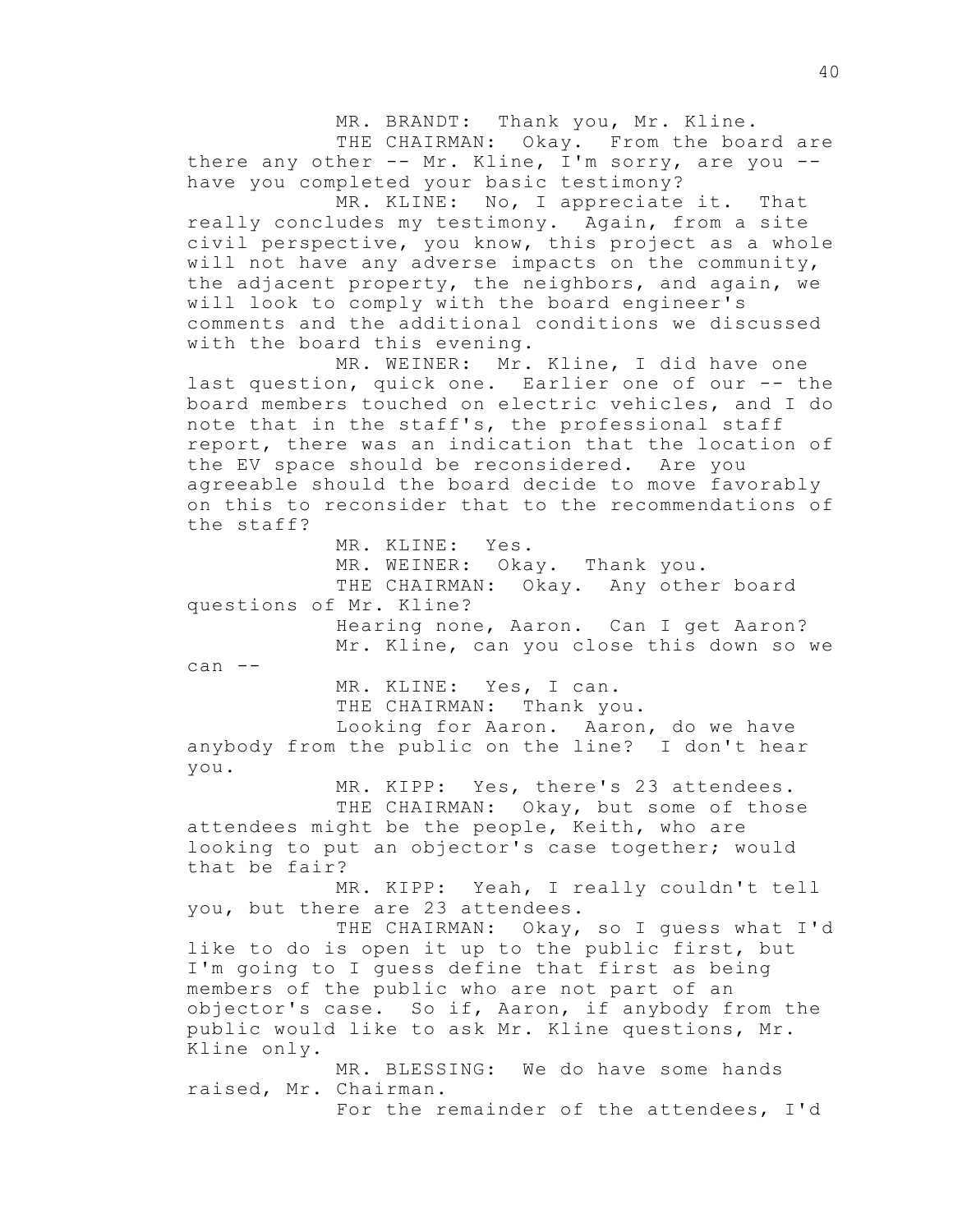like to remind that raising your hand is the way to let us know you'd like to address the board. Otherwise, we cannot see nor hear you. There should be an icon on your screen that you can click.

MR. WEINER: Mr. Chairman, if I may, before we begin to hear members of the public, we do have a notice of one objector from counsel. I don't know if there are other objectors present. I have not received any formal notice from anyone else. I would think after we hear from any members that you just addressed who are not part of objectors, before we close that portion, if we can ask for hands to be raised of anyone who is here on behalf of an objector, starting with counsel, so we know who is here if anyone intends to so speak, and we can get that organized.

THE CHAIRMAN: Yeah, well, I was going to go there, Jay, after we had allowed the public, not part of any specific objectors, to be heard, and I was going to open it up to any formal objector case at least to ask questions. It's not for them to make their presentation; it's just to ask questions.

Aaron, do we have anybody? MR. BLESSING: We only have one individual raising their hands.

THE CHAIRMAN: That's fine. So let's bring that person in, and then we'll swear them in, and we'll have them ask questions of Mr. Kline.

MR. BLESSING: Very good. Hold on one moment, please. The name comes up J. Mack. I'll allow them to give their full name for the record. THE CHAIRMAN: Okay. Mr. or Mrs. Mack,

if you could please do -- get yourself fully into the meeting. Your microphone's off and we don't have your face.

MR. BLESSING: Erroneous?

THE CHAIRMAN: I don't know. Well, I don't think it's fair if we hold on for Mr. Mack or Mrs. Mack if there's not any further questioning. So he's welcome to call -- he or she is welcome to call back in at any point in the future.

MR. BLESSING: Very good. I do have one other hand raised. I will promote them to panelist now.

THE CHAIRMAN: Okay. Thank you. Is that Mr. Rahenkamp?

MR. BLESSING: No, that's -- pardon me. I don't want to butcher their name. Ronald S -- THE CHAIRMAN: Gasiorowski.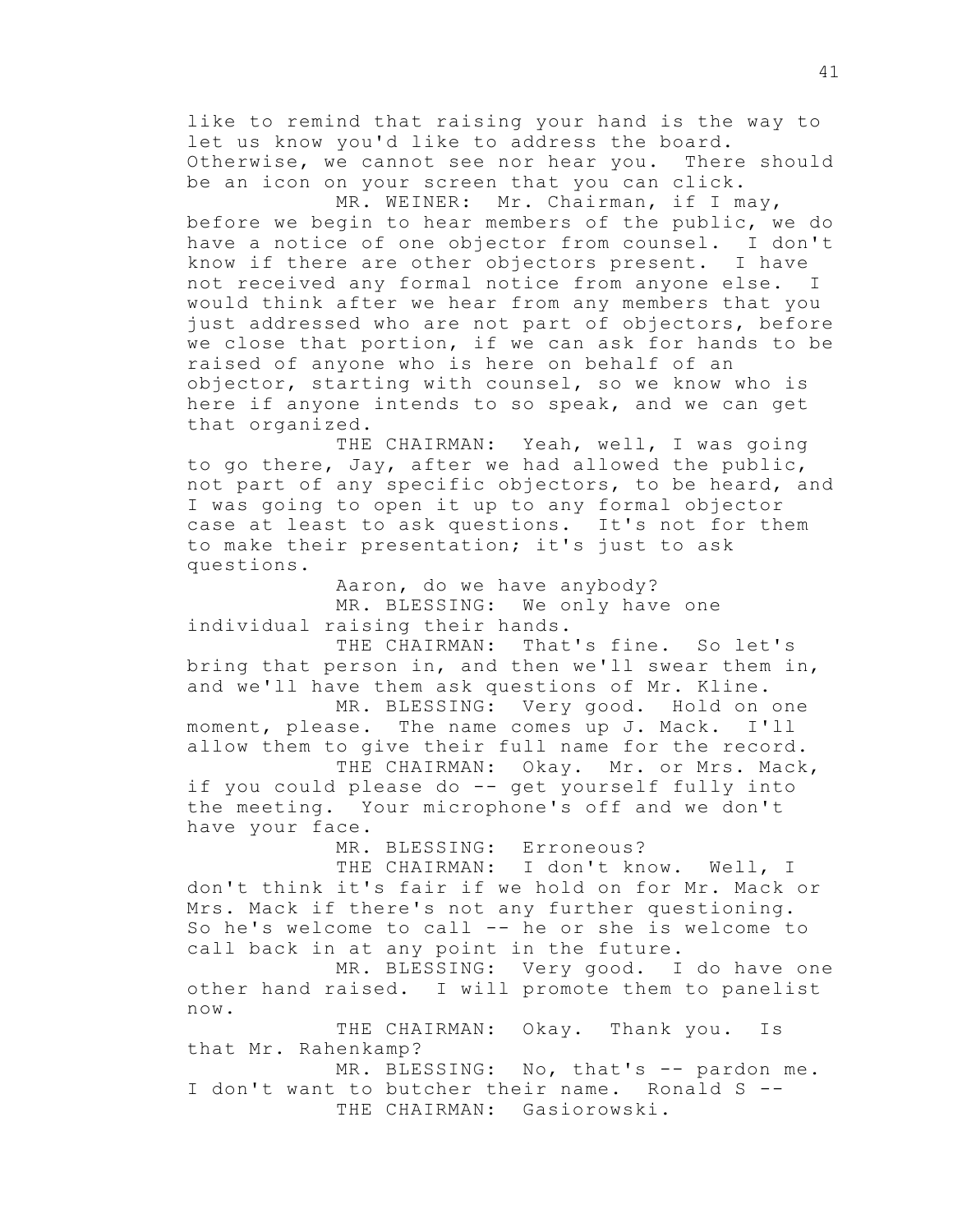MR. BLESSING: Yes.

UNKNOWN SPEAKER: Good evening, board. My father just had to step away for 1 minute to use the restroom. We represent -- you know, you gotta -- everybody has to do it. But he represents Mr. Carey Tajfel and his company on this application. So normally I would say we would have gone before, so we just went to public comment. So when he gets back, should I just re-raise  $-$  he's obviously going to want to cross-examine and -- THE CHAIRMAN: Well, what is

Mr. Gasiorowski's situation? Is he putting forth an objector's case here?

UNKNOWN SPEAKER: Yes.

THE CHAIRMAN: Well, I don't want any objector case people just yet. We were trying to get people from the regular public.

UNKNOWN SPEAKER: He's here now

actually.

THE CHAIRMAN: Okay. Well, that's okay. Let me just check with Mr. Blessing, who is the one who is the gatekeeper on this, to make sure we don't have anybody else who is just from the public without any other, you know, situation.

MR. BLESSING: At this present moment, Mr. Chairman, there are not.

THE CHAIRMAN: Okay. So if, Mr. Gasiorowski, if I'm butchering your name, I'm sorry. If you are an objector, then, please, we're going to go through a little bit more of a formal arrangement here. You are allowed to ask Mr. Kline questions. I would appreciate if you would identify yourself and your affiliation with regard to your objection so we can understand how -- what brings you to us tonight.

MR. GASIOROWSKI: Okay, fine. First, Mr. Chairman, thank you for acknowledging me. My name is Ron Gasiorowski. I have offices in Red Bank, New Jersey. The name of my client is 355 Route 9, LLC. He owns property in East Brunswick at 260 Route 18.

MR. WEINER: Mr. Gasiorowski, if I may interject quickly. Are you counsel? Are you an attorney for this applicant? Because we have not received any formal letter that I'm aware of from any law office indicating your name, and you're indicating you're here on behalf of a client, but I'm not sure what your affiliation.

MR. GASIOROWSKI: First, I am an attorney. I'm active as an attorney in dealing with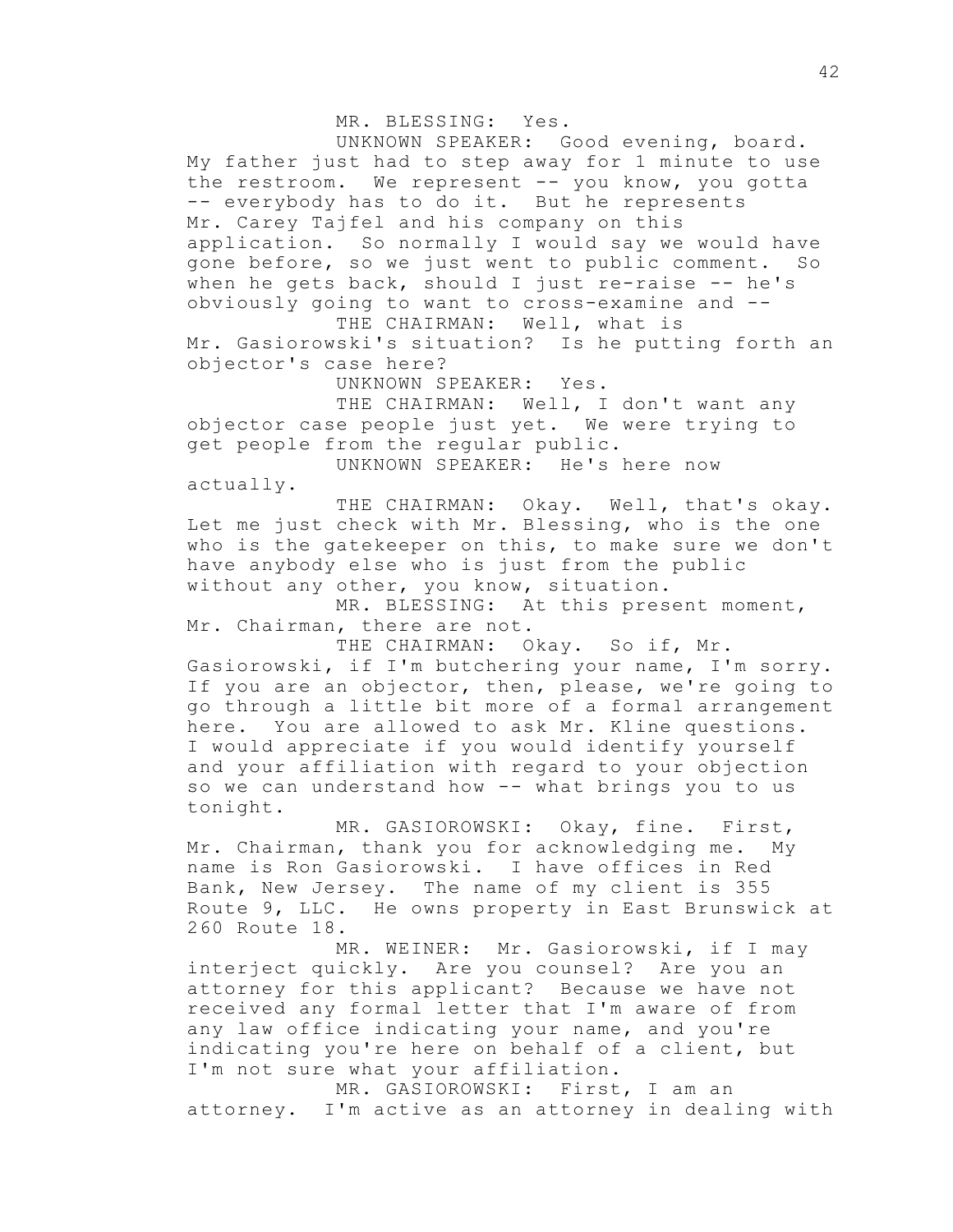many cases involving land use both as an applicant as well as an objector. In this particular matter, I am representing a person who has an interest in this application, and I want to, of course, hear the entire application to see whether or not the matter in which it's proceeding and what he is seeking is either objectionable or not objectionable to him.

I would have one request of the board chairman procedurally. I have listened to the comments of the applicant, and I have to say that the participation of the board was one of the most rigorous I've ever seen going forward, and they've answered many of my questions. But I want to listen to the remainder of the testimony. The only request that I would have is that I prefer to do my cross-examination at the conclusion of all of the applicant's witnesses because many of the answers I'm looking for may come out in that further testimony. But I'm prepared to do it whichever way the board chairman --

THE CHAIRMAN: Mr. Gasiorowski, you are correct. If you're going to be an objector, the way I would normally handle it otherwise would be to wait until the applicant has completely finished his application, and then we would allow you as an objecting attorney to then go through and ask questions of his witnesses and/or of the essence of the application.

MR. GASIOROWSKI: I would prefer to do it that way.

THE CHAIRMAN: That's fine. So just so you're clear, I'm offering it to the public and to theoretically yourself if you just had specifics questions of anything Mr. Kline said tonight for clarification purposes. If not, I'm more than happy to wait to recognize you as an objector for this application for your client.

MR. GASIOROWSKI: An if --

MR. WEINER: Before Mr. Gasiorowski answers, I'd like to just get on the record, since he's representing a client, who his client is. He said he's representing an individual who has an interest in the application, but we haven't gotten the identity.

MR. GASIOROWSKI: Just so we're clear, I'm representing basically a corporate entity known as 355 Route 9, LLC. The address of that property is 260 Route 18. I was contacted by the corporate headquarters to be present this evening, listen to everything, ask questions if I find them to be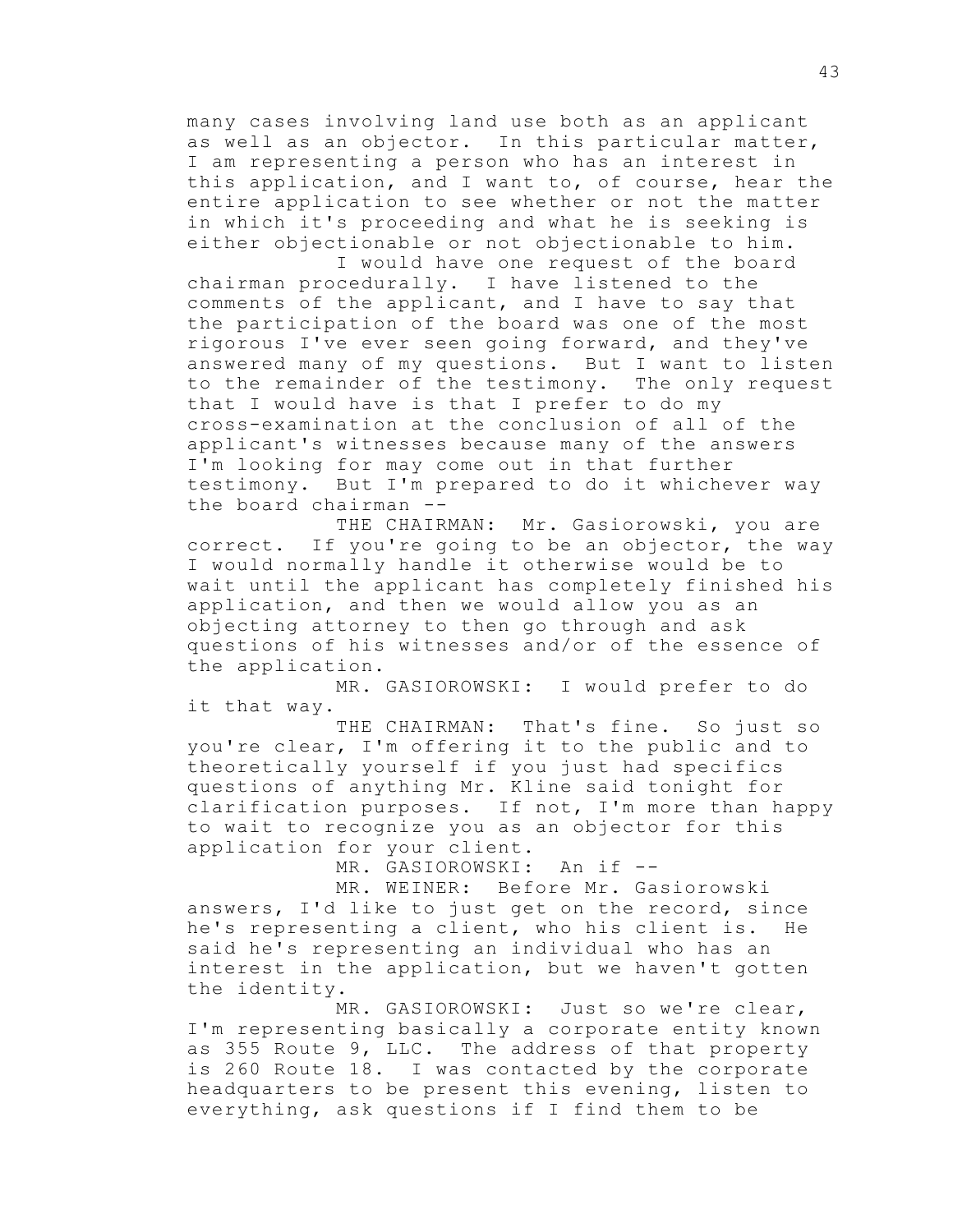appropriate, and perhaps at the conclusion of the applicant's case, my client may choose to either present a case or not present a case.

MR. WEINER: Okay.

THE CHAIRMAN: Thank you. So at this point then, Mr. Gasiorowski, you do not have any witnesses yet you would wish to at least list for us or anything like that because you don't think it's far enough along.

MR. GASIOROWSKI: That's correct, and let's assume I don't ask questions this evening. I don't want to be precluded at the end of the case from asking questions of any witness that testified previously.

THE CHAIRMAN: No, that's fine. You're not -- there is no -- you can certainly revisit it when you -- when it's your turn to make your objector's case.

MR. GASIOROWSKI: Thank you. Thank you for your courtesies.

THE CHAIRMAN: Thank you.

Okay, so, Mr. Blessing, with Mr. Gasiorowski complete and we understand what his role is going to be here, is there anybody else from the public who wishes to at least identify themselves

and ask questions of Mr. Kline.

MR. BLESSING: We do have one raised hand in the attendees. It is from Bob Smith.

THE CHAIRMAN: So this is another objector. This is another person from -- who has indicated -- actually, Mr. Weiner, you've gotten a formal note about this?

MR. WEINER: Yes, I received a letter earlier today from another attorney in Mr. Smith's office indicating that they would be appearing on behalf of an objector. So I don't want to speak for Mr. Smith, but I'm going to assume he wants to identify himself and briefly talk about his presence here tonight.

THE CHAIRMAN: Okay. Aaron, if you could then I guess put the person from, you know, Mr. Smith's office through.

MR. BLESSING: Indeed. There may be some technical difficulty. Let me try this other --

MR. SMITH: Are we good? Thank you. Mr. Chairman, I heard your preferences in terms of the way in which you like to do the presentation, and we're perfectly amenable to that, but I think for the record I should at least identify myself. Bob Smith, licensed attorney in the State of New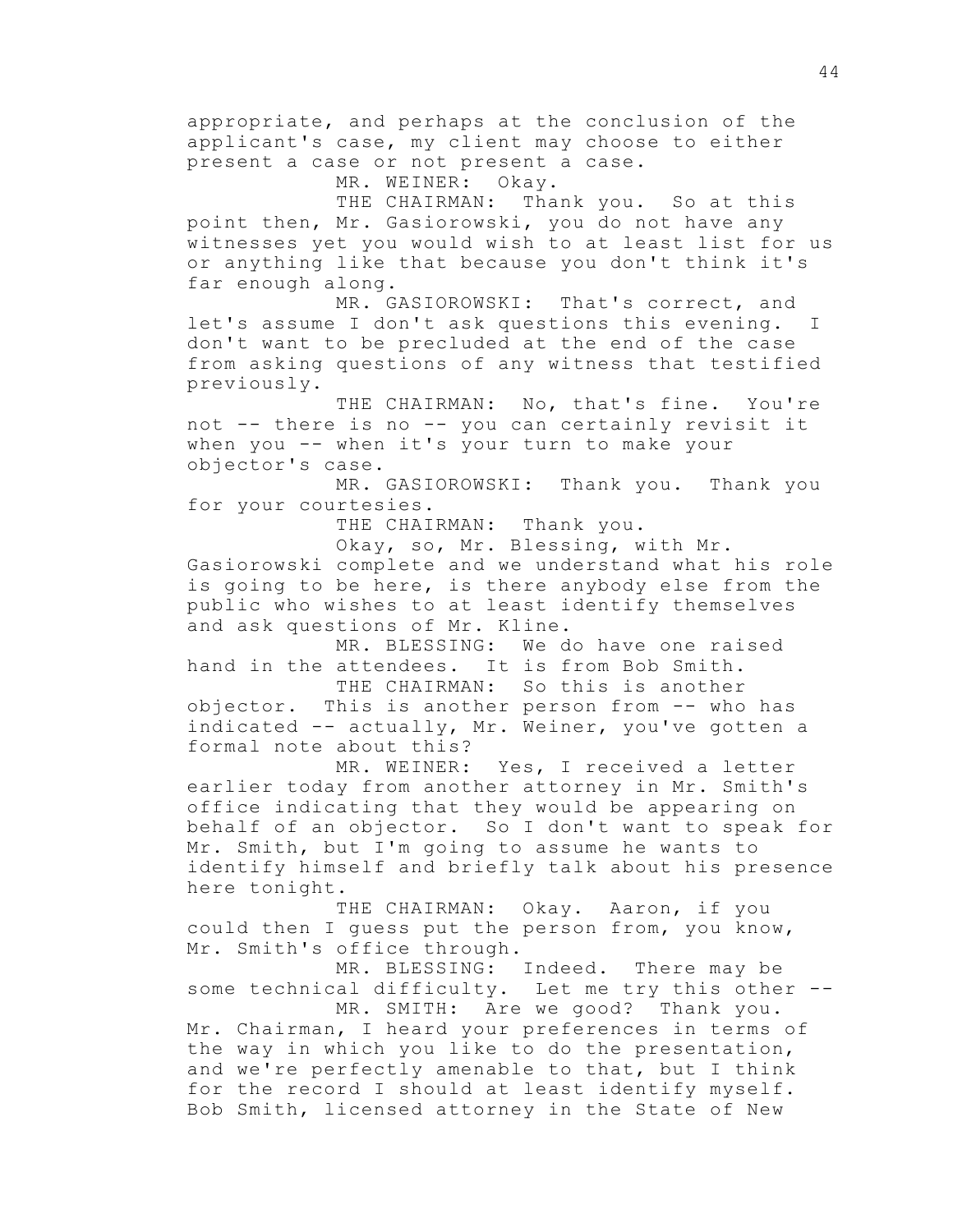Jersey. I'm representing Crown Point, which is the owner of 696 Old Bridge Turnpike, which has a fully approved self-storage facility literally just down the street, and our concerns are one of about whether everybody is going to be able to make a living here.

I do have three witnesses for a presentation by our team, and when you believe it's appropriate, we'll be happy to make that presentation, and we would, as Mr. Gasiorowski indicated, like to continue the right to do cross-examination when you believe it's our turn to do so.

THE CHAIRMAN: That's fine, Mr. Smith. I just wanted to -- well, first of all, it's good to make it clear who the people are involved and interested in this application and the level of which their response or their objector's case is going to be made. So it helps us. What we usually do, and if you've been on since the beginning, once Mr. Kline is done, we will then bring another one of -- we will ask Mr. Murphy to bring another one of his witnesses up, and we'll listen to them. If it is your preference, we're going to do that same open to the public every time after an application's expert talks to us, and you can certainly -- you don't have to ring in necessarily

unless you have a specific question of what has just been asked by one of the experts. MR. SMITH: Mr. Chairman, we have no

problem with that as long as we will have the right to cross-examine their witnesses at the end.

THE CHAIRMAN: Yes, that's certainly your right, and we will be happy to comply with that, Mr. Smith.

> MR. SMITH: Thank you, Chairman. THE CHAIRMAN: Okay. Thank you. So --MR. WEINER: And, Mr. Chairman, I just

want to make it -- address that with counsel for the applicant, as well. Since there have been identified two formal objectors to this matter, we will need for you to have all of your witnesses available in the future and at those times so they may be examined and questioned as applicable.

MR. MURPHY: Absolutely, we will be prepared to present this in any future meeting. MR. WEINER: Thank you.

THE CHAIRMAN: In addition, Mr. Weiner, the board may have additional questions that have come up as part of some additional testimony or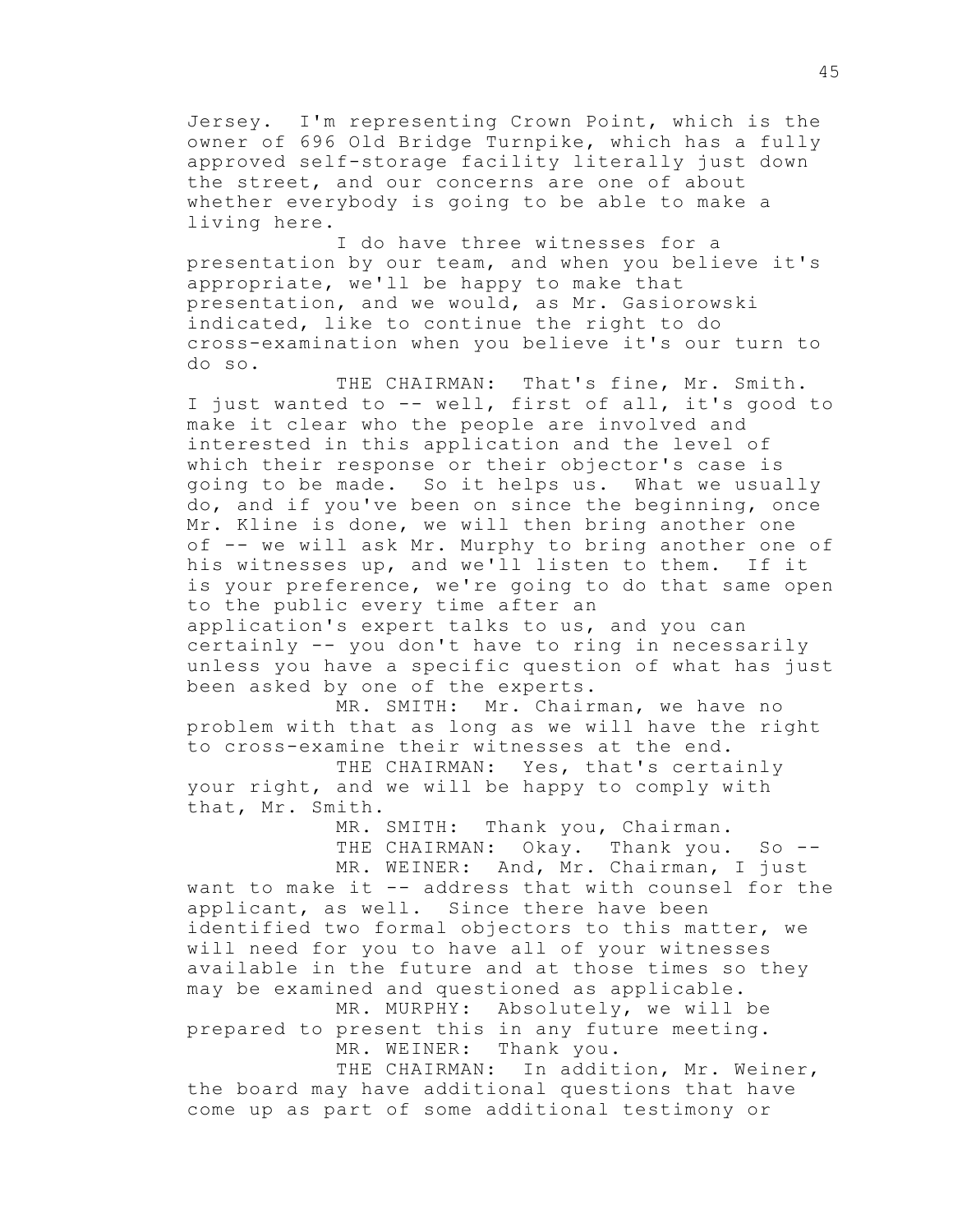something that was brought up in discussion that would then require us to ask one of the people who have already been before us a clarification question. So, yes, I would say that it would be important in order for the application to go smoothly that we always have the chance of asking those witnesses something if it comes up. MR. WEINER: Absolutely, the board can always ask for more information from any of the witnesses during the course of the application. THE CHAIRMAN: Okay. Mr. Murphy, I guess I'm going to ask you what -- we will be ending as close to 10:30 as possible, but in the meantime, can you just give us a brief as to who else you've got on your list so we can sort of understand and feel what (inaudible) MR. WEINER: Mr. Chairman, before Mr. Murphy answers that, we need to close the public portion if there was no one else. THE CHAIRMAN: Thank you. Thank you, Mr. Weiner, yeah, get caught up. Okay, is there anybody -- Aaron, do we have anybody else with a hand up? MR. BLESSING: There technically is. Mr. Smith, if you're still with us, there's another Bob in the attendee list, and they popped up the same time you did. I was wondering if that might be a duplicate. Otherwise, I could just promote them to panelist and see what happens. THE CHAIRMAN: If it's Mr. Smith --MR. SMITH: I think that's a duplicate. My apologies. MR. BLESSING: Very good. THE CHAIRMAN: Okay. MR. BLESSING: With that being said, Mr. Chairman -- UNKNOWN SPEAKER: Bob, not a duplicate. MR. SMITH: Oh, sorry, not a duplicate. Maybe somebody else. MR. BLESSING: Okay. THE CHAIRMAN: That would be a coincidence. Okay. MR. BLESSING: I promoted them now. MR. BODAK: Chairman Philips. THE CHAIRMAN: Yes. MR. BODAK: Yeah, just my name is Bob Bodak. I'm chairman of the South River Zoning Board of Adjustment. And just wanted to let everybody know that we also have an approval going through for a storage facility that's going to be just on the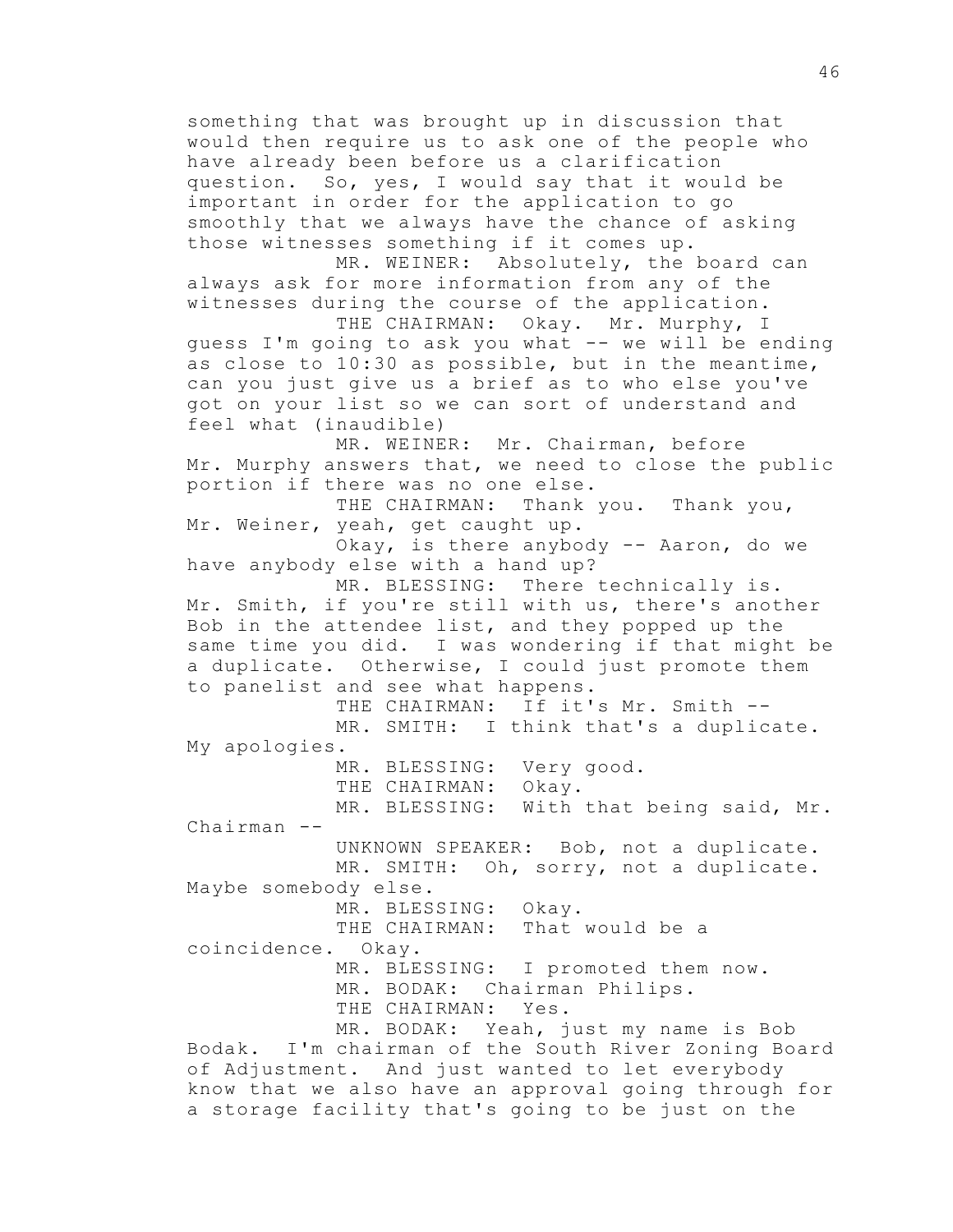opposite side of the KayDelMar peninsula there. So I wasn't know if everybody was aware of that, but we do -- right alongside Wawa there will be another storage facility that's going to be going up over there.

THE CHAIRMAN: Okay. Well, I guess that's not a question for Mr. Kline, but giving us the information certainly is appreciated. You realize that we really can't take the fact that there's going to be another storage facility, even if it was in East Brunswick, as --

MR. BODAK: I realize that, sir, but I just wanted -- there was a concern about having too many and how it -- was there going to be enough, and I just wanted to make sure that everybody is aware there may be, you know, people trying to outbid people in order to get people coming in and that, but we did have some objectors to ours, also. Some of them are similar ones to you have. So again, I just wanted to let you know that, and I appreciate you guys inviting us in order to attend. Thank you.

MR. WEINER: Sir, before you disconnect, for the record, we need your full name, first and last name, and an address.

MR. BODAK: Yes, it's Robert Bodak,  $B-o-d-a-k.$ 

MR. WEINER: Okay, and an address. MR. BODAK: And you can send my mail to the Borough of South River.

MR. WEINER: Okay. Can you -- Borough of South River. What is the municipal building address?

MR. BODAK: Washington Avenue, South River, New Jersey.

MR. WEINER: And you are the chairman of the zoning board?

> MR. BODAK: Yes. Thank you. MR. WEINER: Thank you, sir.

THE CHAIRMAN: So, Mr. Bodak, I think because you're the chairman, I can speak to you to let you know that you realize that we cannot take into consideration something that is not before us.

MR. BODAK: No, Mr. Chairman, I fully understand, and we brought up very similar concerns that you did as far as traffic patterns and people pulling in and out and things like that, and again, to reiterate what the other lawyers say, you guys are doing an amazing job. Thank you.

MR. WEINER: Yeah, I would just add, Mr. Chairman, that for both -- for the witness, for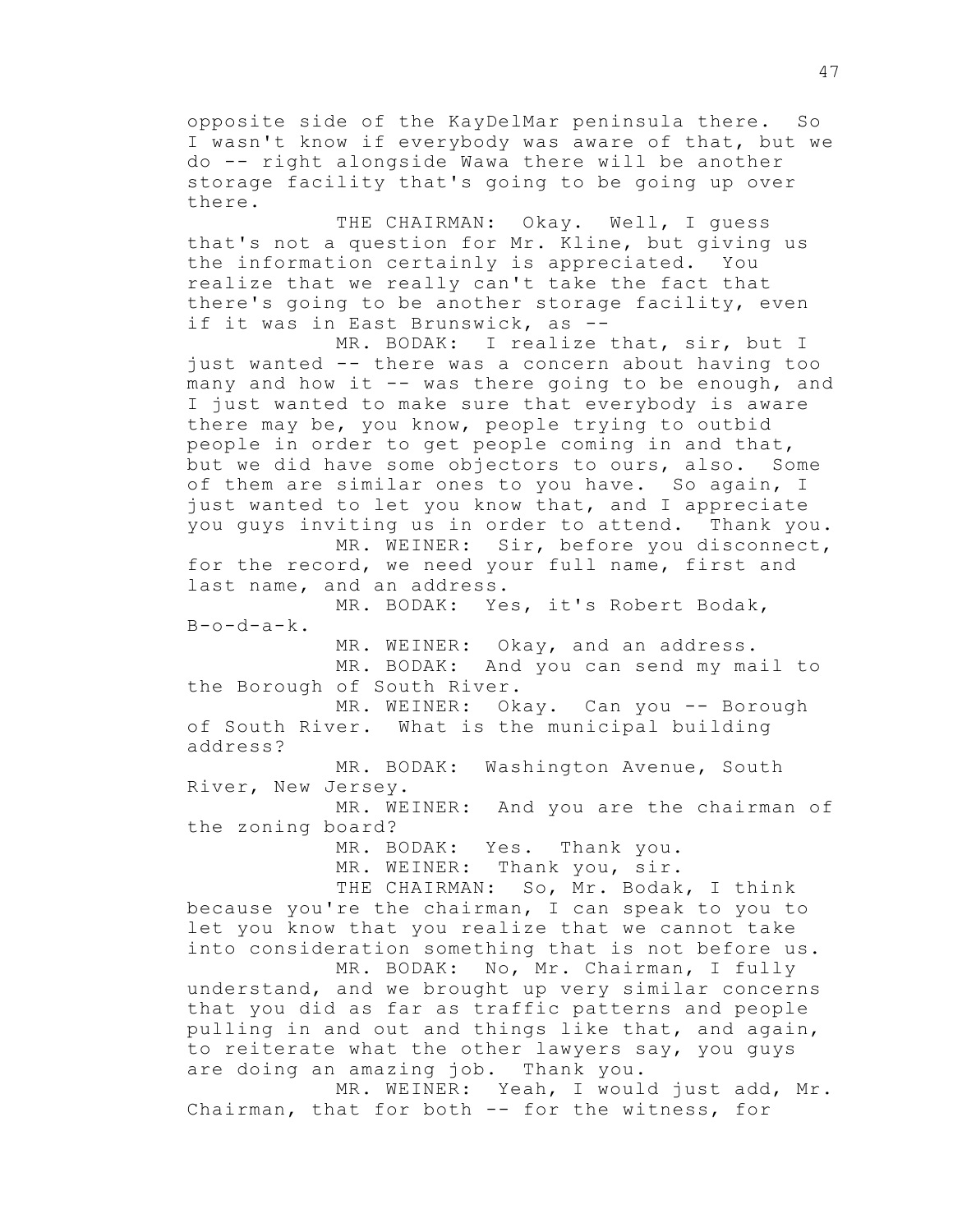Mr. Bodak as well as to the board, that what's going on in another application and in another municipality, essentially, the board's consideration of any application is based on the four corners of this application, so just as any application in South River would be considered on the four corners of that application, and the board should be guided accordingly that we have to consider the application before this board presently.

THE CHAIRMAN: Mr. Bodak, it's nice to meet you under these circumstances. Always welcome to drive through East Brunswick, no questions asked. MR. BODAK: Thank you. Have a great

day.

THE CHAIRMAN: Thank you. Okay. Take care.

All right, before -- Mr. Murphy, I'm going to take the usual 10-minute break at this point since we've been at it for almost 2 hours, and so what I'm going to ask is we take a 10-minute break.

Aaron, you want to alert that we're going to be off for about 10 minutes and then -- MR. BLESSING: Okay. THE CHAIRMAN: -- ask everybody to be

somewhat prompt to get back.

MR. MURPHY: Thank you, Mr. Chair.

THE CHAIRMAN: Thank you. So we'll take a recess. Thank you.

(Board recess)

THE CHAIRMAN: All right. Thank you for giving us a few-minute break there. I guess in the activity as we were ending before we took the break, we didn't officially close the public portion. So for the record, I am going to close the public portion at this point. There will be other public portions at sometime in the future as dictated by the way that the application flows, but at this point, the public portion is closed.

Bringing to that, Mr. Murphy, who would you like to present to us next?

MR. MURPHY: Yes, Mr. Chairman, and I believe you had asked before we went to break there kind of who else we had that would be testifying. You know, Josh -- Mr. Kline, excuse me -- that testimony was about 2 hours, which was -- it didn't seem that way because it was very interactive, but it wasn't at all boring. We do have --

THE CHAIRMAN: We try to keep it lively. MR. MURPHY: It was definitely lively,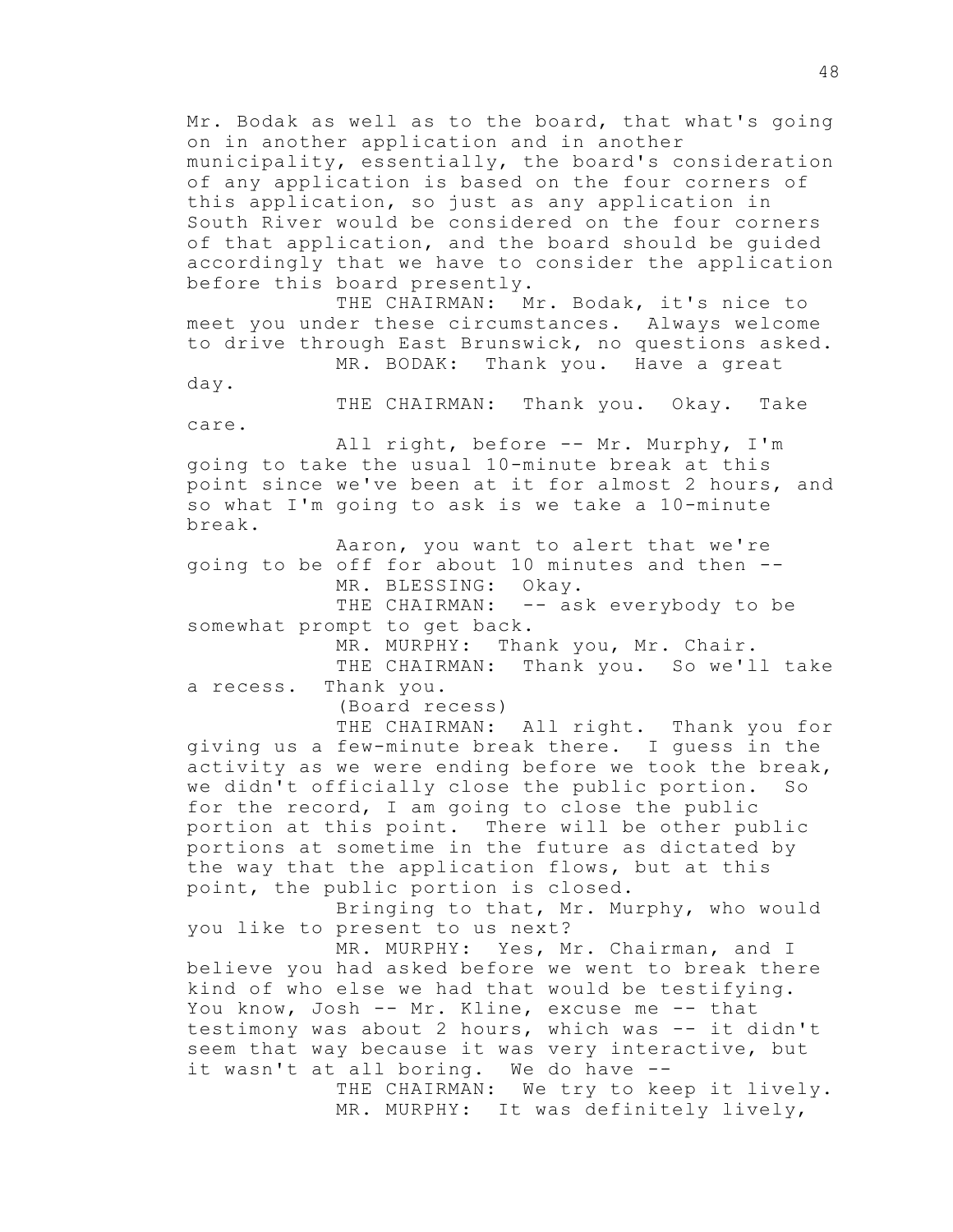and thank you for that. We do have our architect of record, Louis Vandeloecht, who would be testifying next. We then do have a traffic engineer, who would also be testifying, John Corak, and then finally our planner. If I heard you correctly, you try to wrap up around 10:30, so I don't think we're going to get through all three of them. I'll acknowledge that.

THE CHAIRMAN: I think that's accurate. MR. MURPHY: Okay, so you tell me when you're ready to -- you know, we obviously I don't think would want to start Creigh, our planner, at 10:15.

THE CHAIRMAN: No, we wouldn't do that, but what we can do is we can start with your application -- with your next witness, swear that person in, then give their presentation, open it up to the board for any questions it might be had, and then we can proceed, and depending on questions and what things get brought up, Mr. Murphy, will determine how far along we get.

MR. MURPHY: Sure. Thank you so much for that. I think that's a great plan. We'll start with Mr. Vandeloecht as our architect.

THE CHAIRMAN: I did have one question. Sorry to interrupt you. Do you have anybody other than what Mr. Kline has given us about the operations of the facility?

MR. MURPHY: We don't at this -- we don't necessarily at this meeting. We hadn't planned on providing that, but if that's something you wanted, during our next presentation, we'd be happy to.

THE CHAIRMAN: I'm going to say I think that just based on some of the questions from some of the members and also my own questions about how this would operate, I think having somebody as an expert on how this facility, and this facility in particular, not somebody who knows about storage, but knows about this particular type of storage.

MR. MURPHY: Absolutely. Our client is very well versed in self-storage in New Jersey and nationally. So we will certainly have someone from ownership here for the next meeting.

THE CHAIRMAN: And they will be able to answer questions specific about the operation of the facility.

> MR. MURPHY: That's correct, Mr. Chair. THE CHAIRMAN: Okay.

MR. MURPHY: Great. And any other -- we hopefully wouldn't be barred from presenting any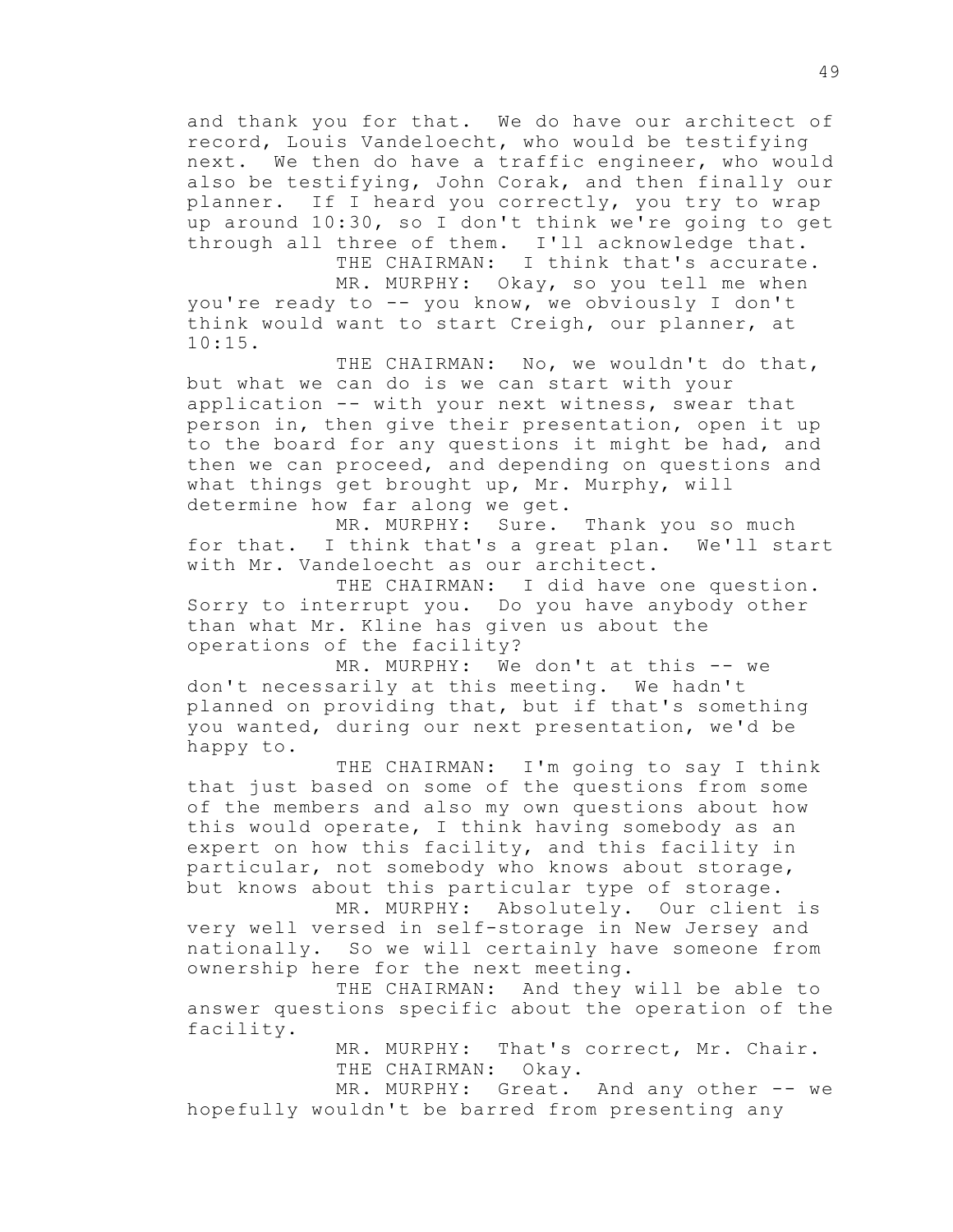other testimony that we find necessary.

THE CHAIRMAN: Absent -- no, no, no, until you tell me that, Mr. Chairman, that is our presentation, then at this point, then we say, okay, then, you know, you can't bring anything new; however, I will just say to you that in the event that there are questions that are brought up by some of the objectors, you would then also have the opportunity to reopen anything you felt is necessary to answer them or to refute what they might be saying.

MR. MURPHY: Thank you, sir. Thank you for clarifying that.

THE CHAIRMAN: Okay. So Mr. Louis Vandeloecht.

MR. MURPHY: Vandeloecht.

THE CHAIRMAN: I'm looking -- oh, there he is. Okay, Mr. Vandeloecht, hi. I'm going to - you're an architect?

MR. VANDELOECHT: Yes, sir.

THE CHAIRMAN: Okay. So we're going to swear you in. If I can ask you -- do you solemnly swear the testimony you're about to give this evening regarding the application before us is the truth, the whole truth, and nothing but the truth, so help you God.

MR. VANDELOECHT: I do.

THE CHAIRMAN: Okay, and then now could you give us your name, spell your last name, and give us a little bit of your CV.

MR. KLINE: Certainly. It's Louis Vandeloecht, V-a-n-d-e-l-o-e-c-h-t; licensed architect here in New Jersey I believe for 8 years if my memory is correct; testified before multiple boards there in New Jersey, Toms River, Newark, Paramus, West Orange, South Orange, all on self-storage facilities, probably all in total 15 facilities there in New Jersey and then probably pushing 30 to 35 nationwide.

THE CHAIRMAN: Okay, so you're an architect, but you provide testimony as to what you're building.

MR. VANDELOECHT: Yes.

THE CHAIRMAN: Okay. Listen from the board -- wait, where did you go --

MR. VANDELOECHT: Certainly. I went to Drury University in Springfield, Missouri, graduated with a Bachelor's of Architecture in 1996.

THE CHAIRMAN: Okay.

MR. MURPHY: Your license in New Jersey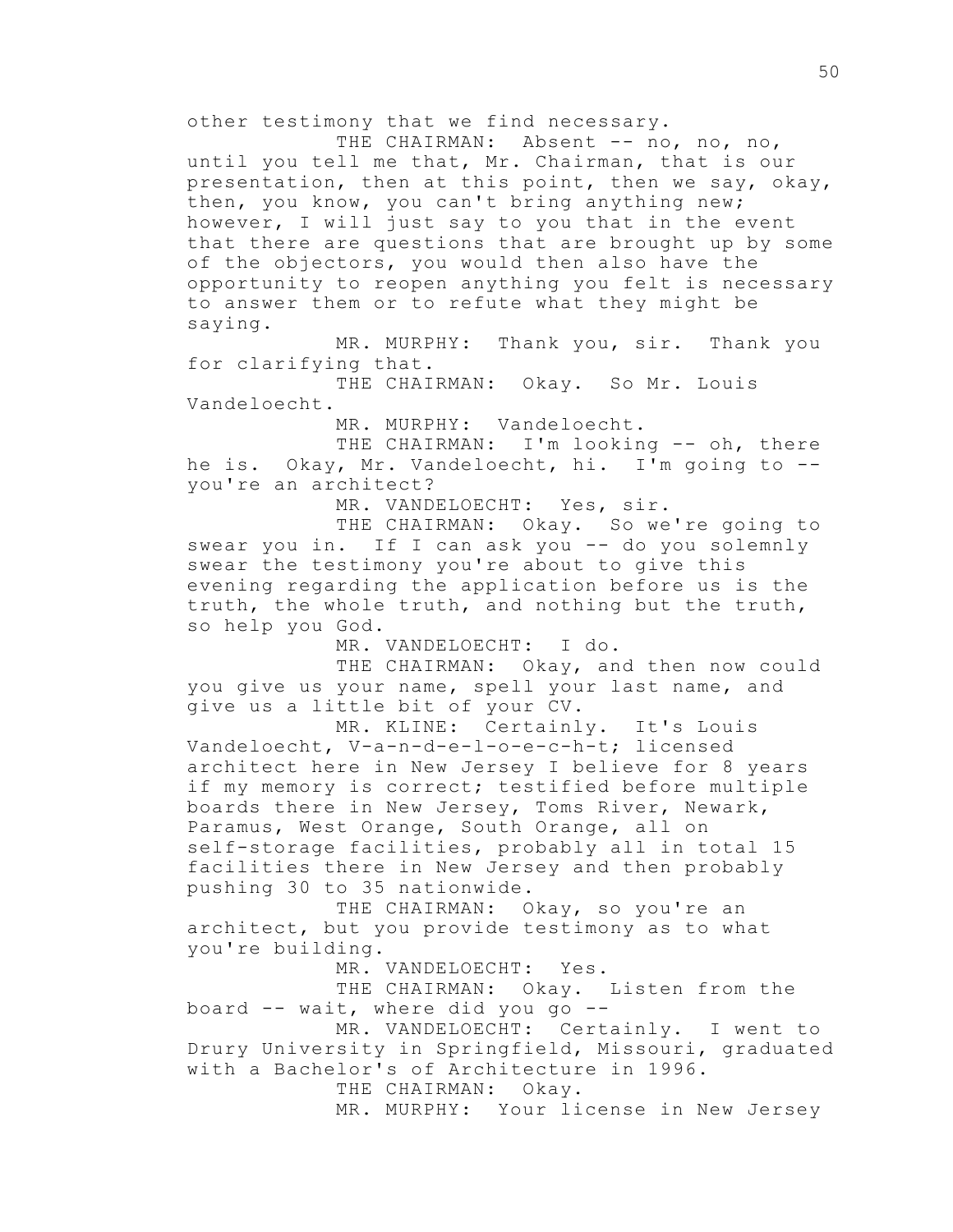is current? I didn't mean to interrupt, Mr. Chair. MR. VANDELOECHT: Yes. THE CHAIRMAN: That's a good question. It's fine. MR. MURPHY: Great. THE CHAIRMAN: I'll listen for a motion from the board to allow Mr. Vandeloecht to give us some architectural testimony. MR. GUREVICH: Motion to approve. THE CHAIRMAN: We have a motion from Leon. A second? MR. BRANDT: Second. THE CHAIRMAN: Okay, thank you. All in favor say aye. Anybody opposed? Looks like it's unanimous, Mr. Vandeloecht. You can give us your testimony, please. MR. VANDELOECHT: Thank you. MR. MURPHY: Thank you, Mr. Chair. Mr. Vandeloecht, you reviewed the plans that were submitted to the board, the architectural sets? MR. VANDELOECHT: Yes, I have. MR. MURPHY: Okay. Do you have some renderings that we're going to be providing this evening? I'd like you to talk about the architectural elements of the project, provide some information on the units, the unit count, the makeup, and also show renderings of the outside of the building, getting to the aesthetics of it and the design elements, if you would. MR. VANDELOECHT: Certainly. If I can share my screen. Can everybody see my screen? MR. MURPHY: We can. MR. WEINER: Is this something that was submitted to the township already as part of the applicant's submissions, or is this something we need to mark as an exhibit? MR. VANDELOECHT: This should have been submitted as part of the exhibit. MR. WEINER: Can you identify it, please. MR. VANDELOECHT: Certainly. It's sheet dated 9-28 of 2020 I believe. MR. WEINER: And this was submitted previously. MR. VANDELOECHT: Yes. MR. WEINER: Thank you. THE CHAIRMAN: We have it, Jay. I am looking at it. MR. WEINER: Okay.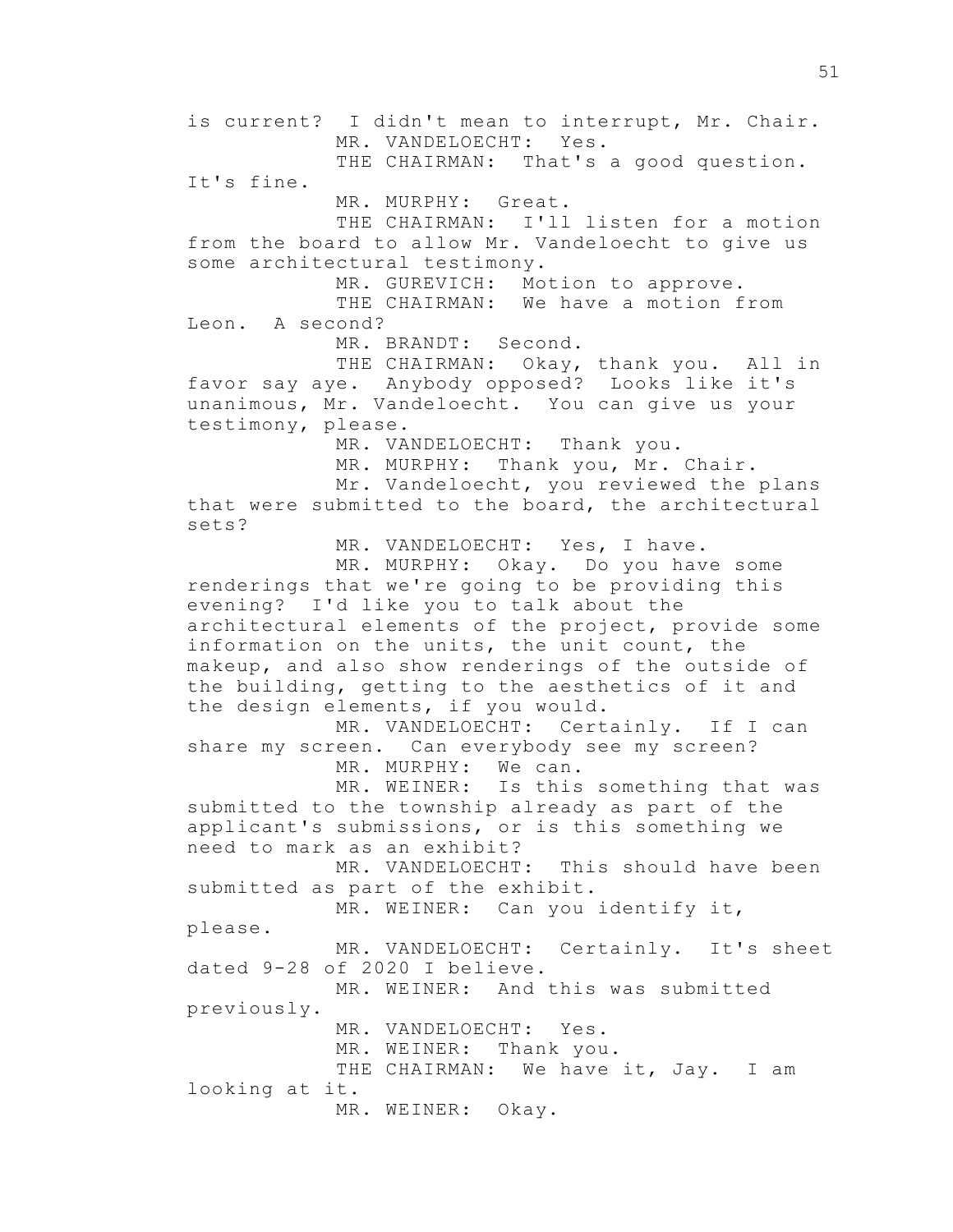MR. VANDELOECHT: The sheet you're seeing here -- I'm going to make a brief run through the floor plans before we get to the renderings and talk about really the architecture and exterior of the building. What you're seeing here is the first floor plan. Just to orient everybody, Edgeboro Road is to the top side of the page, and Old Bridge Turnpike is off to the left. What you've got here is the three loading bays that Mr. Kline referenced in his testimony, the small office area down here right off to it, along with the adjacent parking spaces.

One of the reasons I wanted to bring this plan up in particular first was I know there is a question from one of the board members about elevators in the building. This building will be required to have elevators. Currently, there are two right behind the loading bays and then a secondary one kind of off to the side for convenience. Also inside the building there's two exit stairs that are required by building code, and the building will be designed by building code, enforced at the time that we make submission for building permits.

What you're seeing in the main field of the building is what we would consider typical for a self-storage facility of this type. It's a mix of units of anywhere from a 5-by-5 unit to a 10-by-30 unit, usually with a roll-up door on the front, everything connect by hallways. You can kind of see the race track configuration kind of goes around through the self-storage units and then coming through and hitting each individual units as they go.

What we've found over time is between now and when we get to the actual construction drawings for the project, the unit sizes may change slightly. Nothing on the outside of the building would change. It would just be internal units. You know, a 10-by-10 may go to a 5-by-10 just based on final market studies that happen with the owners as they're starting to talk about units inside the market.

Flipping my next sheet, this is sheet A-2 dated 9-28 of 2020, also submitted as part of the packet. Same kind of configuration. For the most part, the second and third floor are the same. Different mix of units. The units don't necessarily stack as you go up through the space. The way the building's constructed, there's not necessarily load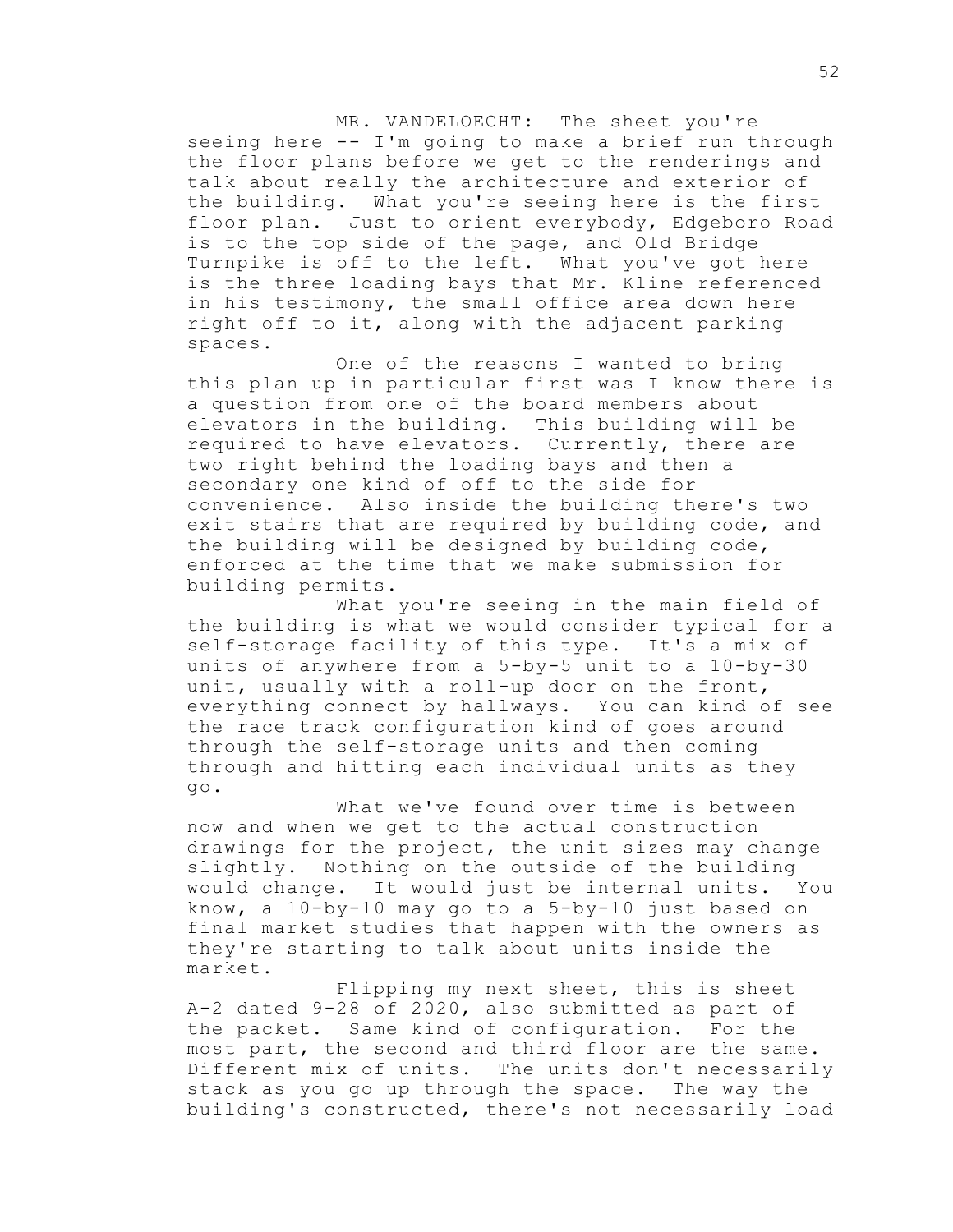bearing walls of each of these, but the main corridors and all that remain the same for ease of egress use and orientation within the facility. Flipping then to sheet -- just the outside of the building, this is -- MR. MURPHY: Sorry, this was not submitted as part of original package, but it was submitted after, but as counsel said before, we're still going to mark this. I think we should mark it as A-3. MR. WEINER: It would be A-3, and if --THE CHAIRMAN: Yeah, we didn't see this, Mr. Murphy. We haven't seen this one yet. MR. MURPHY: Okay, so we'll mark this as A-3. We'll initial it. We'll get hard copies sent in to the department. MR. WEINER: And can we get a description of this to label it. MR. VANDELOECHT: Certainly. I would call it the northwest perspective from the Edgeboro and Old Bridge Turnpike. THE CHAIRMAN: This is a rendering of what you expect to be at this site, Mr. Vandeloecht? MR. VANDELOECHT: Yes, it is. I was waiting to make sure we had all our ducks in a row. THE CHAIRMAN: Okay, because the first thing that stands out to me is the fact you've got a sign on there. MR. VANDELOECHT: Correct. I was going to address that, as well. THE CHAIRMAN: Okay. MR. VANDELOECHT: What you're seeing here is the perspective of the building, as I mentioned, from the northwest corner looking from Old Bridge and Edgeboro. One of the things that our client, 1784, as we've done multiple projects for them, both in New Jersey and around the country, is they put a premium on quality materials. They put a premium on making it look like an office building, really upgrading the aesthetics from some of the other self-storage facilities we've seen, and I hate to say it, some that we've done, where they may be using more faux material, brick-like panels, you know, they give the appearance of brick. 1784, as I said, put a premium on using quality materials, so this is real brick, real stone, architectural quality metal panels. They want something that speaks as a gateway into the community if they need to, something that's not going to be an eyesore or, you know, over time start to degrade, you know, as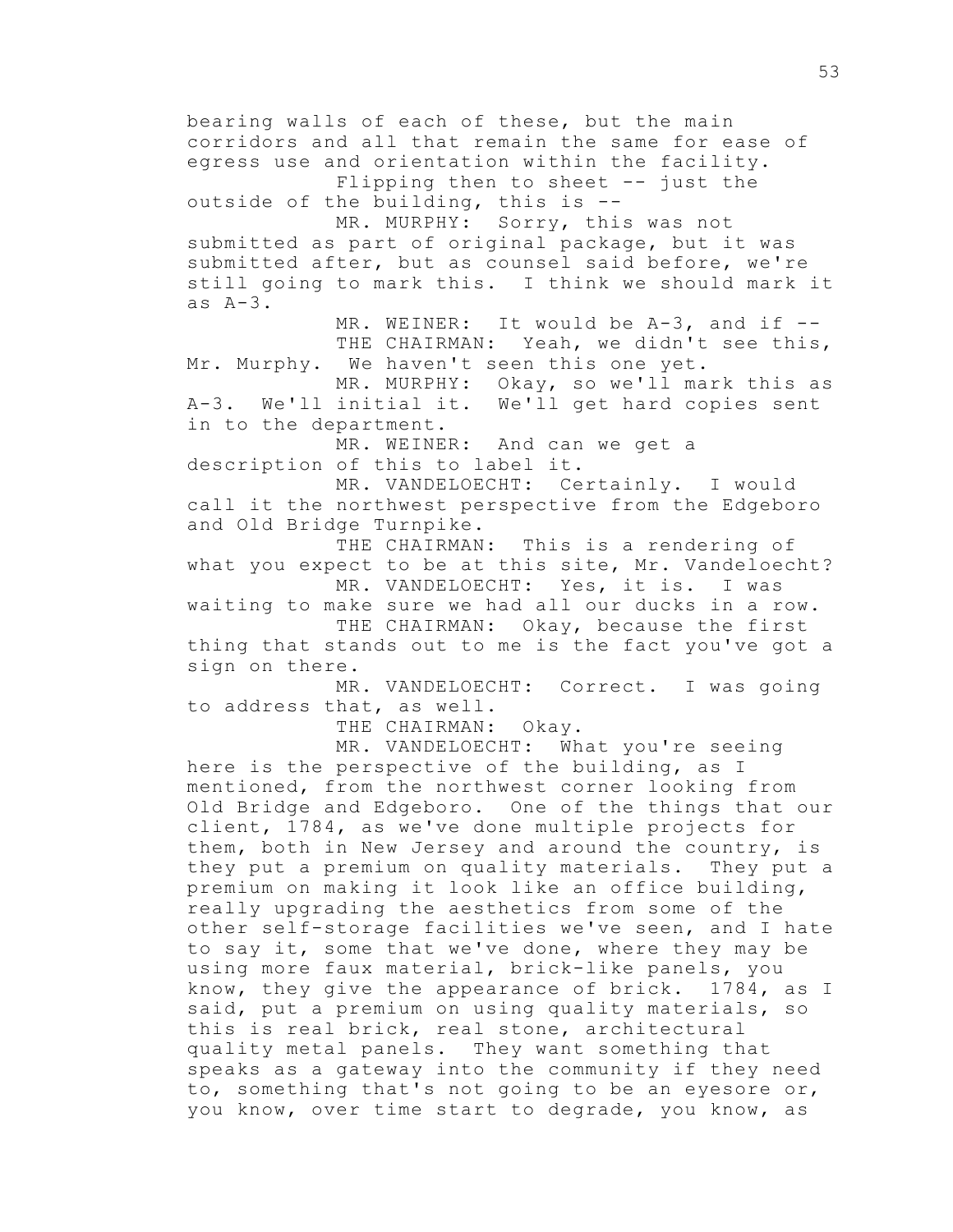materials fade and whatnot. They want something that stands the test of time.

What you're seeing here, and as Mr. Chair alluded to, we have a couple signs shown. These are also shown on our elevations that were submitted. The signage is our intent to meet the intent of the signage code, the ordinance that's there in place, so I don't believe we're seeking a variance on that.

MR. MURPHY: And to be clear, if there was to be any relief that was needed after the final signage plan was put together, we'd be required to come back before this board for an amendment.

MR. WEINER: Yes, that would be a separate application.

MR. MURPHY: That's correct.

THE CHAIRMAN: Or, Mr. Murphy, you would redevelop your signs to adhere to the standard.

MR. MURPHY: I'm pretty sure that we would not be back before this board, Mr. Chair.

THE CHAIRMAN: Okay. But we're having such fun.

MR. MURPHY: We are, but our friends haven't started to talk yet.

MR. VANDELOECHT: The other piece I'll point out here before I flip to the kind of the southwest corner of the site, you'll see these elements here on the main corners. What these are, these are what we call glass display windows. It's in effect a shadow box kind of approach where somebody driving by, you know, it's not just a blank window. It's not a spandrel window where it's just dark all the time, if that's easy enough to explain. It's to give somebody the idea of what the inside of the facility down the corridors look like. These are not real units. There are -- there is nobody walking through these areas to access these spaces except maybe to change a light bulb or occasionally, you know, go through there and dust or sweep or something like that. This is more just again going back to 1784's desire to make these looking more office-like and in that vein and in that style create some interest, you know, in the corridor, at least give somebody the impression of what it looks like inside the building.

If I can then flip --

MR. GUREVICH: Can I just ask before you switch from that diagram.

MR. VANDELOECHT: Certainly.

MR. GUREVICH: So again, going back to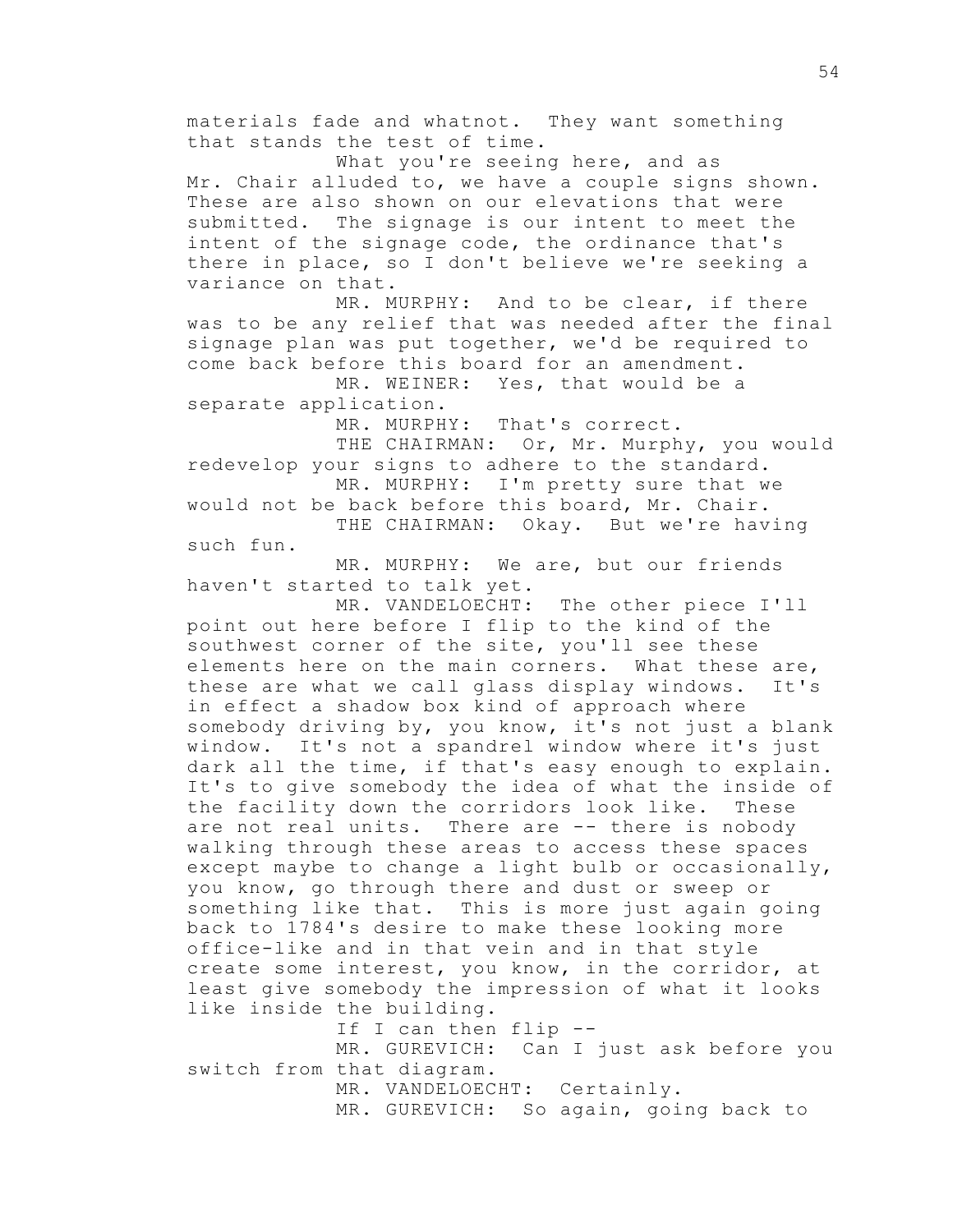the question at the beginning in terms of height, in that corner over there, the 33.8 or 33.5 feet, would be from that corner to basically just underneath or at the roofline but not at the, like, that space above where the sign is. That's kind of incremental crowning to --

MR. VANDELOECHT: Correct, correct, and what you're seeing here is if you go past where - everybody can see my mouse point -- where the cornice is from with the signage and also the kind of the emphasis on the corner, this parapet that runs across right here is the coping. The roof, the actual roof is right below that. So we tried to keep that parapet low, you know, to kind of minimize that height, as well, but the actual roof is right behind that. It could be anywhere because it varies as the roof slopes from one side to the other -- and I actually have the roof plan. If questions come up, we can look at it -- where these parapets are, you know, a foot and a half to 2 foot typically above where the roof elevation is, and then we bump up in the corners to kind of create that emphasis and really draw the eye into the corner as opposed to having it, you know, really be just a box.

MR. GUREVICH: So again, not thinking about what the definition is, when I look at this, the measurement is to the top of that -- what did you call it -- the parapet or the -- or is to the roofline that sits a few feet below that?

MR. VANDELOECHT: The measurement I have on my elevations is to the top of this band right here above the sign.

MR. MURPHY: Yes, but if I can interject, Louis, the question is not -- we're talking about your rendering. We're not talking about your measurement. Your measurement was incorrect. The measurement used on our engineering plans, which is 33.4 I believe in height, based on the definition of the zoning ordinance measures to where?

MR. VANDELOECHT: To the roof, which would be right below -- about a foot and a half below this element right here.

MR. MURPHY: Thank you.

MR. GUREVICH: So that's what I'm getting at. So in essence, almost where -- exactly. So like that sign where it says -- states self-storage, the bottom of that sign to some extent is the roofline. Above that is all facia and kind of designer kind of elements in essence in terms of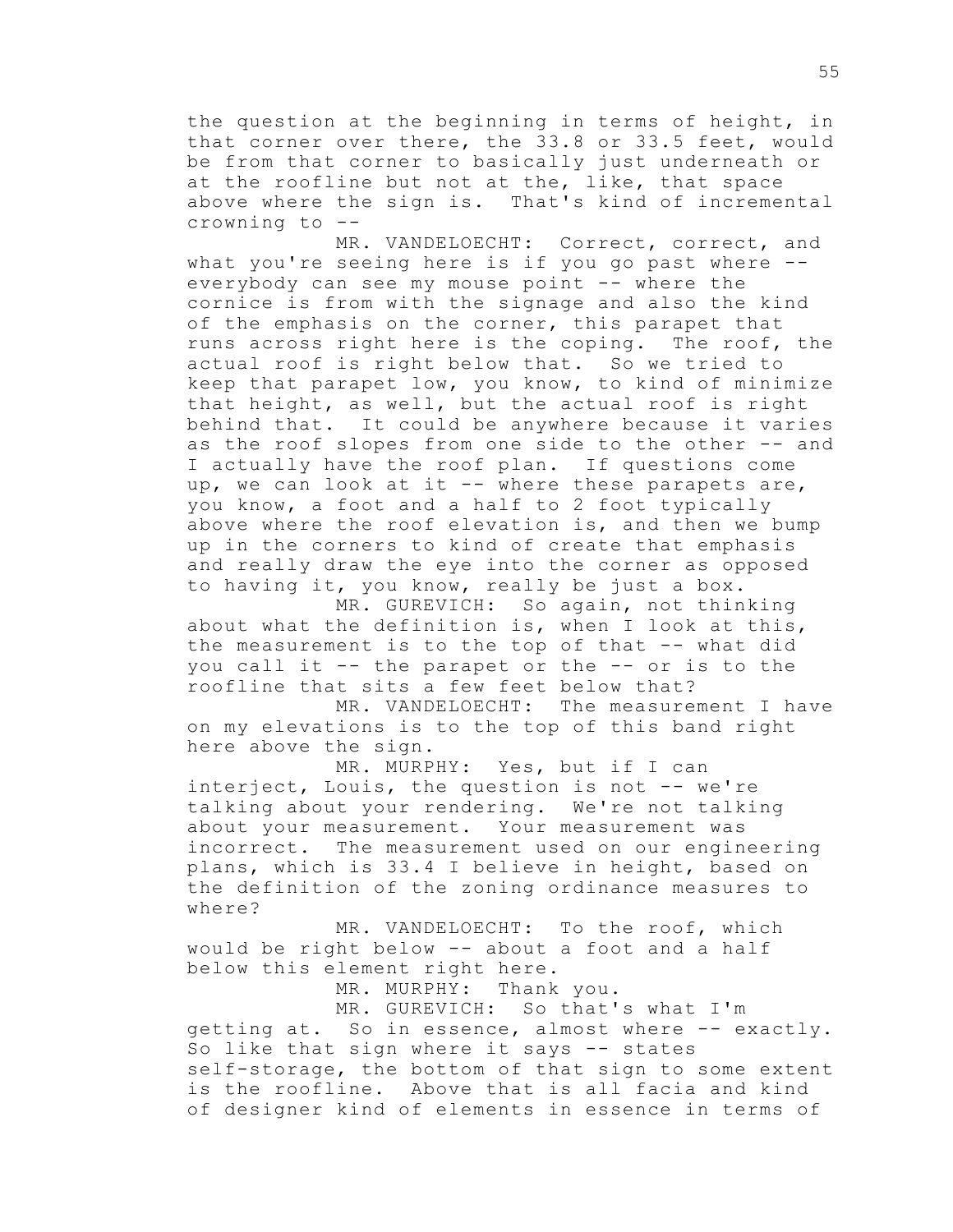additional height, and that could get to the 39 feet, correct?

MR. VANDELOECHT: I would say correct, yes.

MR. GUREVICH: Okay, and that is the same on that one corner or the other corner, the further right-hand side in your opinion?

MR. VANDELOECHT: Over here?

MR. GUREVICH: Yeah.

MR. VANDELOECHT: Yes.

MR. GUREVICH: Okay. And just for accuracy, because we have that water drainage storage area, which seems to be in that corner supposed to be a, you know, kind of a gully. Over here it's rendered as a hill or slope going up. Is this accurate to what would be seen?

MR. VANDELOECHT: It's as accurate as I can get with our rendering software. You know, I'll be completely up front. Sites sometimes become difficult to render based on the software we have and the perspective we have, so we do the best we can to get it as close to accurate as possible.

MR. GUREVICH: So my expectation is is where we're looking at from this image, what I should be seeing is kind of instead of a raised hilltop with some gray mulch area or whatever, that mulch area more so would probably be a gully, which is going to be that water basin.

MR. VANDELOECHT: And we can definitely go through and take another glance at it and --

MR. WEINER: Can we describe that for the record, compass point, directions, and this image and so forth, to make sure that the record is accurately reflecting about the areas that are being discussed.

MR. VANDELOECHT: Yes, this perspective would be from the northwest corner of Old Bridge and Edgeboro looking back towards the southwest.

MR. WEINER: Okay, and in this image, are we at the right side of the image, the left side of the image?

MR. VANDELOECHT: We would be at where probably consider the left side of the image.

MR. WEINER: Thank you.

THE CHAIRMAN: Can I ask Terry a question? Terry?

MR. VOGT: Yes, Chairman.

THE CHAIRMAN: The item -- the facade, if you will, that sticks up halfway through the word storage and then up to the top, is it the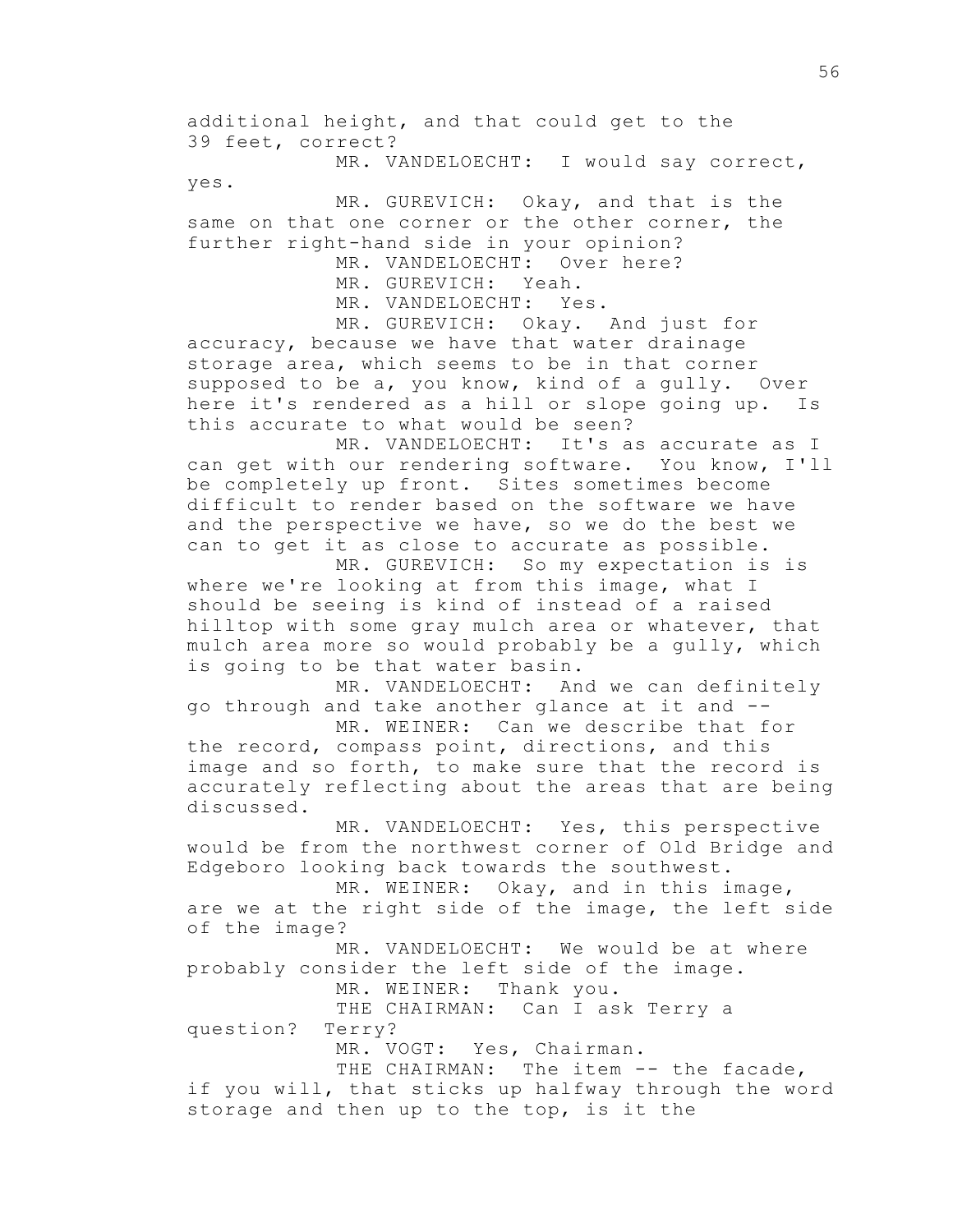understanding that that is not at all ever be taken into account as far as the height of the building? MR. VOGT: Not to my knowledge,

Chairman, the way it's define in the ordinance.

THE CHAIRMAN: Okay. I'd just like to get a clarification because if it was more ornate than that, is there some point at which it's hard to ignore that it isn't within the boundary of what we would look at.

MR. VOGT: We can look at the code. I'm not aware of any requirement.

THE CHAIRMAN: Okay, because theoretically, if this person wanted to put -- I'm making it up, you know -- an image of the Statue of Liberty up on top of this thing because it was a nice thing to see, does that violate the code? I don't know. That's why I'm asking you, and maybe we don't have an answer tonight, but it would be great if we would clarify that for the next time we get together.

> MR. MURPHY: And, Mr. --MR. VOGT: That's not a problem. MR. MURPHY: Mr. Chair, if I may as

counsel, in the definition, the exceptions to the height limitations definition, there is an enumerated list of clear exceptions, so I don't know if the Statue of Liberty would fall under any of those, but certainly a flagpole or a chimney or a skylight or a parapet wall does specifically fall under that, so obviously, I don't say that we shouldn't keep looking at it, but I do believe that based on Josh's testimony and your board engineer's prior statement that I think our interpretation is correct and there is no need for variance relief there.

THE CHAIRMAN: Well, Mr. Murphy, just because now we have something to look at -- MR. MURPHY: Yeah.

THE CHAIRMAN: -- validates what the presentation was, it gives us a little easier opportunity. I mean, theoretically, if you put 3 feet more on the front facade there, is that still okay? I don't know. That's why I was asking my expert.

MR. MURPHY: Sure. THE CHAIRMAN: Okay. I'm sorry that --MR. WEINER: I think that would be very helpful for next time the matter reconvenes. MR. GUREVICH: And just in terms of for reference purpose, I appreciate, Steven, that was in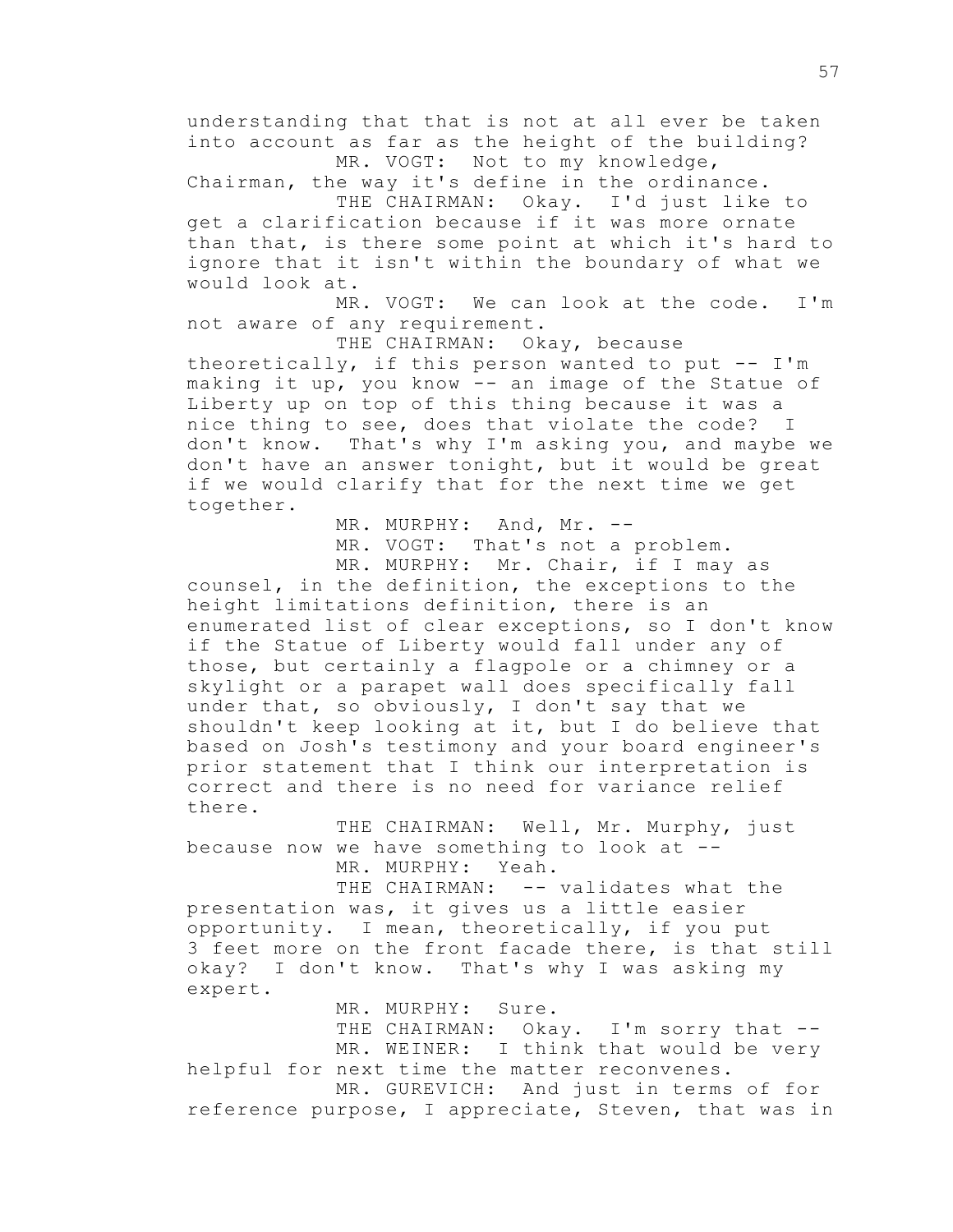line with the question I was just jotting down over here but wanted to wait on. But in terms of the building that's there right now, I think there was testimony that stated, you know, it's a two-story building, so if we were to look on this plan right now, can I make a fair assumption that the current building would come up to the top of, you know, that second floor sort of where that dark gray area is? Would that be the roofline -- exactly, right over here -- for reference purposes? So everything above that being incremental to what is there currently today?

MR. VANDELOECHT: I can honestly say I can't say if it is or not without knowing how tall that building is. I know where this line is, you know. This line is approximately 22 to 23 feet up. Without knowing how tall the building is, I can't --

MR. MURPHY: Josh -- I mean, Louis, if I could, board member, I think what we can do next time is we can just show a superimposed or something beyond my pay grade but show you what the building looks like and what this building looks like either next to it or over laying it, et cetera.

THE CHAIRMAN: Yeah, I think we talked to Jason about that briefly, Mr. Murphy. I think he wrote something down. So he's probably already busy at work trying to see how that can happen.

MR. GUREVICH: I appreciate it. I'm just trying to while the diagram is up.

MR. MURPHY: Thank you. I just don't want to start guessing on height. We'll provide the  $--$ 

MR. GUREVICH: I respect that. I respect that and thank you.

MR. MURPHY: Thank you.

MS. PAPI: Mr. Chairman, I have a question to Louis.

Louis, that -- the section that we're speaking on, is that like wasted space because it's -- they're not really windows, but they're an effect of a window, so is that wasted space did you say would be?

MR. VANDELOECHT: It's an opportunity that we do a lot on self-storage facilities to essentially generate some interest into the corner of the building, and if I may, I'm going to flip back to my second floor plan. This is sheet A-2.0 I showed previously. This corner here is what you're seeing in that rendering. So in essence, yes, it's wasted space in terms of leasable area for units,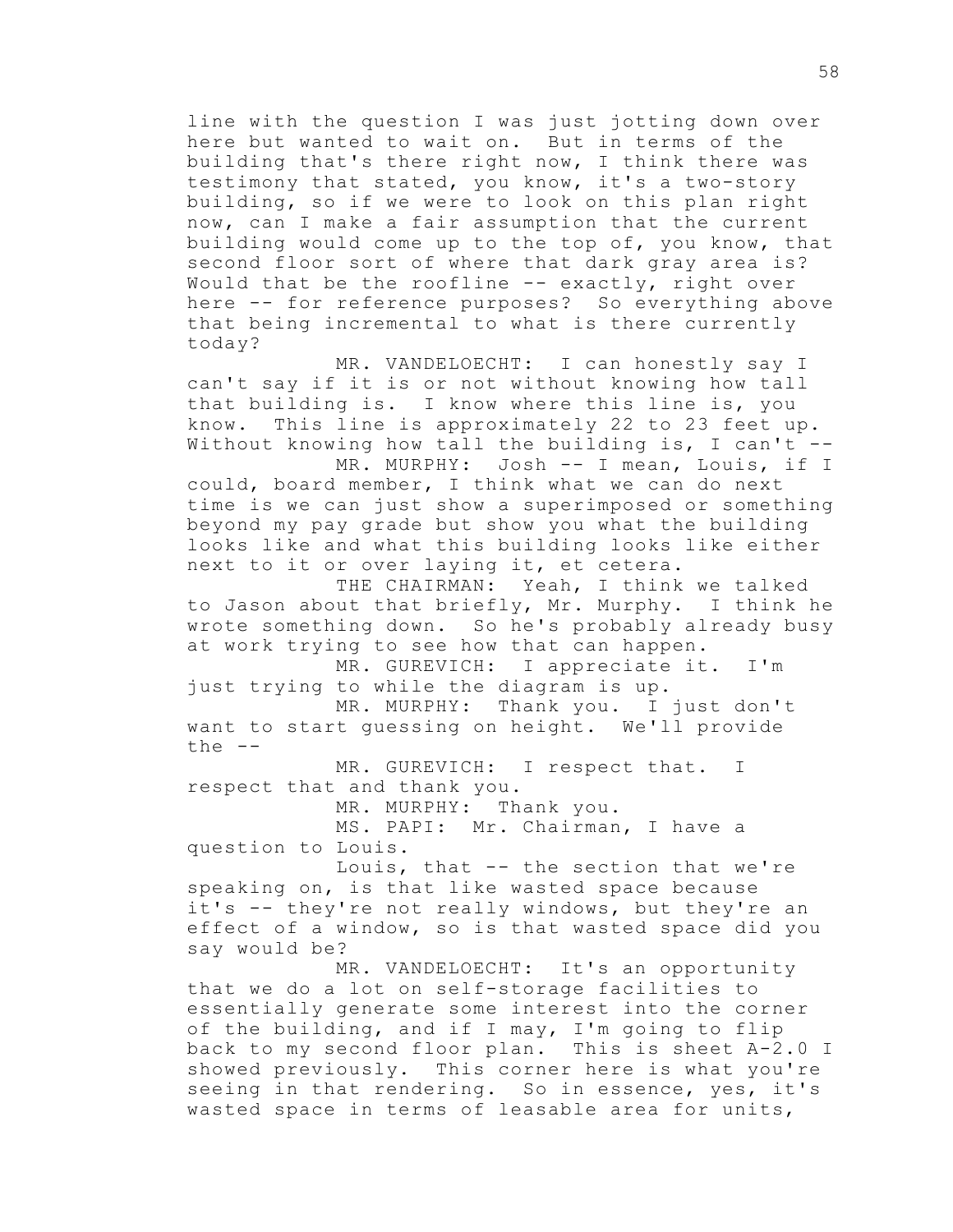but 1784 is willing to give it up in order to help create more of an aesthetic and a look as opposed to just having a solid box with no windows on it, if that makes sense.

MS. PAPI: So basically, there is no glass at all on this structure. There's none. It's solid walls, solid everything. There's no glass, right?

MR. VANDELOECHT: Well, there is this glass window that's right here, you know, in the corner that you're seeing. I mean, it's real - it's true glass. Yes. Let me if I may, let me flip to the other rendering. I think that may make a little better image of what we got going on with that corner.

MR. MURPHY: We're going to mark this as  $A-4$ .

MS. PAPI: Oh, wow.

MR. WEINER: We can label this as the southwest perspective.

MR. VANDELOECHT: Correct. This is southwest kind of from the entrance off Old Bridge Turnpike looking toward -- into the site towards the north, northwest.

> MR. MURPHY: Louis, when is this dated? MR. VANDELOECHT: 9-27 of '21. And just

to bring everybody into perspective, the view we were just looking at, the sign you're seeing right here, that's the sign we saw in the other view. So what you're seeing here is this lower glass right here goes into the -- correction -- this glass goes into the office space. This glass is those same display windows we talked about, again, creating kind of a shadow box effect. Like I said, it creates interest in the space. It's actual glass. It's 3 feet back. So in theory, if somebody came back here to change light bulb out, you'd see somebody walking through the space to change the light bulb and then walking out and leaving. So it's not like I have somebody in there on a regular basis accessing their units, but it gives that illusion that -- and opportunity, you know, to kind of see what's going on, you know, somebody driving by see, what the space looks like, see what the corridors look like, but it's not actually used for self-storage purposes. So what you're seeing here is a continuation of that -- kind of that entrance element, that corner element that with the mix of the metal panels and the glass. You're seeing the brick and stone on the bottom with some banding to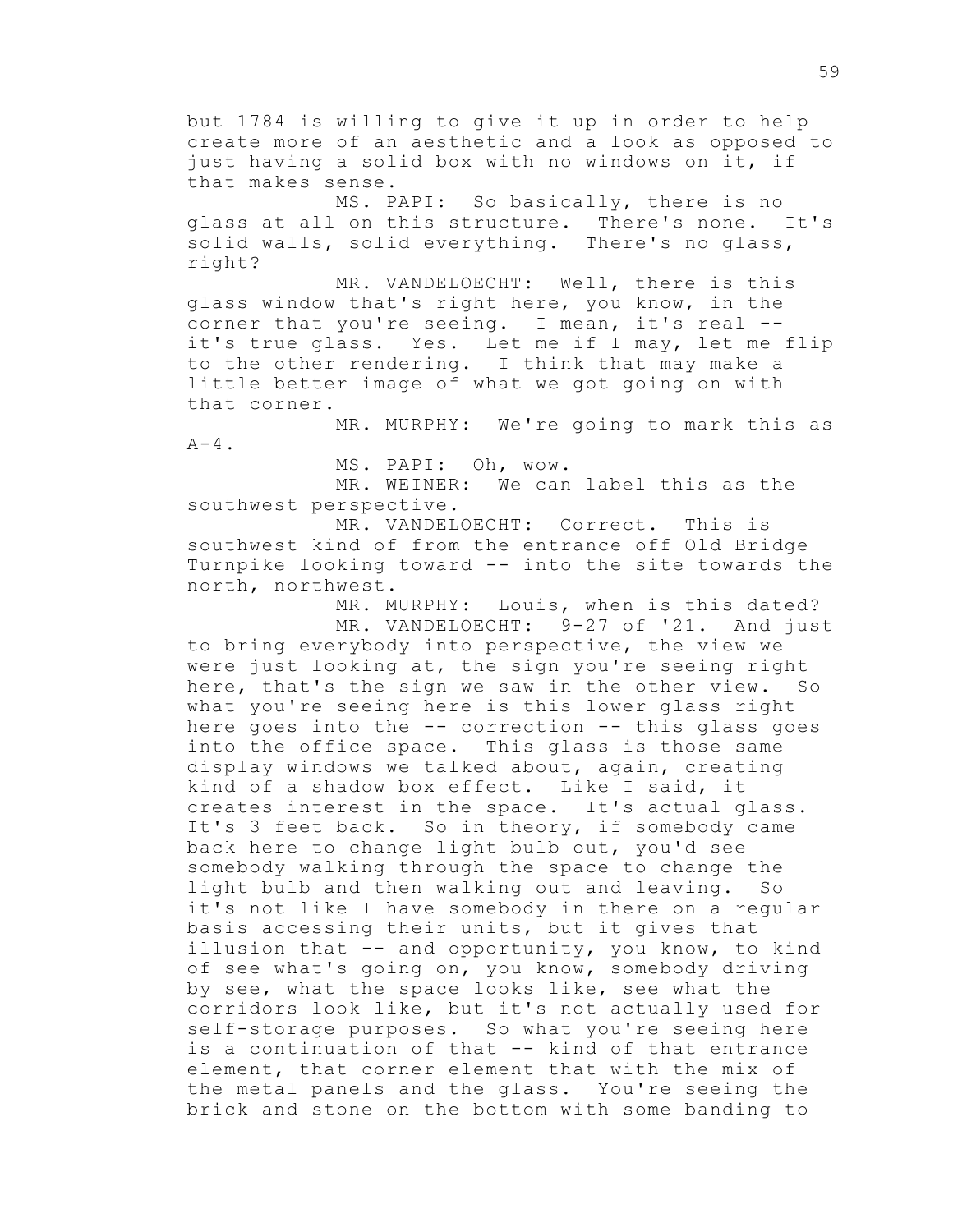break it up, and then these three here right behind that white van, those are the three loading bay doors that I think we looked at on the first floor plan that Mr. Kline referenced, and again, some architectural elements, a scaled-down version of the corners, again to break up that -- break up that facade, break up that massing, and not give it just a big, large, box-like appearance. That's something that is important to our client to really make these fit in and make them projects that the community we put them in are proud of.

MS. PAPI: Did we establish how many units are in this structure, how many?

MR. VANDELOECHT: There's approximately 800, 850 I believe. I have to go back -- I'd have to go back and look at the last count. And I say it's approximately because, as I mentioned, over the course of us finalizing the drawings, they'll shift slightly, you know. You may take a 5-by-5 and combine it to a 5-by-10 and break some of them up, vice versa, so it tends to fluctuate kind of between now and when we go in for drawings.

THE CHAIRMAN: Well, Mr. Vandeloecht, according to the plans, there's supposed to be 1,063.

MR. VANDELOECHT: Then I apologize. I misspoke.

THE CHAIRMAN: So but I think you need to understand as well that the number of units that you have in there also creates a function of how much traffic you have because it's just as likely someone is going to come in, buy a 5-by-5 as they are for a 30-by-30, except when you have a whole bunch of 5-by-5, you got a lot more potential traffic than you have for 30-by-30. So as we look at the traffic side of this and as we look at the other elements, the number of actual units has a real purpose and a real understanding as to how we deal with traffic.

MR. VANDELOECHT: Understood.

MR. MURPHY: That's correct, and we understand that anything other than a field change and that an engineering would be able to sign off on post-approval would require an amended site plan. I think what Mr. Vandeloecht is saying is that the plan -- and he did for the record misspeak -- is 1,063 units, there may be a few slightly less units and in most cases not more units. But we understand that any change to the interior needs to not elevate above anything more than, quite frankly, a field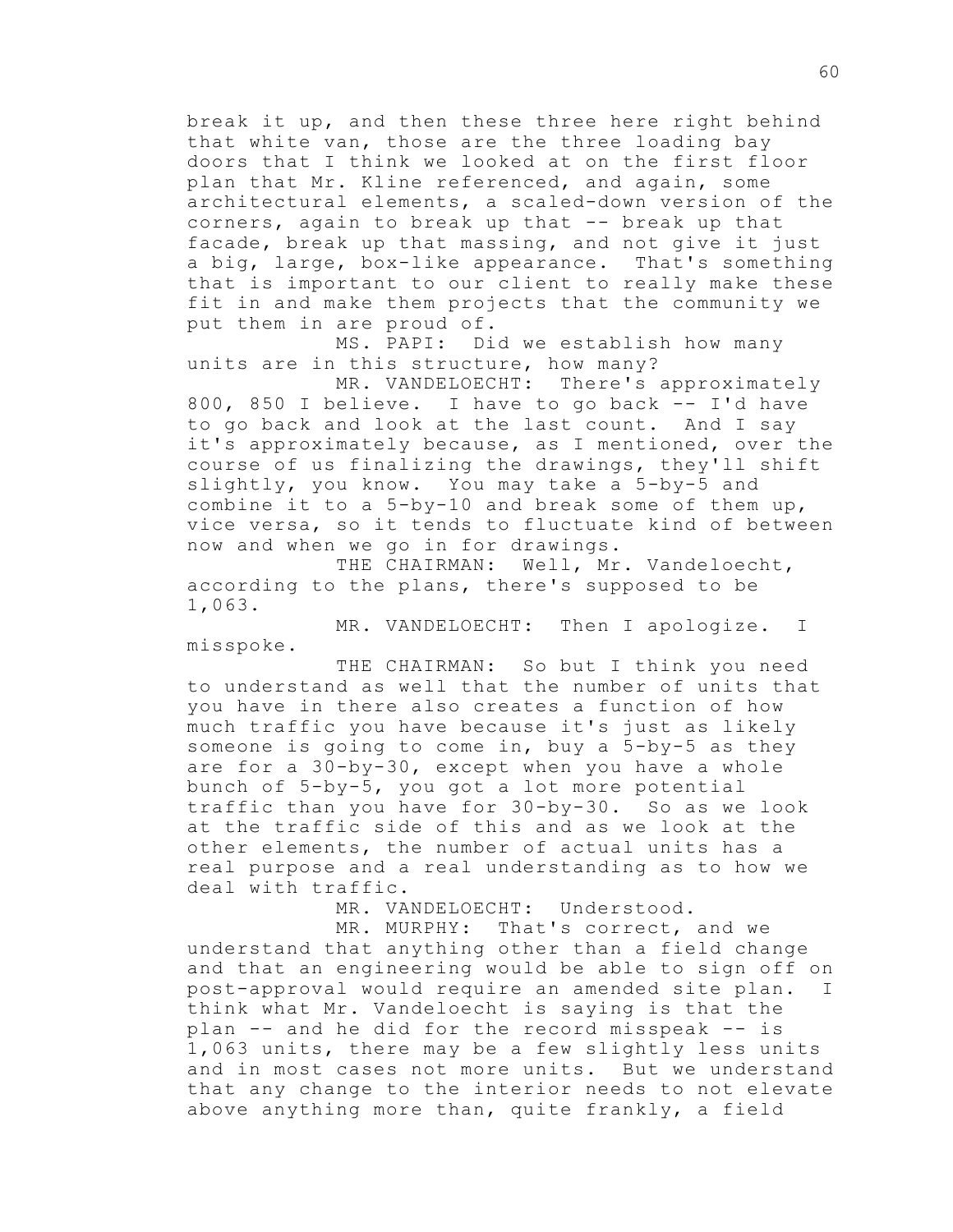change.

MR. GUREVICH: If I may ask -- and this might help us understand in general, you know, from an experience standpoint -- how many of these facilities does your client currently have?

MR. VANDELOECHT: I can speak --

THE CHAIRMAN: Leon, can we have that -hold that for the person who is going to come back to represent and give testimony about this business. MR. GUREVICH: Yes, certainly,

certainly. I was just thinking from the perspective of understanding what some of these opinion comments that are made, how much experience goes behind those statements. I think it would be helpful. Thank you. I will wait.

MR. VANDELOECHT: Thank you.

MR. MURPHY: Mr. Chair, Mr. Vandeloecht, do you have any further testimony, or are you --

MR. VANDELOECHT: Not unless there's something that somebody else would like to see or questions. I don't have anything direct, no.

THE CHAIRMAN: Okay. Well, what you've provided us with -- I think there were some questions. Since you went to the trouble of making very nice impressions of what the building would look like, I would ask you could use the same expertise perhaps and give us that front face again with the I guess the storm management system in place. Yes. Rather than -- it's a very nice picture. It's very appealing, but it's not going to be what we wind up seeing.

MR. VANDELOECHT: We will go through and we will back check that to make sure that our grading is correct, and if need be, if it's behind the kind of the hillside, which I believe it might be, we can provide a raised up image so you guys can see exactly where that is.

THE CHAIRMAN: Yeah, that would be appreciated, and --

MR. VANDELOECHT: No problem.

THE CHAIRMAN: -- the other one that you have, the one the second one you showed, that O-4 -- I mean A-4.

MR. VANDELOECHT: Yes.

THE CHAIRMAN: Okay. Your neighbor to the south on Old Bridge Turnpike is a lot closer. There's a fence there. There's some other items. This gives the appearance that there's nothing there. You're actually hugging pretty closely to that right property line.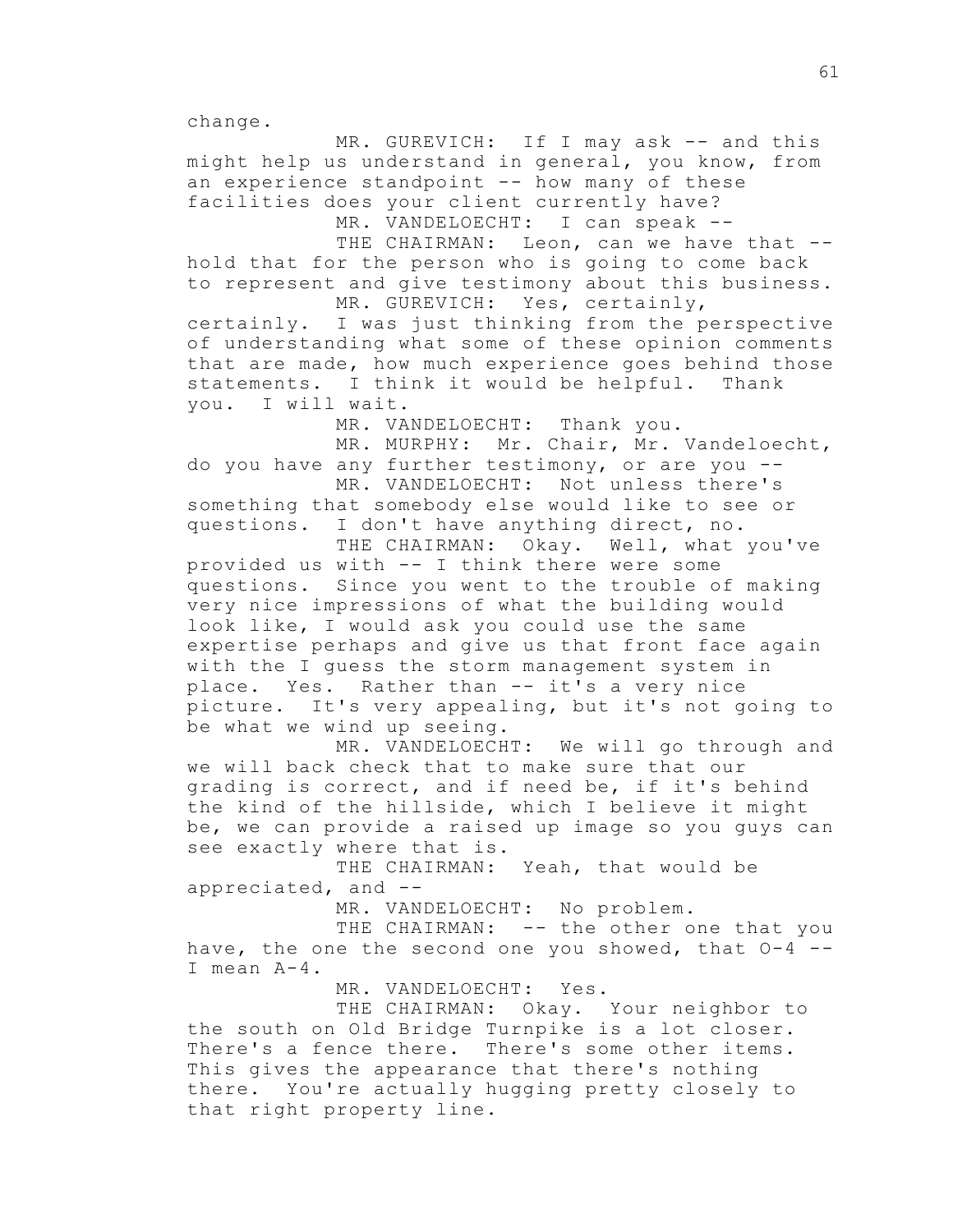MR. VANDELOECHT: If we can --THE CHAIRMAN: So as much as it looks nice, I don't want to give the impression that what we're looking at is what's going to wind up because there's other things that are out of your control and a property line there. MR. VANDELOECHT: Understood. MR. MURPHY: So we'll revise this rendering, Mr. Chair, to accurately reflect that so there's some relation to what's existing. THE CHAIRMAN: Yeah, it's a perspective issue, Mr. Murphy. MR. MURPHY: Sure. Understood. MS. RAMPOLLA: If a new rendering is put together, can it also include the gate and fencing that there was earlier testimony that -- MR. VANDELOECHT: Sure. MS. RAMPOLLA: -- there would be a gate to stop vehicles other than the ones maintaining the basin there. MR. MURPHY: Yes, we can certainly --MS. RAMPOLLA: That would also be in the rendering, that would be helpful, also. MR. MURPHY: Sure, we can certainly do that. THE CHAIRMAN: Didn't mean to cut you off, Mr. Vandeloecht. MR. KLINE: No, not at all. We're trying to make sure everybody -- we go in eyes wide open. THE CHAIRMAN: Okay. MR. BRANDT: Mr. Chairman. THE CHAIRMAN: Yes, Mr. Brandt. MR. BRANDT: I'd like to ask the architect about the solar panel array on the roof. Does he have a rendering of that? I know I've seen it on the plans, but he doesn't have a drawing or anything. MR. VANDELOECHT: No, I do not have - sorry. Excuse me. Sorry. MR. BRANDT: I mean it's quite an array of you're going to have on your roof, and I'm just curious. I'd just like to hear about it. MR. VANDELOECHT: Yeah, I do not have a rendering showing the array on the roof. See if it's on our roof plan. I mean, what you're seeing here would be -- probably the only thing I would have to show would be sheet A-4 dated 9-28-20 I mean just showing where the panels would be. We don't -- I don't have a rendering per se about where they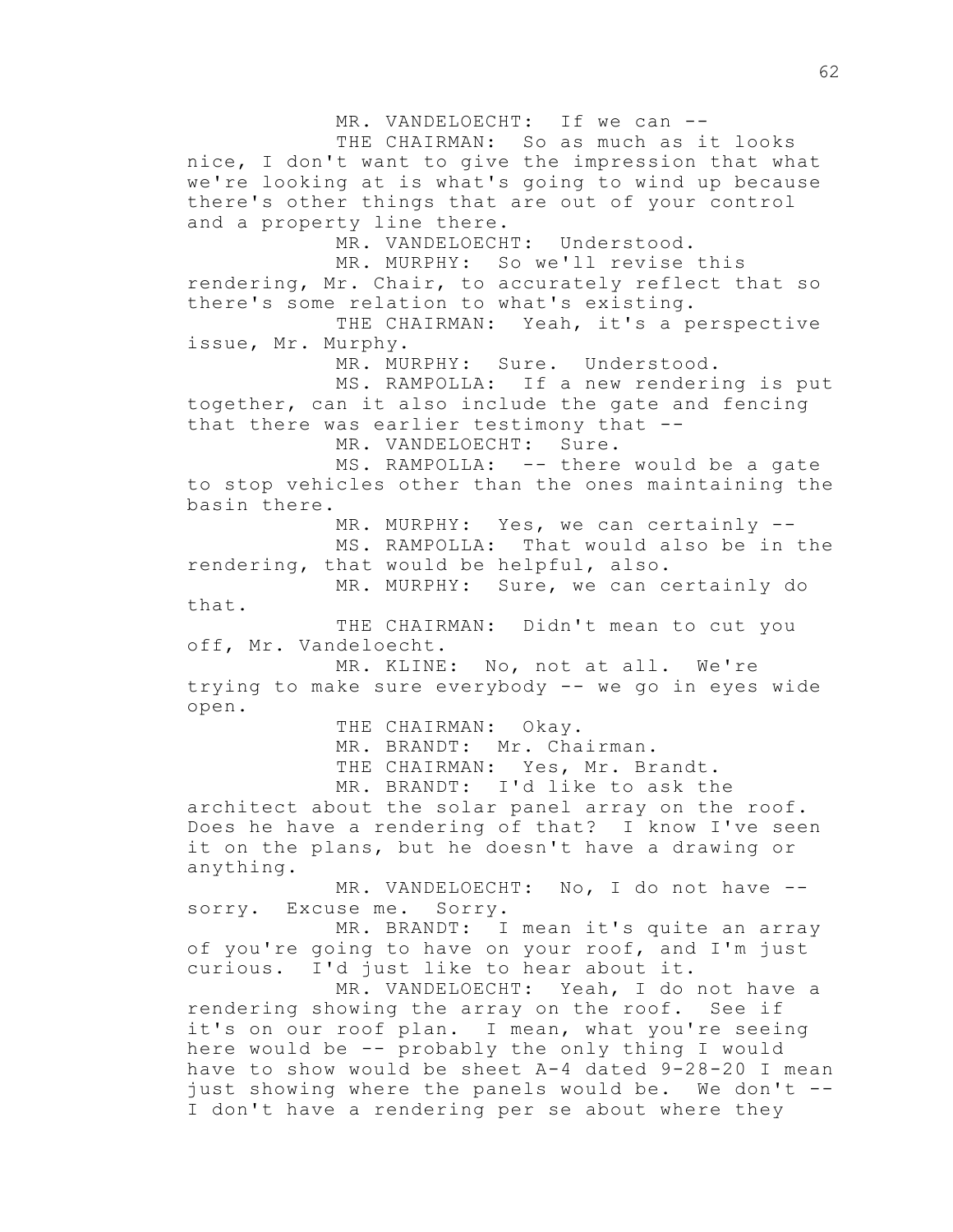are, how would they look from above.

MR. MURPHY: But in any case, Mr. Vandeloecht -- I didn't mean to cut you off. I'm sorry, sir. These would not be visible from the street?

MR. VANDELOECHT: No, they would not be.

MR. BRANDT: So then in effect, with this number of solar panels, this building should be I would say completely energy efficient with -- for the most part.

THE CHAIRMAN: Certainly in the summertime, Mr. Brandt, but in the wintertime when there's snow on it, I can personally say you don't get any power out of them when there's snow on them.

MR. WEINER: I think also we shouldn't draw those conclusions. We should rely on the testimony presented, and if that is what the applicant wants to present, they need to present that in testimony. The testimony is not provided, then it's not something that you should be drawing such a conclusion from. Only everything that is found by members of the board needs to be based on what was presented by the applicant during the course of this application either in submissions or in testimony or exhibits at the hearings. So let's not make such assumptions as to the energy efficiency or anything else, and let's rely on what is presented as part of the application.

MR. BRANDT: Understood. I was just assuming maybe he was -- they're going for a LEED rating on their building. That's --

MR. WEINER: That's certainly a fair question that we can ask of the applicant, and perhaps Mr. Murphy can have one of his witnesses address that. I just don't want us to draw any conclusions without hearing the testimony.

MR. MURPHY: And what I would suggest is that we be prepared to answer that question and any other questions related to solar panels, at the next meeting likely just looking at my clock and getting another witness on.

THE CHAIRMAN: Well, I have one more question, whether Mr. Vandeloecht is the necessary person, Mr. Murphy.

MR. MURPHY: Sure.

THE CHAIRMAN: You've attested to the fact that there are going to be three elevators on this -- at this property; is that correct? MR. VANDELOECHT: Yes, sir.

THE CHAIRMAN: Okay, so of those three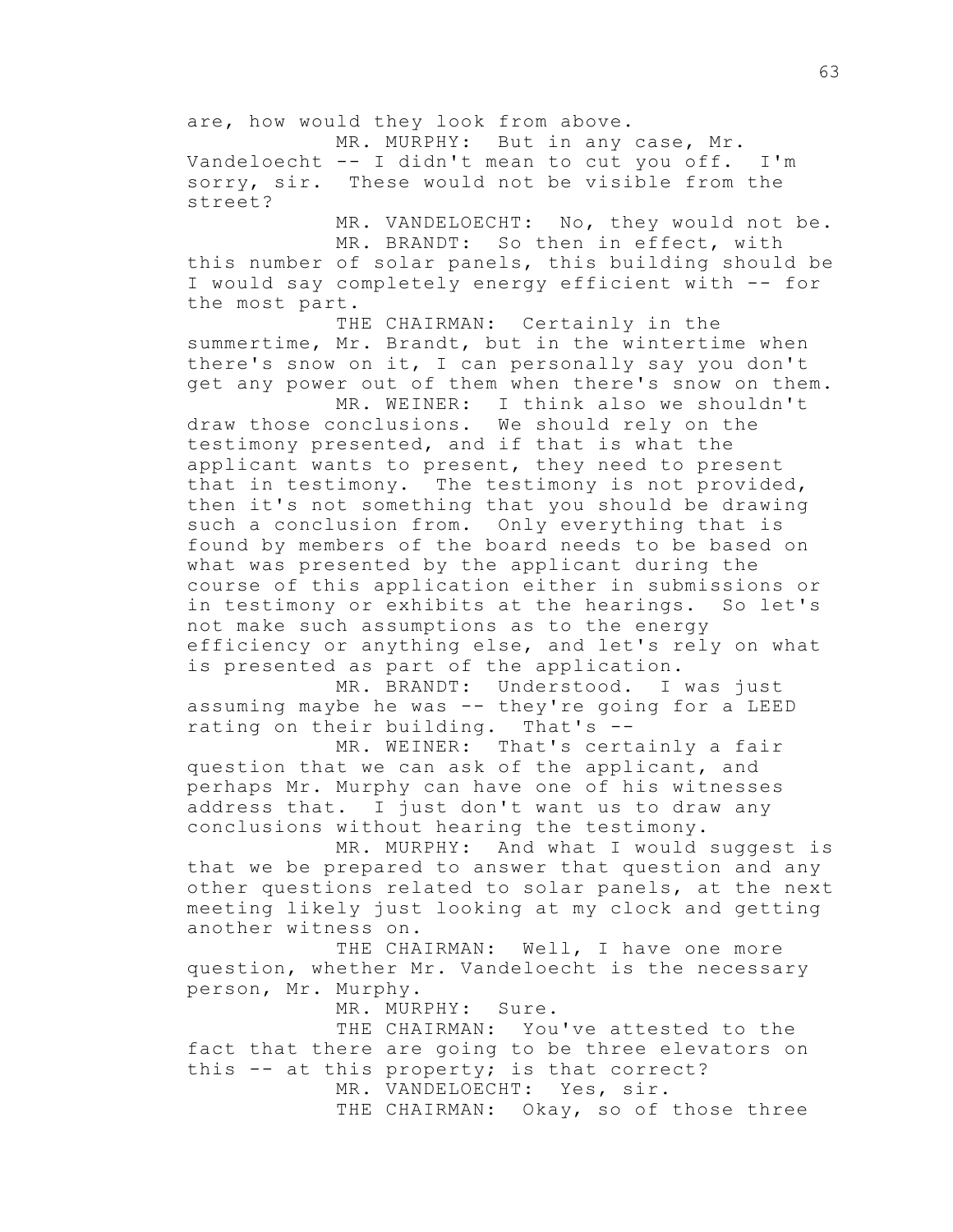elevators, are they going to have a generator backup in case there's a power failure?

MR. VANDELOECHT: If I am required by building code, which I don't believe we are in this case, I don't believe we have a generator on this building for the elevators.

THE CHAIRMAN: Okay, so you don't -there's no generator, and so anybody who gets stuck with the lights out, you're going to have emergency lights go on, and they'll be using the existing stair corridors to get exit.

MR. VANDELOECHT: Correct.

THE CHAIRMAN: Okay. Anybody else -anybody from the board have any additional questions of Mr. Vandeloecht?

MR. WEINER: Mr. Chairman, if I may, I have a question of Terry. With regard following up on your elevator question with regard to the generators, is that something that we would be more comfortable with with backup generators because, as the chairman alluded to, if the power goes out, people can use the emergency lighting and the stairs, but it doesn't address the situation if someone happens to be in an elevator when the power goes out.

MR. VOGT: I think a backup on this kind of application makes perfect sense.

MR. WEINER: Mr. Murphy, would the applicant be agreeable to that should the board ultimately decide to move favorable on it?

MR. MURPHY: We would be agreeable to that.

THE CHAIRMAN: With that in mind and Mr. Murphy (inaudible) the architect to indicate where he might put the generator on the -- at the facility so that we would be able to determine if it's going to be ground level, going to be on the roof, et cetera, et cetera, and how he plans to handle that.

MR. MURPHY: Sure, and without speculating here, without thinking about it, I think we'll be able to present that at the next meeting. THE CHAIRMAN: Okay. Well, I thank you

for that.

MS. PAPI: And I just want to say, Mr. Weiner, I was interested in that question you posed so thank you for asking it. About the generator.

> MR. WEINER: Thank you. THE CHAIRMAN: Okay, well, let me ask if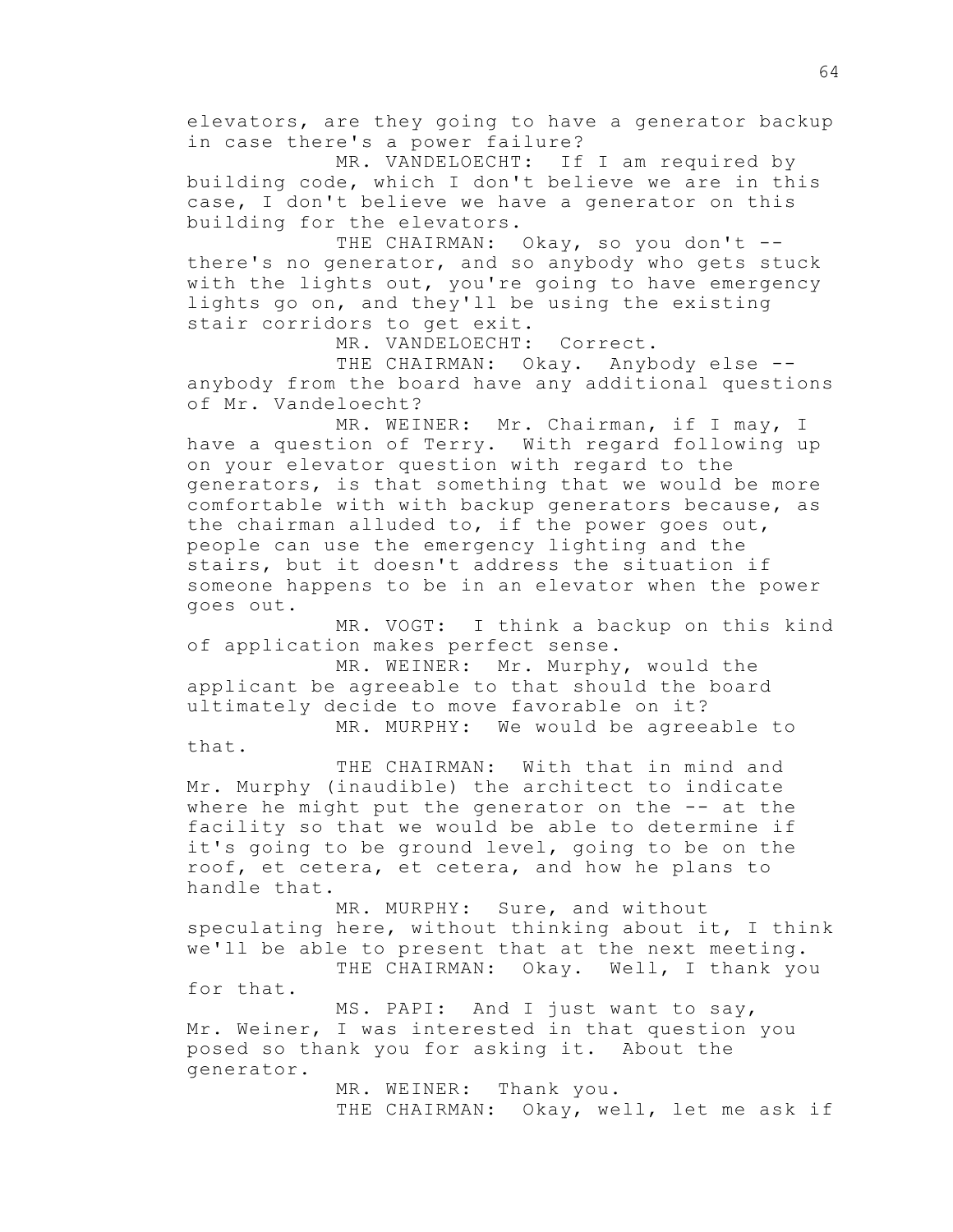there's any other people on the board who have any specific questions of Mr. Vandeloecht.

MS. WINSTON: I have a question, Mr. Chairman.

THE CHAIRMAN: Sure.

MS. WINSTON: I just wanted to know, are the colors used in your rendering, are they accurate to what is going to be built, or they're just used to show contrast and kind of signify -- specifically that yellow on the windows, what is that?

MR. VANDELOECHT: The yellow on the windows is actually -- if I can zoom in here. I'm back on sheet A-2. To answer the first question is we render --

MR. MURPHY: Louis, for the record, that's A-4.

MR. KLINE: Oh, I'm sorry. Thank you. We pull material pictures from the actual materials. So these are images of the actual brick and of the actual, you know, block that we have that come from the manufacturers that we then use inside the rendering to get as close as possible. Obviously, slight tweaks to the rendering engines that run through based on sunlight, whatnot, will change it slightly, but the intention is for this to be as accurate as possible. If I may zoom in here, what you're seeing here in this yellow is essentially it's a faux door that is placed on the wall inside the shadowbox, and again, as I mentioned, the intent is to show somebody driving by, prospective tenants, kind of what that corridor looks like as you go down through the units. So these are faux doors of the same color that would be inside the building on the typical units.

MR. MURPHY: And, Louis, for the record, is that color, has that been determined? Is that -- I believe that that might have been one of the --

MR. VANDELOECHT: Yes, that yellow is not determined. It can change. Everything else is. The yellow usually is not. If there's an operator, a specific operator that comes to help run the facility, they may change it slightly. We usually use a yellow or an orange in those situations. MS. WINSTON: Thank you.

THE CHAIRMAN: Any other questions, Miss Winston?

MS. WINSTON: No. Thank you, Chairman. THE CHAIRMAN: Okay, are there any other board questions specifically about the architecture of this application?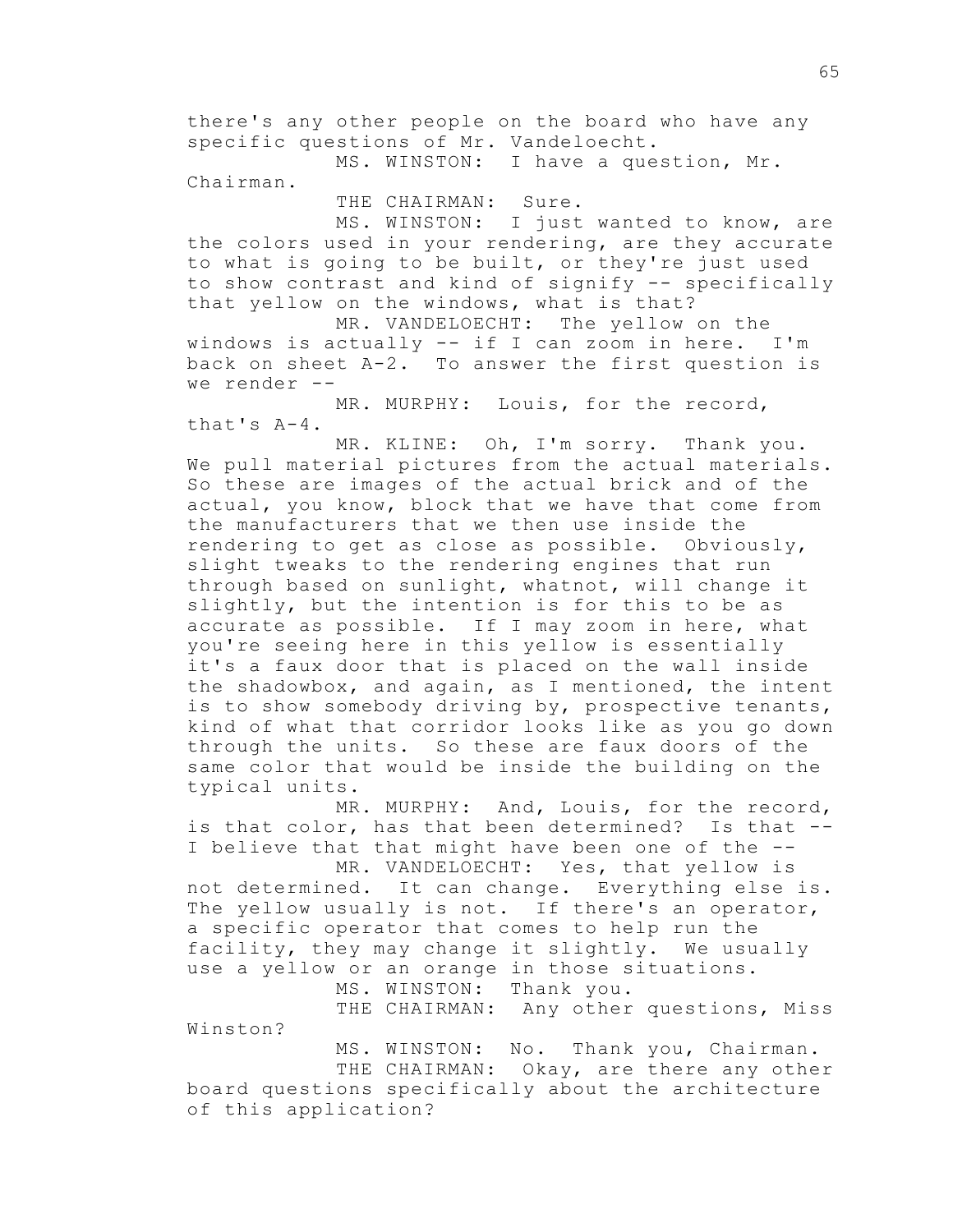Hearing none, let me ask Aaron, and we'll open it up to the public just to be sure we've covered all our bases -- open it up and ask Aaron if there's anybody from the public who wishes to speak regarding the architecture and the architecture only on this application.

MR. BLESSING: While we do have -- sorry -- while we do have attendees present, I don't see any raised hands signifying that they wish to address the board or applicant.

THE CHAIRMAN: Okay. All right. So then I'll close the public portion at this point for this particular piece of it, and I can ask if you can -- well, first of all, thank you, Mr. Vandeloecht. You can take down your drawing for now.

MR. VANDELOECHT: Thank you all. THE CHAIRMAN: And I will ask Mr. Murphy, who else do you have, because we're really down to --

MR. MURPHY: What I would suggest based on my sense is that I think we should hold our traffic testimony to the next meeting. I think we should do traffic and planning together, and ownership and anybody else that we determine would be useful, just so we don't start off right with planning. I think that would probably be better.

THE CHAIRMAN: Well, I don't think it's going to be so easy to get through your traffic guy, so, yeah.

MR. MURPHY: That's right. That's my point.

THE CHAIRMAN: I'm sure we have more than 13 minutes of traffic questions besides his application.

MR. MURPHY: Right.

THE CHAIRMAN: Testimony. Okay. So moving on to the next piece of this then, we have to decide when the next time we're going to have a meeting.

MR. WEINER: Mr. Chairman, forgive me if I didn't hear it over the Zoom, but did we close the public portion?

THE CHAIRMAN: Yes.

MR. WEINER: Okay.

THE CHAIRMAN: Mr. Blessing, looking at the calendar, looking at where we are, recognizing that when we have the next available time for this application.

MR. BLESSING: That would be April 7.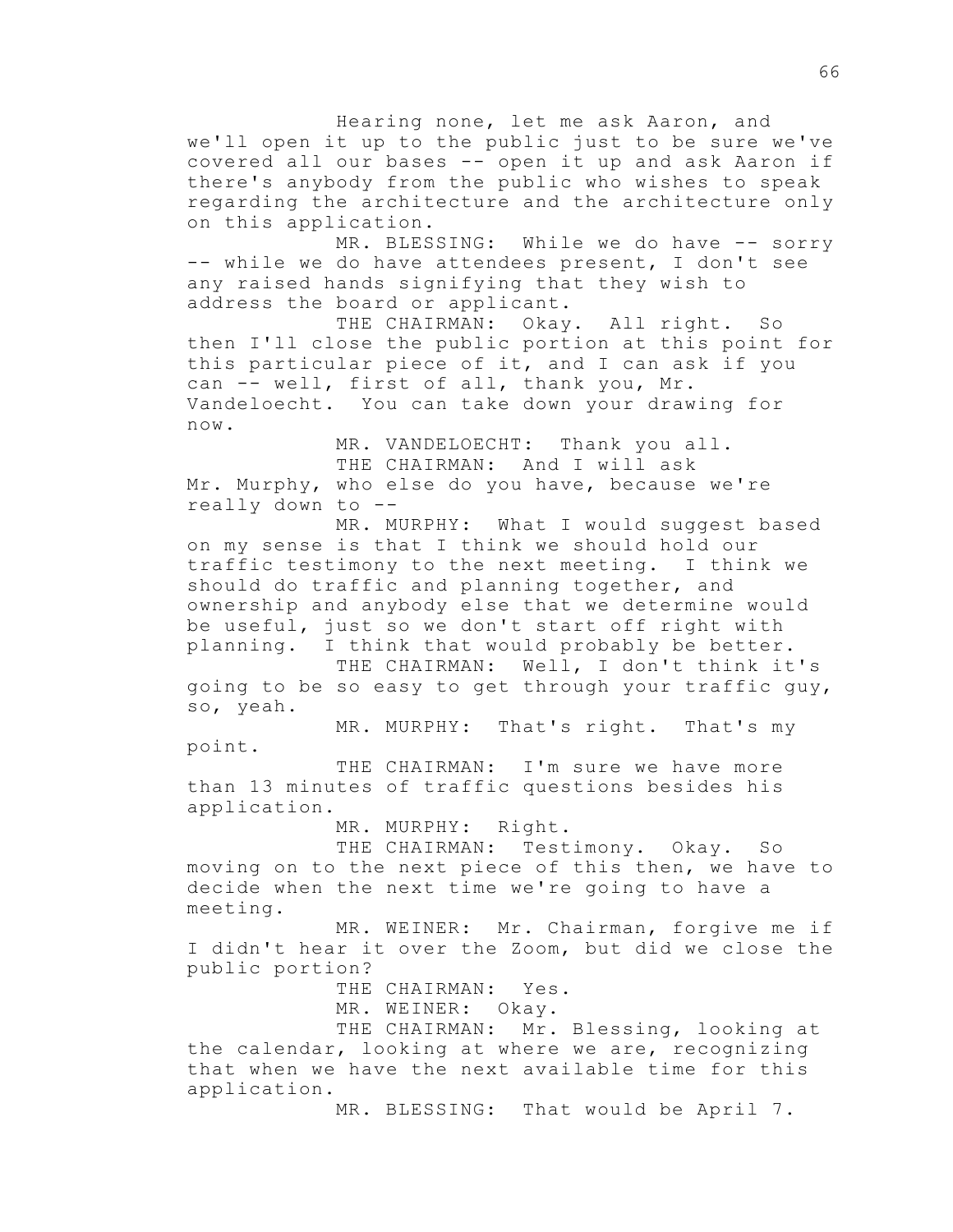THE CHAIRMAN: April 7. MR. BLESSING: Which would be --THE CHAIRMAN: Anything else on the board for that night?

MR. WEINER: There is a potential, Mr. Chairman. I don't want to speak for Aaron, but it's something that Aaron and I have been discussing today that, although it's not formal yet because the matter needs to be renoticed, but there's another matter, another D that if it's renoticed was potentially to be on that date. So we could potentially have two D's on that date, this one and that one.

THE CHAIRMAN: Well, it might be the case considering that I'm sure we haven't even gotten into the objector's case on this, Mr. Weiner. If we have the -- if we do the 7th of April, I really can't foresee that there will be a chance that we can actually hear that. We can accept jurisdiction and then reassign it to a new date after that.

MR. WEINER: Yeah, I'm almost wondering on, you know, and I'll leave that for the chair and for counsel to discuss, but I don't know if there's maybe another meeting in relatively not too further out time frame where there's nothing else on, and, you know, this might be given a full night rather than share it.

THE CHAIRMAN: Well, again, if we start -- if we do this particular application where we're going to share it because there's no way we're going to be able to put something else on and get through this.

MR. BLESSING: Well, the 17th of this month is pretty full. Just as well -- the latter meetings that we have in the month we do try to schedule the residential, the C's. April 21 is pretty well booked with C's. That's why I suggested April 7. After that would be May 5.

THE CHAIRMAN: Well, we don't have anything technically on the agenda right now for April 7.

MR. BLESSING: Correct.

THE CHAIRMAN: So at this point, I'm going to say that we should be looking at April 7, and if the other application does go through and all that, we can take jurisdiction, and they -- and once we get through, you know, the C variances for the homeowners and so forth, then we can take up that application then.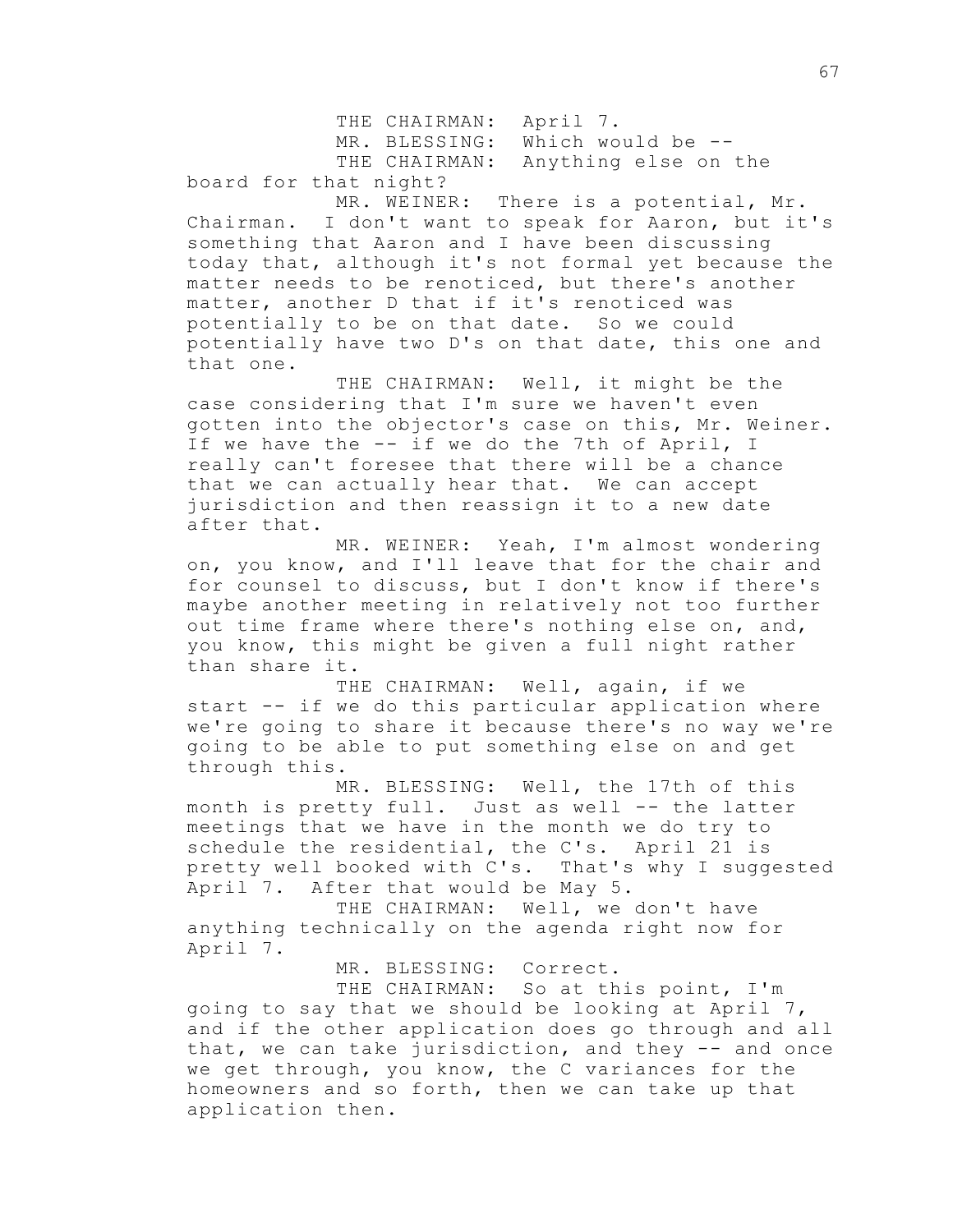MR. MURPHY: Just so I'm clear, we would present our application on the 7th. The other application that there's some discussion about being put on the 7th, you would recognize that application at that hearing and maybe adjourn it to the 21st or another date and they would go on that date.

THE CHAIRMAN: Yeah, I just -- I don't want to slice this application up too much in terms of time, Mr. Murphy.

MR. MURPHY: I agree, and I appreciate that.

THE CHAIRMAN: Considering we have at least two known objectors, and they certainly are entitled to have an objector's case put through, the idea of us, you know, turning this into a little bit more information and then we meet again and then a little bit more information and we meet again is probably unfair to both the applicant, you and the objectors and quite bluntly to the other person who wants to be heard on April 7 but haven't gotten their stuff together yet.

MR. MURPHY: Understood, I think. So we will be heard on the 7th.

THE CHAIRMAN: I'm saying that, yes, we would have you here on the 7th.

MR. MURPHY: Got it.

THE CHAIRMAN: And any other issues that might come up, that we can certainly establish jurisdiction on the other one. That won't take but a few minutes. And then we can assign that one another date.

MR. MURPHY: Understood, Chair, and I appreciate that approach, and we are fully accepting of that. So we would --

THE CHAIRMAN: I would believe that both of objectors would also appreciate that, as well, Mr. Murphy.

MR. MURPHY: And I would be happy that they're happy.

THE CHAIRMAN: Okay. So then, Aaron, we will be putting it on the 7th of April. MR. BLESSING: Indeed.

THE CHAIRMAN: For the record and for anybody from the public who are listening, this application will be continued until the 7th of April. The applicant is not required to send out any further notice. The only notice that will be done is being done here this evening. I will add one little piece to this whole situation, and that is we may be in person.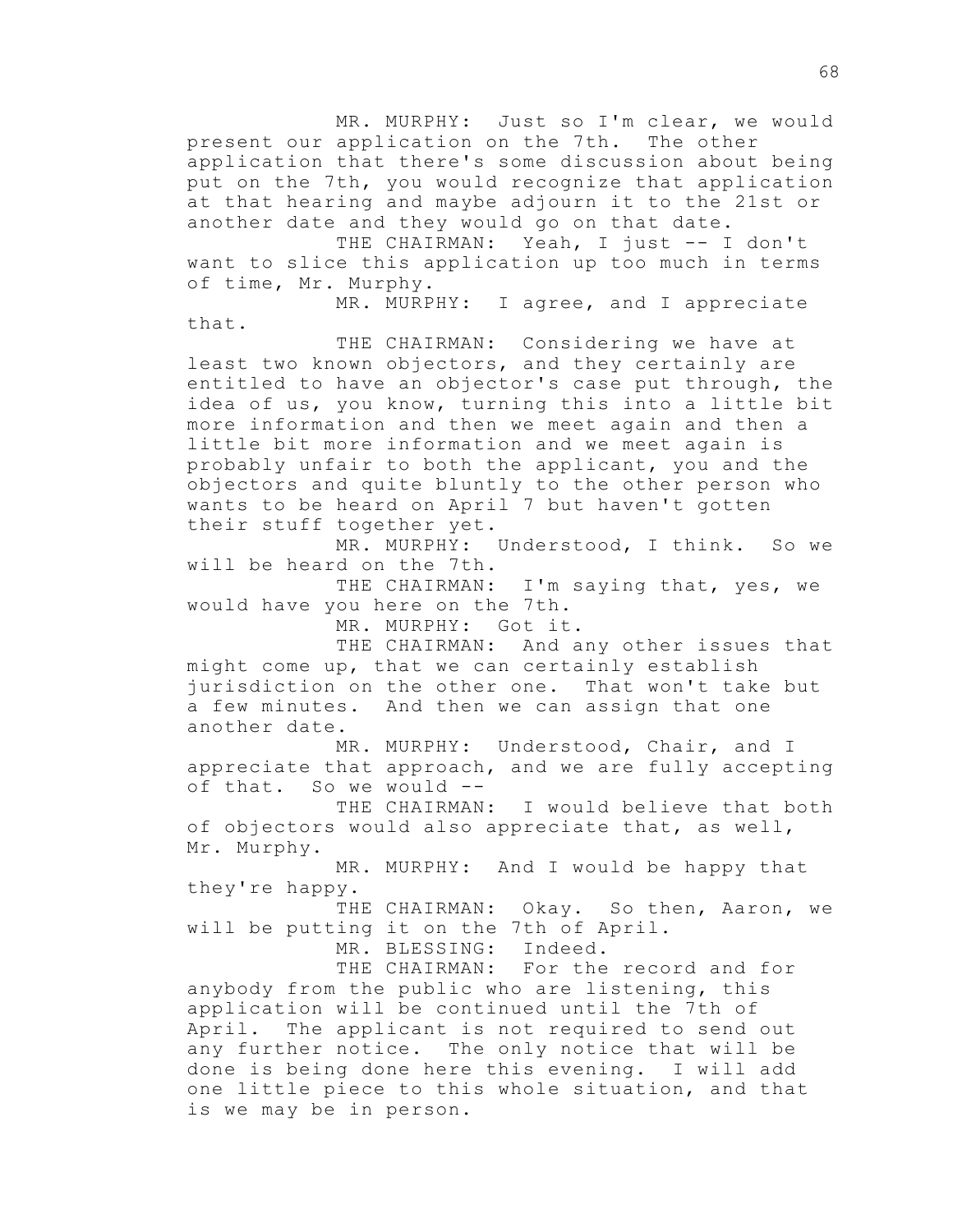MR. WEINER: Aaron, is that firm? Keith, are we in person on April 7? MR. KIPP: Yes, any application moving forward that hasn't already been noticed as Zoom we want to have in person, yes. MR. WEINER: So the April 7 meeting will be an in-person meeting and not on Zoom. So Mr. Murphy as well as any of the objectors or members of the public, please note that the participation will be in person at the municipal location, not via Zoom. THE CHAIRMAN: It will be in the courtroom at the municipal building, so -- and that will start again at 7:30 on the 7th of April. MR. MURPHY: And no further notice is required. THE CHAIRMAN: That is correct, no further notice is required. The only notice being given was when you first sent it out, and then tonight we are affirming that. Do we need an extension, Mr. Weiner, or are we good on time? MR. WEINER: Aaron, what is our mandatory date on this? MR. BLESSING: March 15. MR. WEINER: So we're going to need an extension on that, Mr. Murphy. MR. MURPHY: We'll grant an extension until April 30 or 31 at this point. THE CHAIRMAN: April 30 because April 31 doesn't work. MR. MURPHY: Right, because it doesn't exist. At least I didn't say the 28th. Through April 30. Got it. THE CHAIRMAN: Okay, so that for the public just to understand that we will be having this meeting or this continuation of this application on the 7th of April. Any other discussions or business from the board? Hearing none, does anybody want to make a motion? MR. GUREVICH: Motion to adjourn. THE CHAIRMAN: Mr. Gurevich, thank you. Do we have a second? MS. PAPI: I'll second it. THE CHAIRMAN: I was waiting. I thought maybe we all want to stay. MR. GUREVICH: Going to say that didn't sound too enthusiastic about it. THE CHAIRMAN: That was my concern,